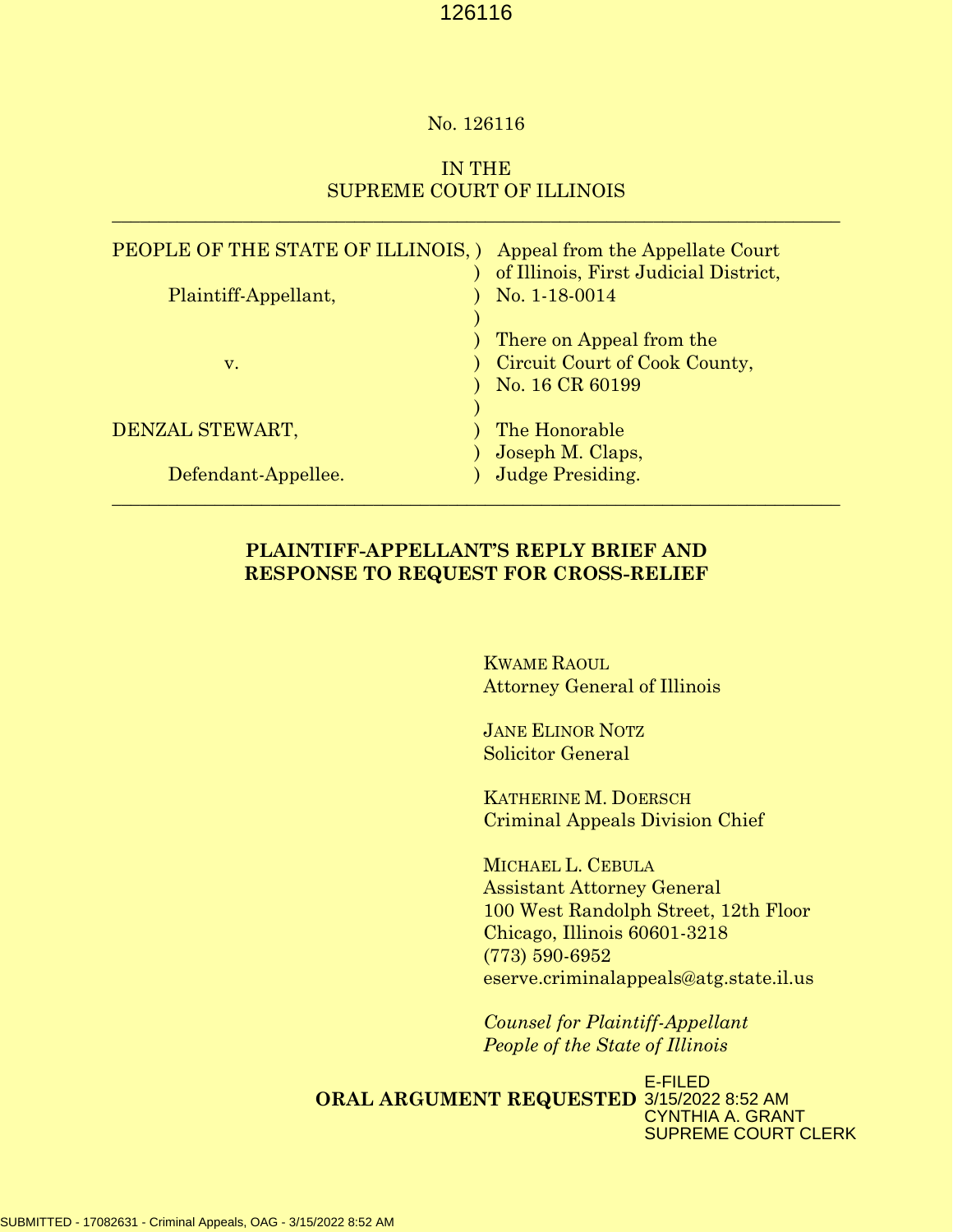# **TABLE OF CONTENTS**

|    |    | POINTS AND AUTHORITIES                                                                                                 |
|----|----|------------------------------------------------------------------------------------------------------------------------|
| I. |    | Under the Plain Language of Section 95(b), Defendant's 2013<br>Conviction for Residential Burglary in Adult Court Is a |
|    |    |                                                                                                                        |
|    | A. | Defendant's 2013 Residential Burglary Conviction in<br><b>Adult Court Meets the Statutory Definition of</b>            |
|    |    |                                                                                                                        |
|    |    |                                                                                                                        |
|    |    |                                                                                                                        |
|    |    |                                                                                                                        |
|    |    |                                                                                                                        |
|    |    |                                                                                                                        |
|    |    |                                                                                                                        |
|    |    |                                                                                                                        |
|    |    |                                                                                                                        |
|    |    |                                                                                                                        |
|    |    |                                                                                                                        |
|    |    |                                                                                                                        |
|    |    |                                                                                                                        |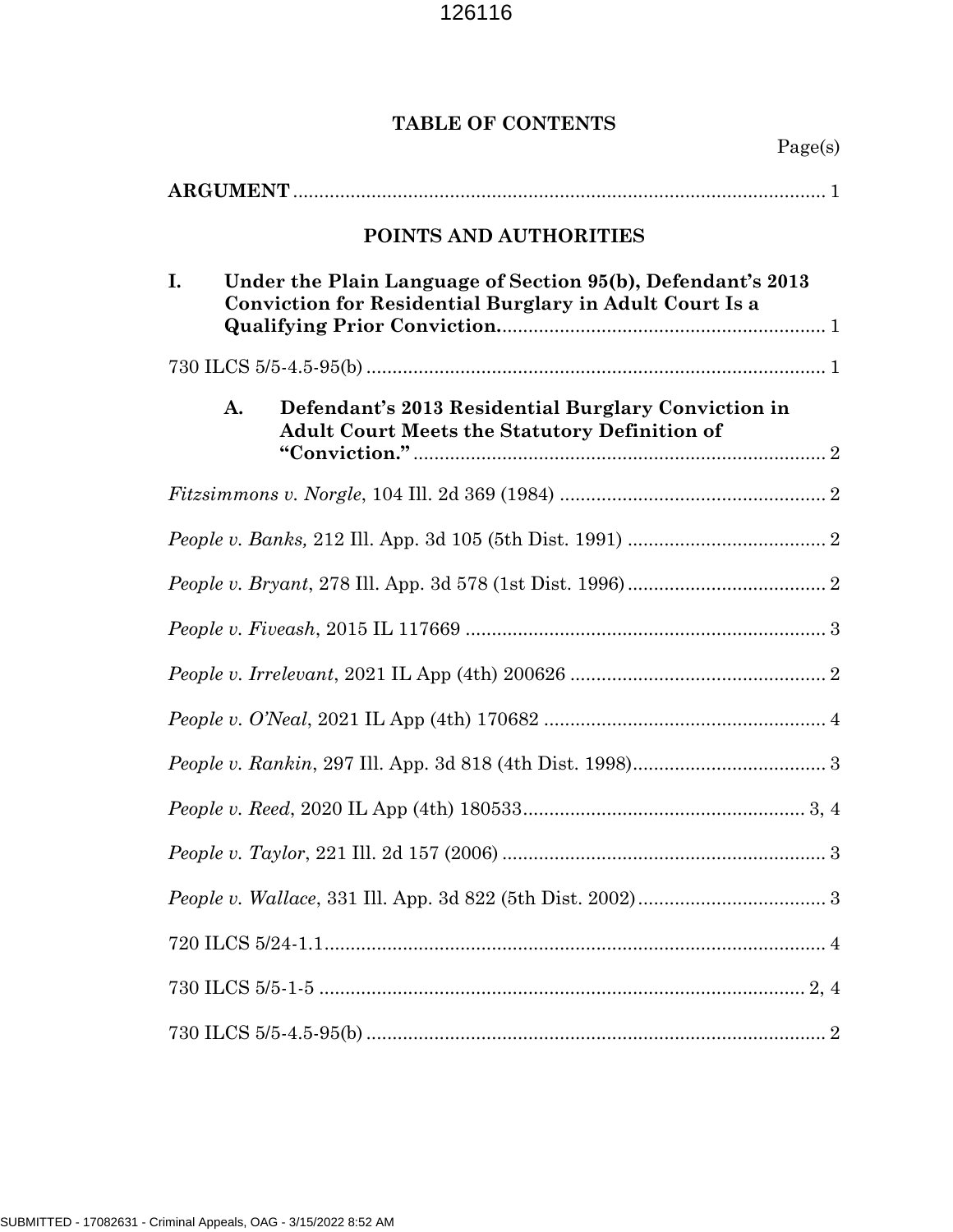| В.             |    | The Elements and Classification of Residential Burglary                                         |  |
|----------------|----|-------------------------------------------------------------------------------------------------|--|
|                |    |                                                                                                 |  |
|                |    |                                                                                                 |  |
|                |    |                                                                                                 |  |
|                |    |                                                                                                 |  |
|                |    |                                                                                                 |  |
|                |    |                                                                                                 |  |
|                |    |                                                                                                 |  |
| $\mathbf{C}$ . |    | Defendant's Interpretation Is Untenable for Several                                             |  |
|                | 1. | Defendant's interpretation impermissibly applies<br>the amendment to the JCA retroactively.  10 |  |
|                |    |                                                                                                 |  |
|                | 2. | Defendant's interpretation leads to absurd                                                      |  |
|                | 3. | Defendant's interpretation rests on an incorrect                                                |  |
|                |    |                                                                                                 |  |
|                |    |                                                                                                 |  |
|                |    |                                                                                                 |  |
|                |    |                                                                                                 |  |
|                |    |                                                                                                 |  |
|                |    |                                                                                                 |  |
|                |    |                                                                                                 |  |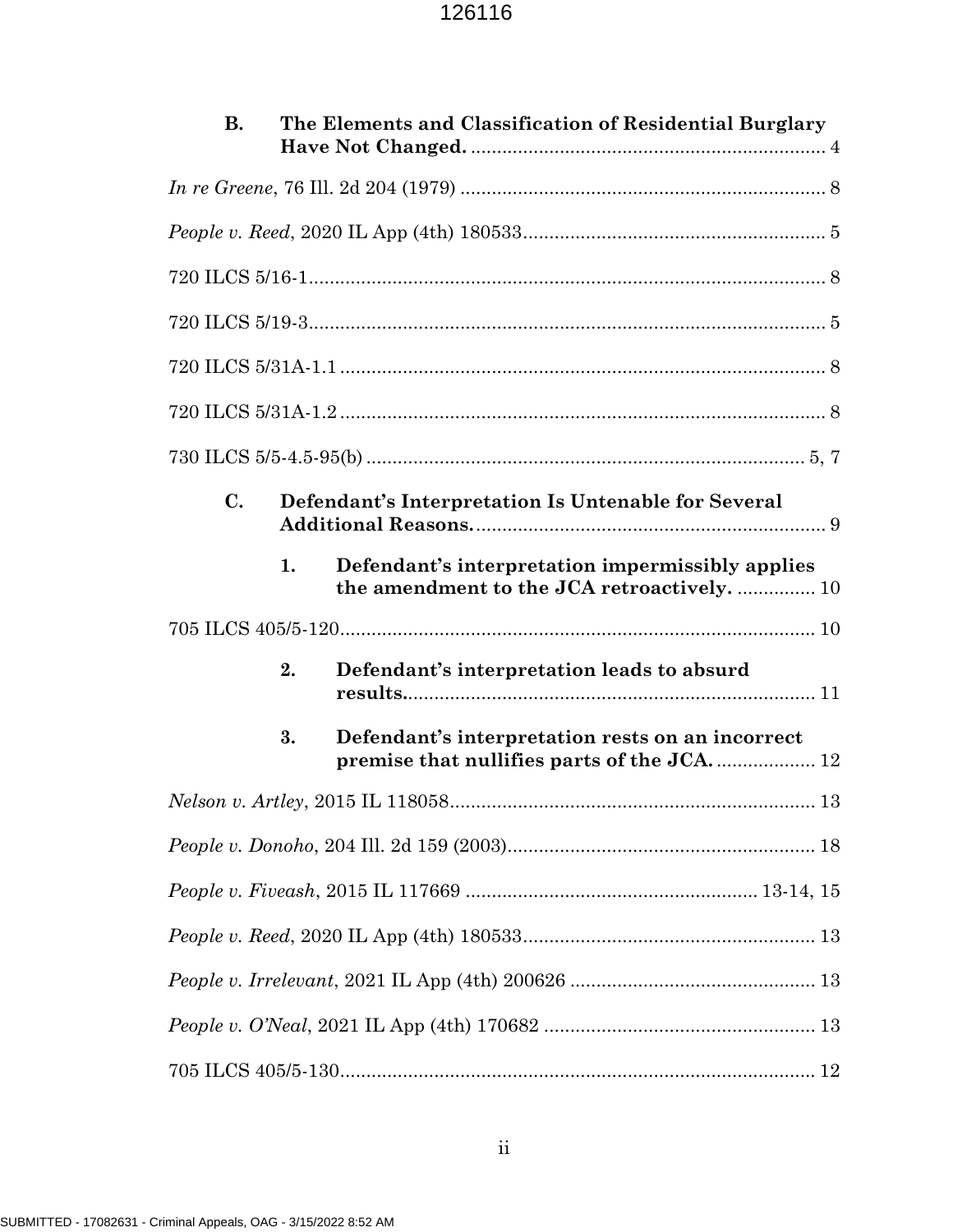| Defendant's other arguments are meritless.  18<br>4.          |  |
|---------------------------------------------------------------|--|
|                                                               |  |
|                                                               |  |
|                                                               |  |
|                                                               |  |
|                                                               |  |
|                                                               |  |
|                                                               |  |
|                                                               |  |
|                                                               |  |
|                                                               |  |
|                                                               |  |
|                                                               |  |
|                                                               |  |
|                                                               |  |
|                                                               |  |
|                                                               |  |
|                                                               |  |
| Defendant's Ineffective Assistance of Counsel Claim Is<br>II. |  |
|                                                               |  |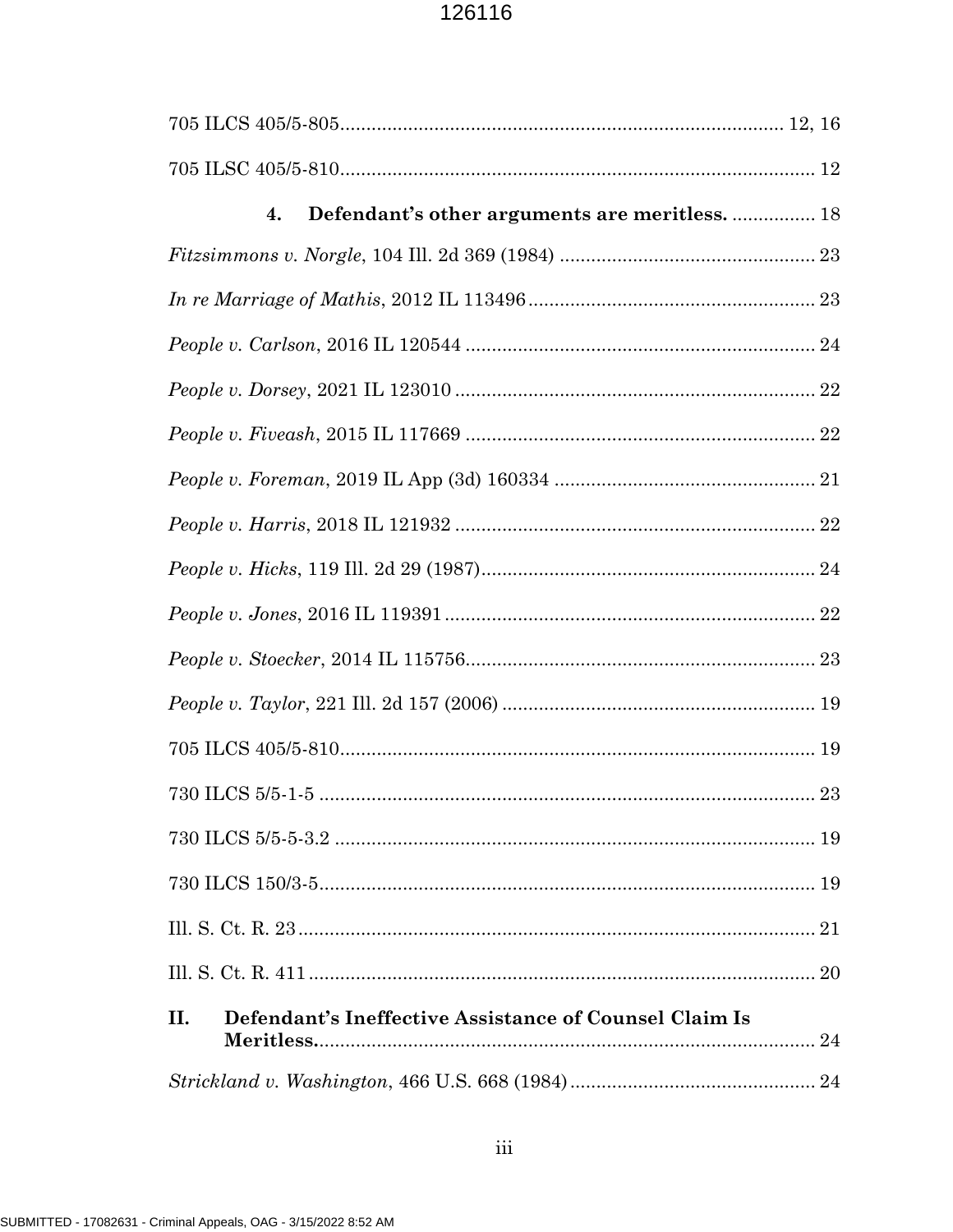| Defendant's Cross-Relief Claims Are Forfeited and<br>III. |
|-----------------------------------------------------------|
|                                                           |
|                                                           |
|                                                           |
|                                                           |
|                                                           |
|                                                           |
|                                                           |
|                                                           |
| A.<br>Background: Defendant Knew He Was at Risk of Aging  |
| <b>B.</b>                                                 |
| Applying Section 95(b) to Defendant Does Not Violate the  |
|                                                           |
|                                                           |
|                                                           |
|                                                           |
|                                                           |
|                                                           |
|                                                           |
|                                                           |
|                                                           |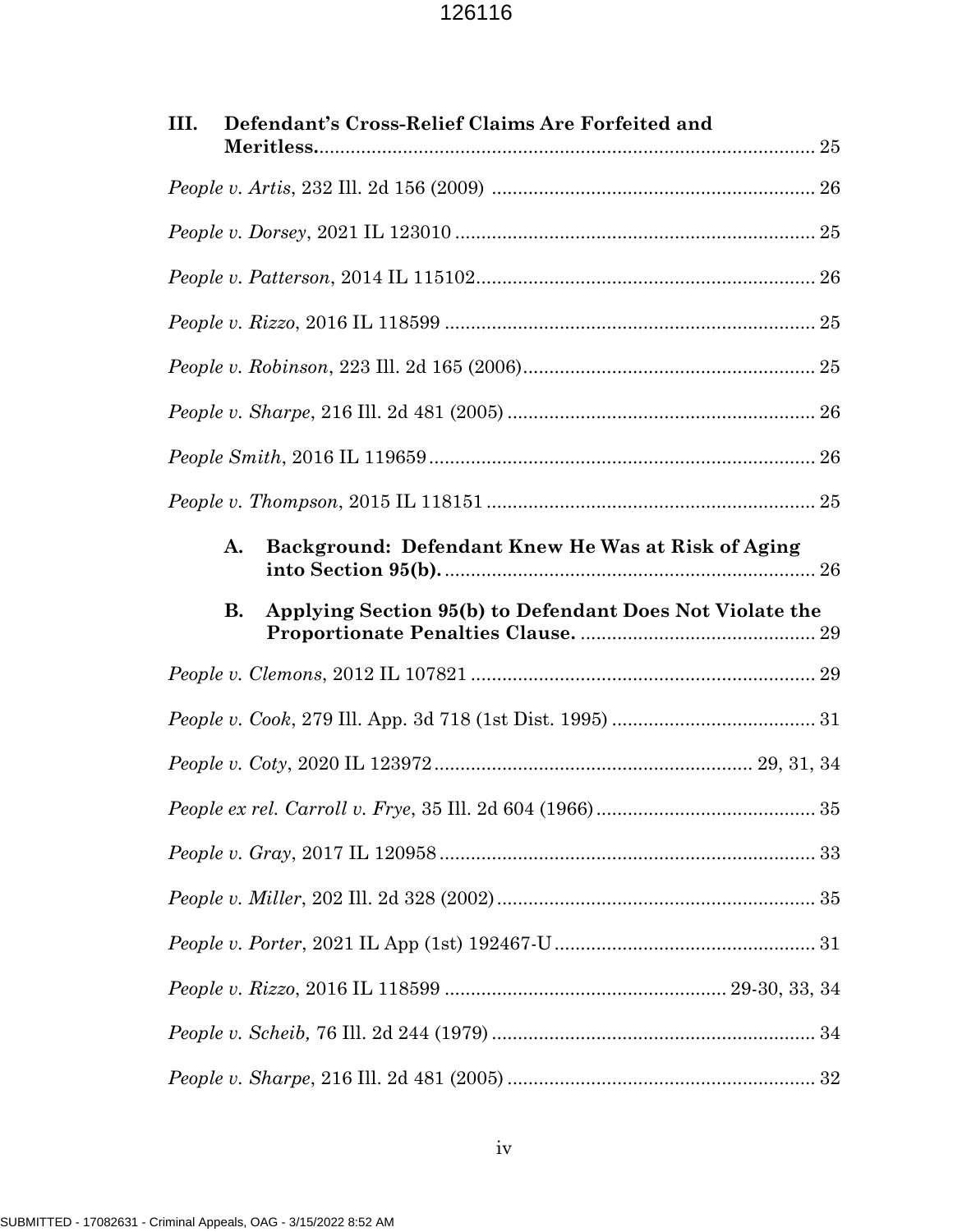| $\mathbf{C}$ .<br>Section 95(b) Does Not Violate Due Process 36 |
|-----------------------------------------------------------------|
| Section 95(b) provides sufficient notice 36<br>1.               |
|                                                                 |
|                                                                 |
|                                                                 |
|                                                                 |
|                                                                 |
|                                                                 |
|                                                                 |
|                                                                 |
|                                                                 |
| Section 95(b) is rationally related to a legitimate<br>2.       |
|                                                                 |
|                                                                 |
|                                                                 |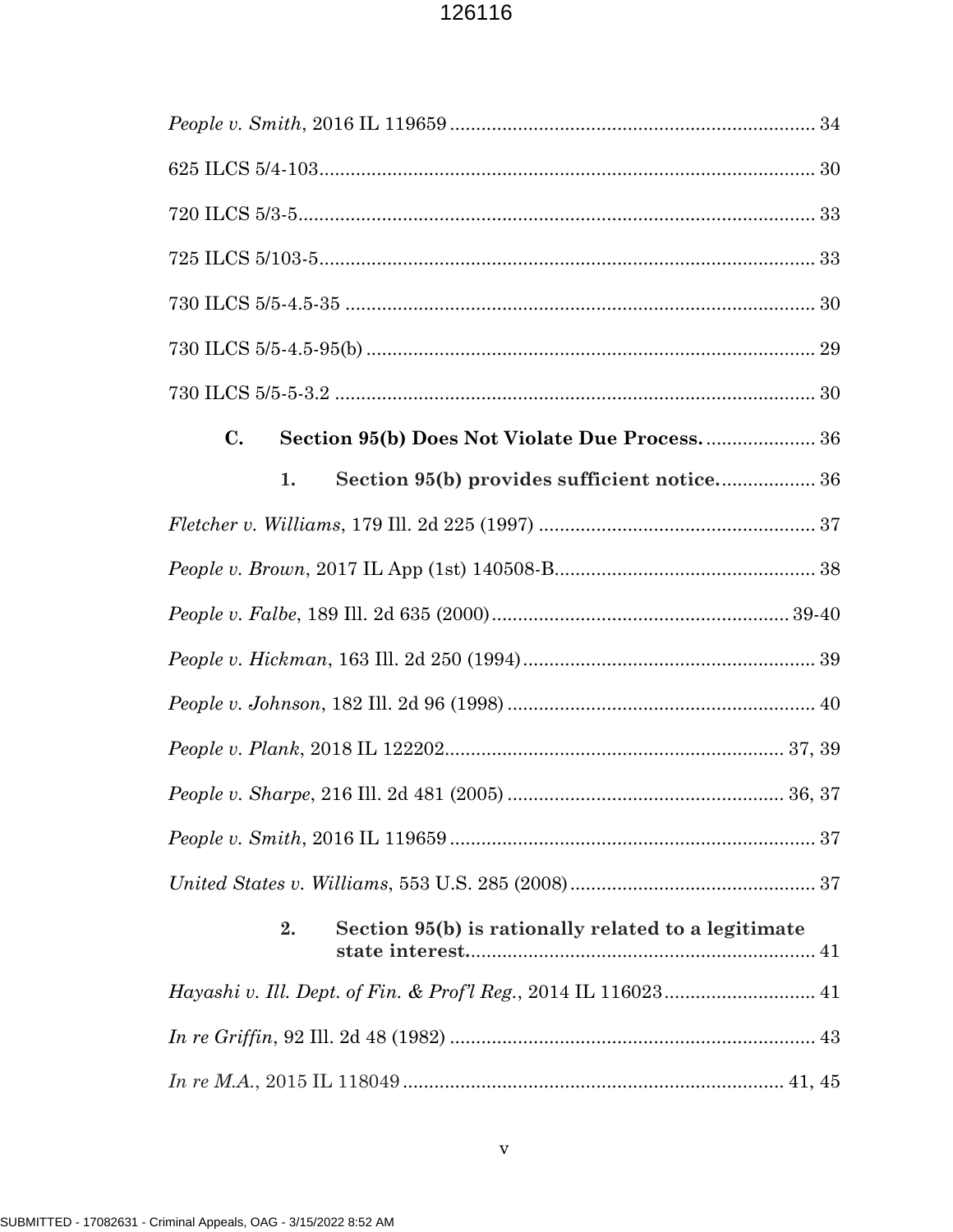| Defendant's Ex Post Facto Claim Is Meritless 45<br>D.      |
|------------------------------------------------------------|
|                                                            |
|                                                            |
|                                                            |
|                                                            |
|                                                            |
|                                                            |
|                                                            |
|                                                            |
|                                                            |
|                                                            |
| Defendant's Equal Protection Claim Is Meritless.  48<br>Е. |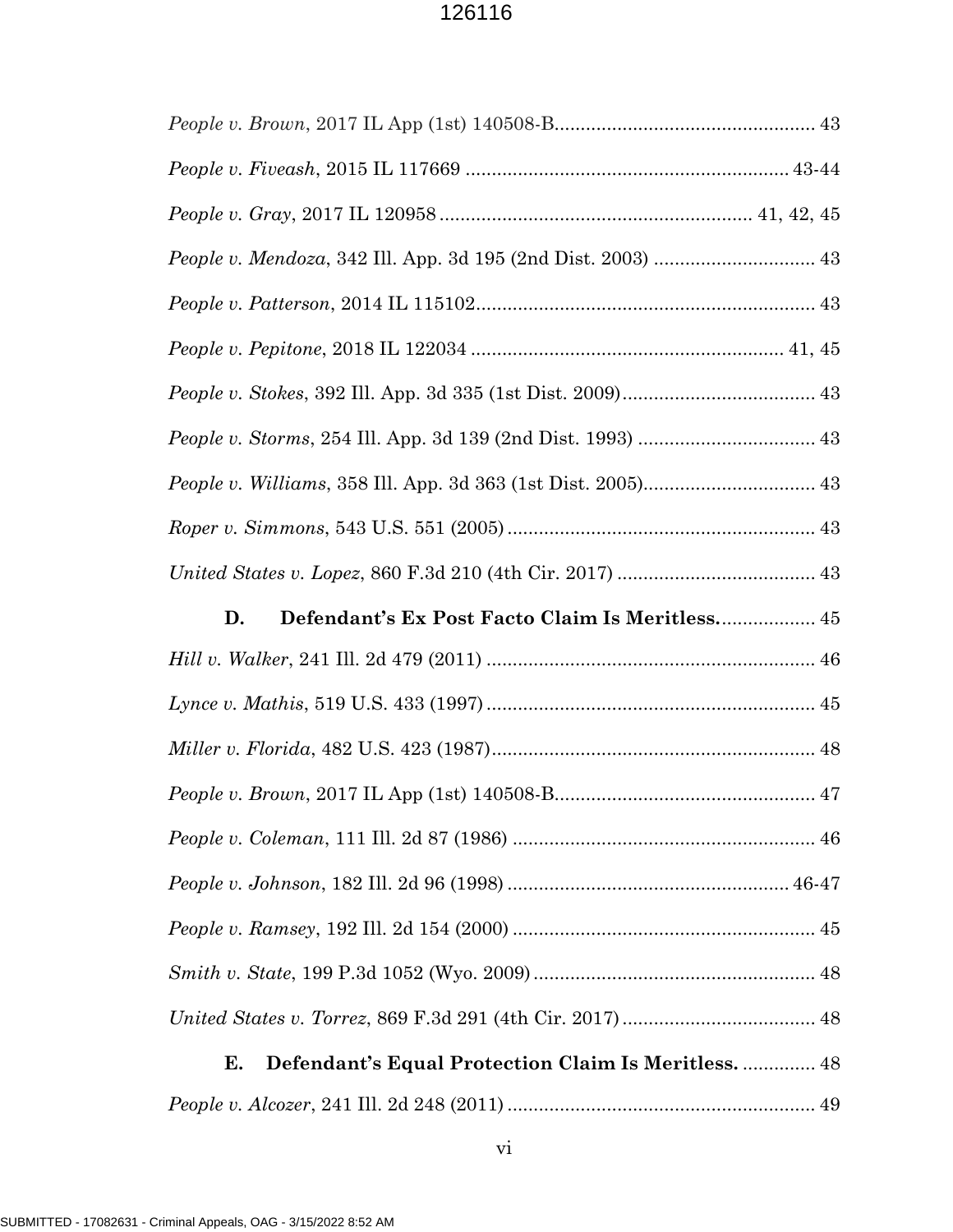| RULE 341(c) CERTIFICATE OF COMPLIANCE |  |
|---------------------------------------|--|
| <b>APPENDIX</b>                       |  |
|                                       |  |

# **PROOF OF FILING AND SERVICE**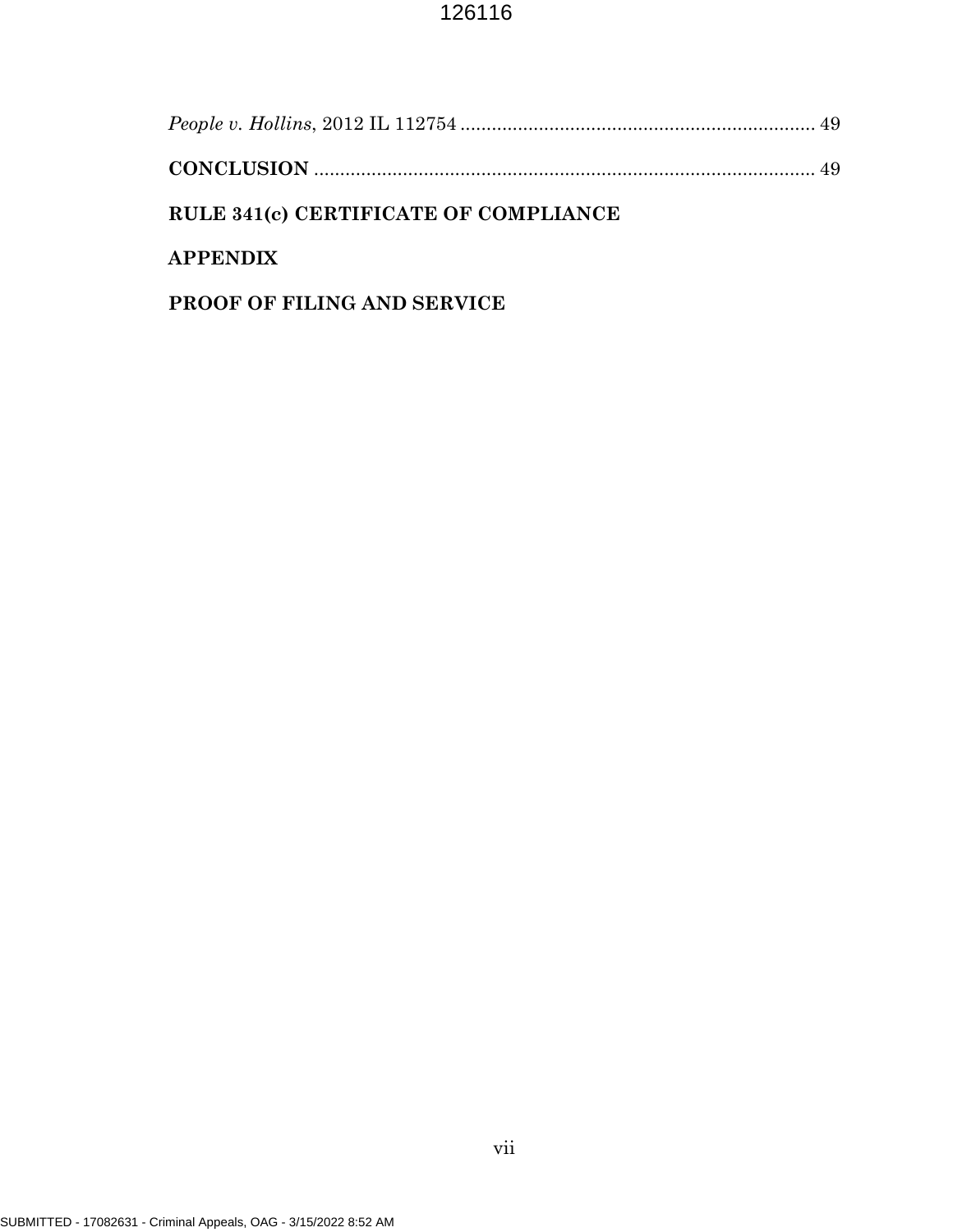#### **ARGUMENT**

Defendant concedes that he forfeited his sentencing claim by failing to raise it in the circuit court and, therefore, he is required to prove that a "clear or obvious error occurred." Def. Br. 44. <sup>1</sup> As the People's opening brief demonstrated, defendant cannot carry his burden because the circuit court correctly found that he is a Class X offender pursuant to 730 ILCS 5/5-4.5- 95(b) (2017) (Section 95(b)).

## **I. Under the Plain Language of Section 95(b), Defendant's 2013 Conviction for Residential Burglary in Adult Court Is a Qualifying Prior Conviction.**

The parties' dispute centers on whether defendant's 2013 conviction for residential burglary in adult court when he was 17 years old is a qualifying prior conviction under Section 95(b). Def. Br. 15.<sup>2</sup> At the time defendant was sentenced in this case, Section 95(b) provided that a defendant convicted of a Class 1 or 2 felony is subject to Class X sentencing if he previously has twice

been convicted in any state or federal court of an offense that contains the same elements as an offense now (the date the Class 1 or Class 2 felony was committed) classified in Illinois as a Class 2 or greater Class felony[.]

730 ILCS 5/5-4.5-95(b) (2017). Therefore, a prior conviction is a qualifying conviction if two requirements are met: (1) defendant previously was "convicted" of an offense, and (2) that offense has "the same elements" of an

<sup>1</sup> The parties' briefs are cited as "Peo. Br." and "Def. Br."

<sup>2</sup> Though two prior convictions are necessary under Section 95(b), defendant admits that his 2014 conviction for possession of a stolen motor vehicle (PSMV) is a qualifying prior conviction, and only the 2013 conviction is at issue here. *People v. Stewart*, 2020 IL App (1st) 180014-U, ¶ 26.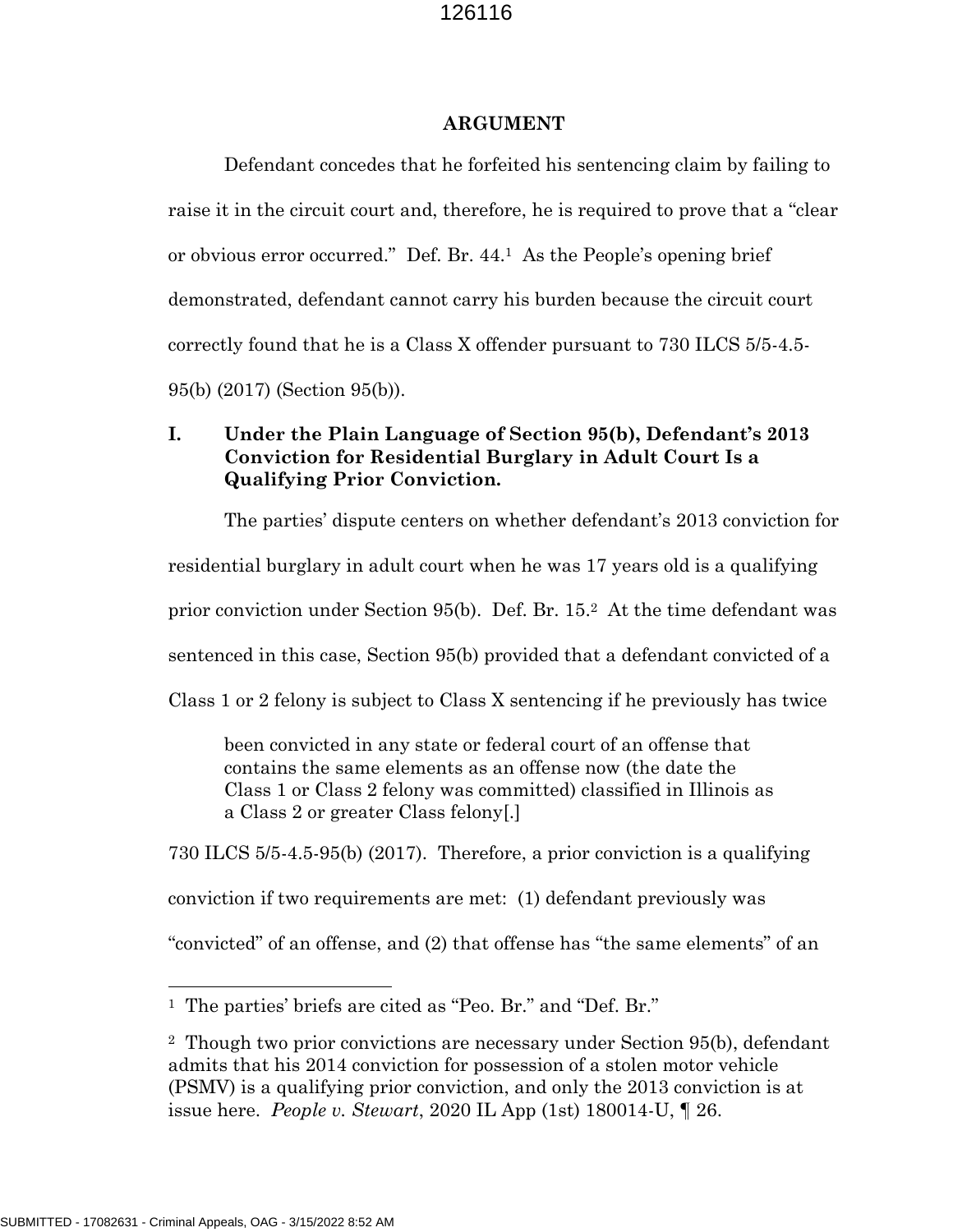offense that is "now" classified as a Class 2 or greater felony. *Id*.; *see also* Def. Br. 17-19, 29-36. Defendant's 2013 residential burglary conviction in adult court meets both requirements.

### **A. Defendant's 2013 Residential Burglary Conviction in Adult Court Meets the Statutory Definition of "Conviction."**

The first requirement of Section 95(b) looks to the past: was the defendant previously "convicted in any state or federal court." 730 ILCS 5/5- 4.5-95(b). There is no basis for defendant's contention that his 2013 conviction for residential burglary in adult court is not a "conviction" because he was 17 years old at that time. *See* Def. Br. 33-37.

The parties agree that "conviction" is defined by statute as a judgment entered on "a plea of guilty or upon a verdict or finding of guilty" in a "court of competent jurisdiction." 730 ILCS 5/5-1-5; Def. Br. 28. And, as noted in the People's opening brief, this Court and the appellate court consistently have held that "the plain meaning" of this definition includes "the conviction of [a defendant] while a juvenile in adult court." *Fitzsimmons v. Norgle*, 104 Ill. 2d 369, 372-73 (1984); *see also, e.g., People v. Irrelevant*, 2021 IL App (4th) 200626, ¶¶ 35-39; *People v. Bryant*, 278 Ill. App. 3d 578, 586 (1st Dist. 1996); *People v. Banks,* 212 Ill. App. 3d 105, 107 (5th Dist. 1991). Thus, the definition of "conviction" includes defendant's 2013 conviction for residential burglary in adult court, even though he was 17 at the time of that conviction.

Defendant's attempts to distinguish this longstanding precedent fall short. *See* Def. Br. 33-37. His observation that *Fitzsimmons* and some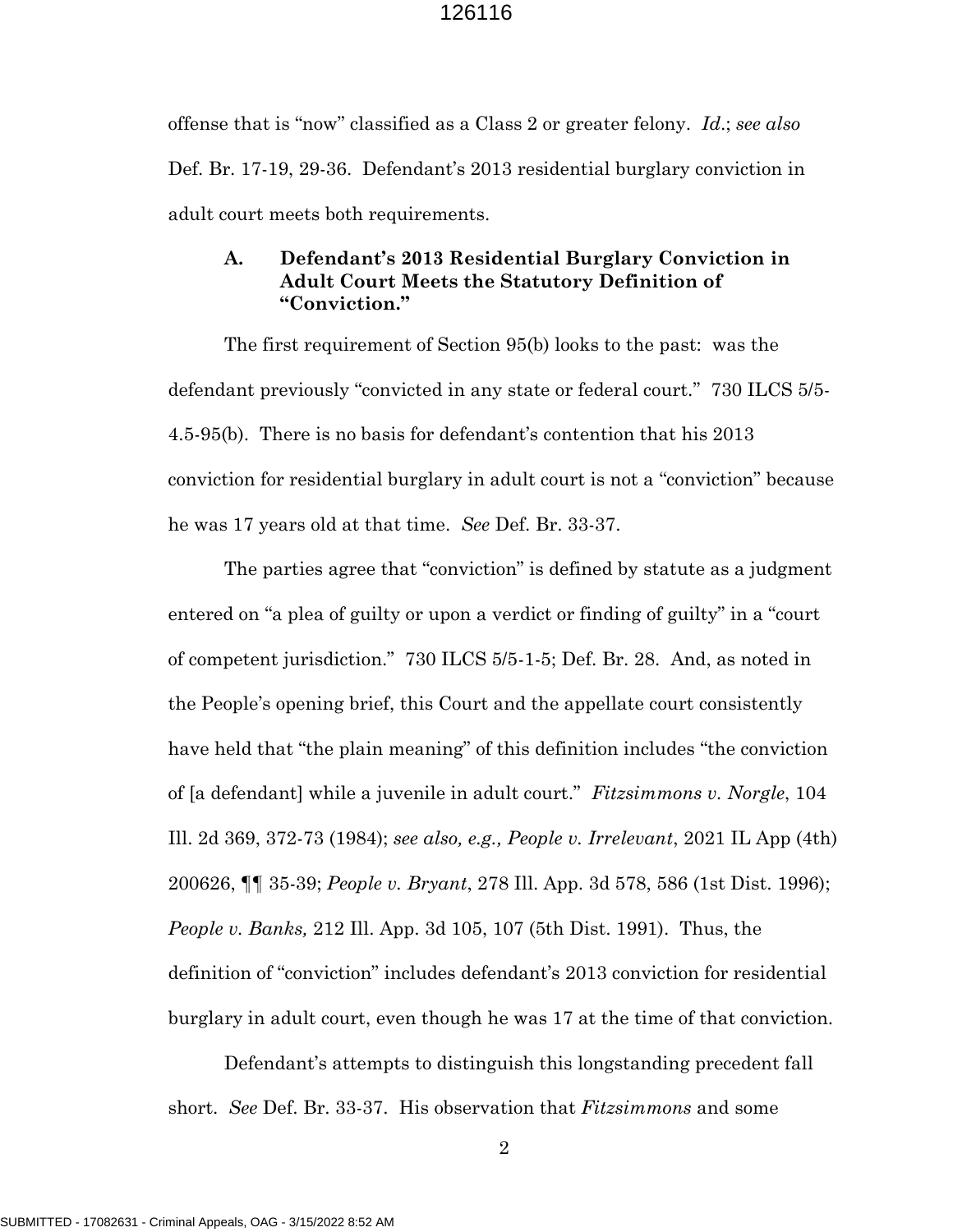appellate court decisions following it involve other recidivist sentencing provisions is irrelevant because the opinions address the meaning of "conviction," which must be construed consistently, *i.e.*, by applying the definition provided by the legislature. *See e.g.*, *People v. Fiveash*, 2015 IL 117669, ¶ 13 (terms "must be construed by applying the statutory definition provided by the legislature"). Applying that definition, a defendant's prior conviction when he was 17 is a qualifying "conviction" under Section 95(b). *People v. Reed*, 2020 IL App (4th) 180533, ¶¶ 26-29; Peo. Br. 7-8.

Defendant is also incorrect that this Court overruled *Fitzsimmons* in *People v. Taylor*, 221 Ill. 2d 157 (2006) (cited in Def. Br. 34-35). *Taylor* addressed a different statutory construction issue and held that a juvenile's prior adjudication as a *delinquent minor in juvenile court* does not constitute a "prior felony conviction" necessary to prove the offense of escape. *Id.* at 163-64. Indeed, rather than overruling *Fitzsimmons*, *Taylor* expressly noted that the two cases address different issues. *Id.* at 181. Defendant's reliance on two appellate cases that hold, as *Taylor* does, that juvenile delinquency adjudications in juvenile court are not felony convictions is misplaced for the same reasons. Def. Br. 34 (citing *People v. Wallace*, 331 Ill. App. 3d 822 (5th Dist. 2002), and *People v. Rankin*, 297 Ill. App. 3d 818 (4th Dist. 1998)).

Defendant's argument that *Fitzsimmons* is no longer good law because the definition of "conviction" was changed in 2014 when the Juvenile Court Act (JCA) was amended to potentially extend its jurisdiction to 17-year-old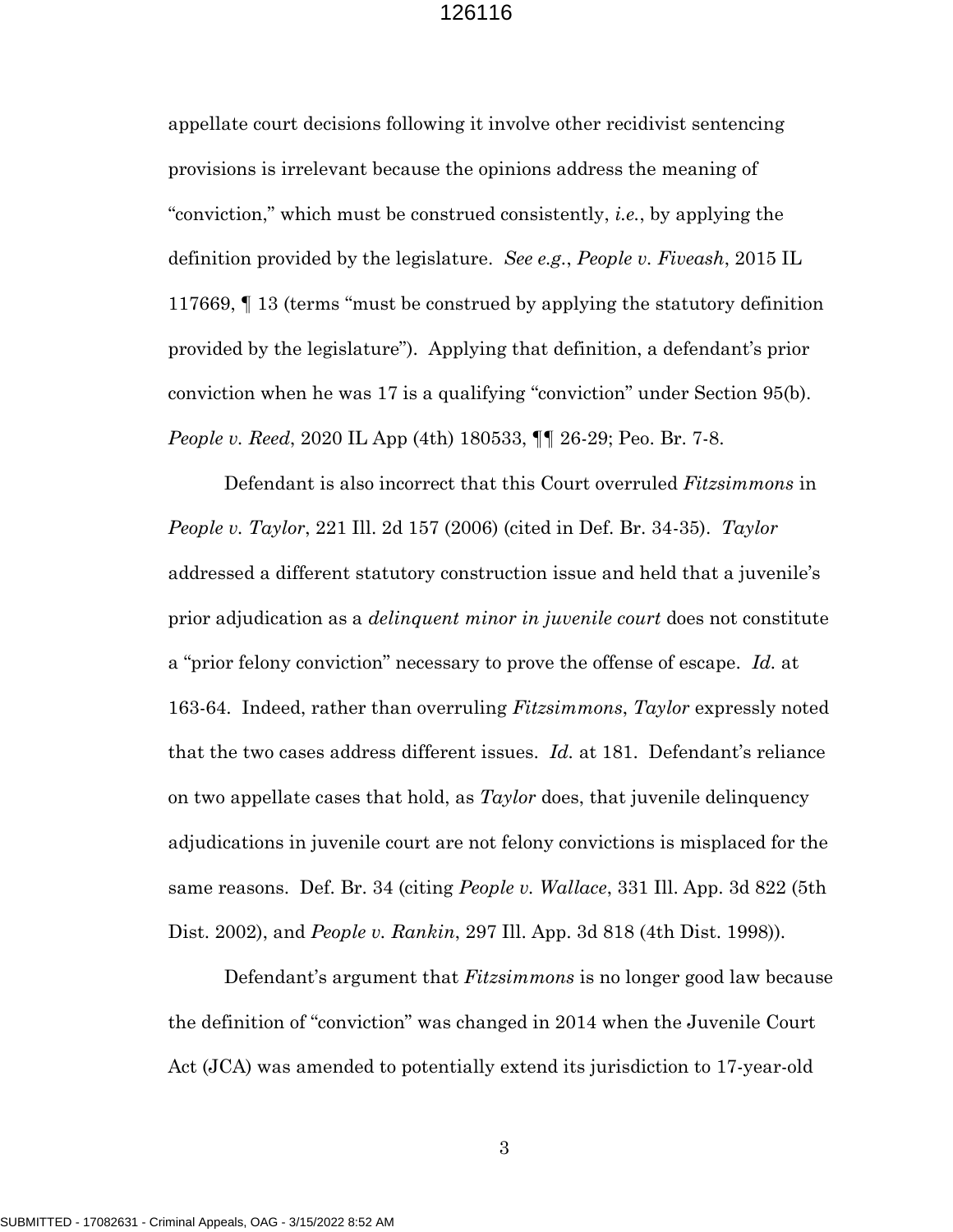offenders, Def. Br. 34-36, is rebutted by the statutory definition of "conviction" itself, which remains unchanged, *compare* 730 ILCS 5/5-1-5 (2021) *with* 730 ILCS 5/5-1-5 (2013); *see also Reed*, 2020 IL App (4th) 180533, ¶¶ 26-29 ("Nothing in [the JCA] indicates criminal convictions entered against 17-year-old offenders should be considered juvenile adjudications after the amendment became law."); *People v. O'Neal*, 2021 IL App (4th) 170682, ¶¶ 102-03 (similar).

Lastly, defendant's argument that "conviction" does not include a conviction of a 17-year-old in adult court would have negative consequences far beyond this case, given the number of other statutes that rely on the term "conviction." For example, Illinois laws prohibit someone who has been "convicted of a felony" from purchasing or owning a firearm. *E.g.,* 720 ILCS 5/24-1.1(a). Under defendant's interpretation of "conviction," a person convicted as a 17-year-old of residential burglary in adult court (or felonies such as sexual assault or attempted murder) would not be prohibited from buying or possessing a gun, which cannot be what the legislature intended.

In sum, the first requirement of Section 95(b) looks to the past — was the defendant previously convicted in any court — and this defendant undeniably was convicted of residential burglary in adult court in 2013.

### **B. The Elements and Classification of Residential Burglary Have Not Changed.**

The second requirement of Section 95(b) requires a statutory analysis of the prior offense's elements and classification. That is, a prior offense is a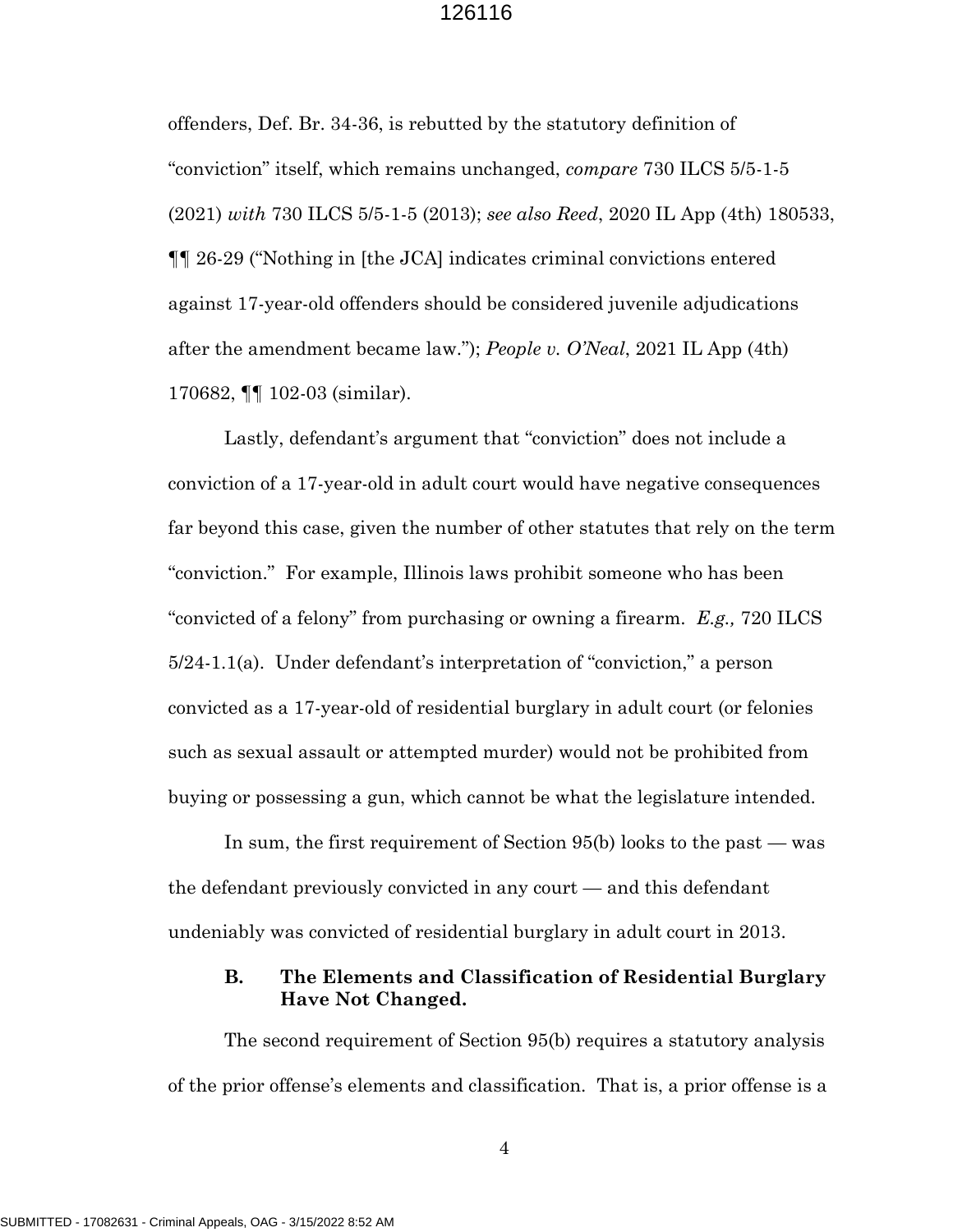qualifying offense if it "contains the same elements as an offense now . . . classified in Illinois as a Class 2 or greater Class felony." 730 ILCS 5/5-4.5- 95(b) (2017). In this case "now" means August 2016, when defendant was 20 years old and committed the PSMV offense that gave rise to this case. *See id*. ("now" means the date the present offense "was committed").3 Thus, under the plain language of Section 95(b), defendant's 2013 conviction for residential burglary is a qualifying offense if that offense "contains the same elements" as an offense that was a "Class 2 or greater" felony in 2016.

The People's opening brief established that residential burglary was a Class 1 felony in 2013 and remains so now, and the elements of that offense have not changed. *Compare* 720 ILCS 5/19-3 (2021) *with* 720 ILCS 5/19-3 (2013); Peo. Br. 8. Defendant admits that the elements of residential burglary were the same in 2013 as they are "now," and that the elements of an offense do not change regardless of which court (adult or juvenile) has jurisdiction. Def. Br. 41. Moreover, he does not dispute that residential burglary has remained a Class 1 felony. *See id.* Accordingly, under the plain language of Section 95(b), defendant's 2013 conviction for residential burglary is a qualifying prior conviction. *See, e.g., Reed*, 2020 IL App (4th) 180533, ¶¶ 26-29 (prior conviction for burglary when defendant was 17 was a qualifying prior conviction under Section 95(b)).

<sup>3</sup> Defendant incorrectly defines "now" as 2017 not 2016, Def. Br. 18, but his error is irrelevant given the lack of change in the law of residential burglary.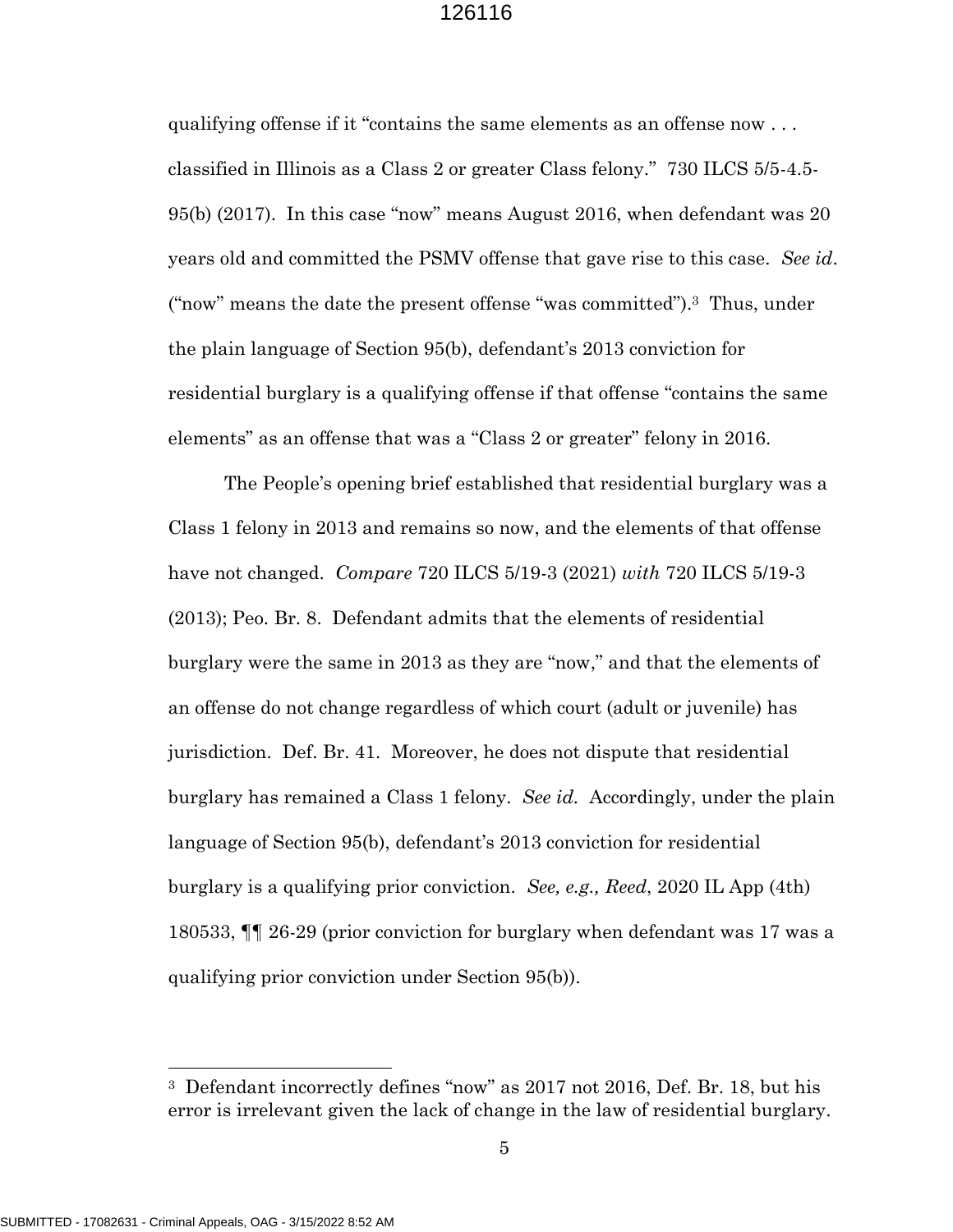Defendant's argument that residential burglary is not a qualifying prior offense misreads Section 95(b). To begin, defendant's brief presents a novel argument, not previously raised in this case or adopted by any court:

> Section 95(b)'s reference to "elements" pertains to offenses from other jurisdictions. The word "elements," contained in the phrase "contains the same elements as an offense classified in Illinois," describes offenses from foreign, out of state jurisdictions, as demonstrated by the other language in that same sentence: "convicted in any state or federal court."

Def. Br. 41. But the plain meaning of "any state" includes Illinois, rather than excluding it; if the legislature, for some unexplained and unobvious reason, wanted to exclude Illinois offenses, it would have said "any *other* state." Moreover, defendant's construction would lead to absurd results that the legislature plainly did not intend. By its own terms, Section 95(b) applies where a defendant previously has "twice been convicted in any state"; if, as defendant contends, "any state" means any state other than Illinois, then that would mean an Illinois conviction could never be a prior qualifying conviction. Defendant cites no case adopting this view and his argument is contrary to the appellate court's conclusion and his concession that his 2014 PSMV conviction in Illinois state court is a qualifying prior conviction. *Stewart*, 2020 IL App (1st) 180014-U, ¶ 26.

Defendant also argues, based on the 2014 amendment to the JCA, that his 2013 residential burglary offense now "would be resolved through delinquency proceedings rather than in the criminal court, and thus it is not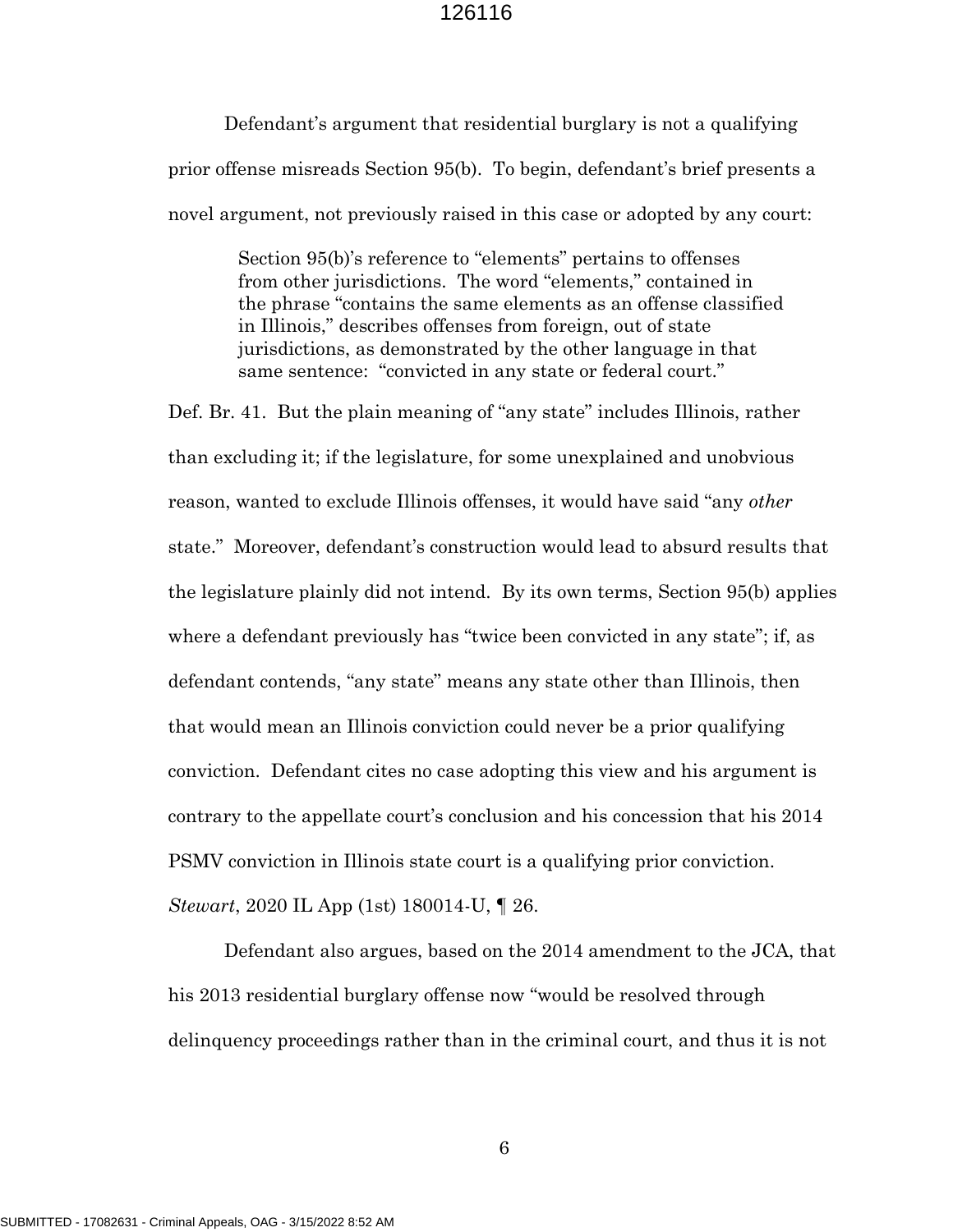an offense *now* . . . classified as a Class 2 or greater felony." Def. Br. 15 (emphasis by defendant). That argument fails for four independent reasons.

First, and most importantly, the plain language of Section 95(b) is not concerned with jurisdictional matters or a defendant's characteristics such as his age at the time of the prior offense. Rather, under Section 95(b) the only question is whether the prior "offense" has the "same elements" of an offense that is "now . . . classified" as a Class 2 or greater felony. 730 ILCS 5/5-4.5- 95(b). That question requires an analysis of the statute defining the offense (its elements and felony class), not an analysis of a particular defendant's personal circumstances or which division of the circuit court would try his case if he were charged today. Defendant's contention that it is insufficient to "look at the elements of the offense," and that courts instead must examine various other issues, Def. Br. 40-41, is contrary to the plain language of Section 95(b).

Second, defendant's focus on an individual's personal circumstances (rather than an analysis of the statute defining the offense) would lead to absurd results. For example, under defendant's view, someone with a prior conviction for stealing \$800 of government property (a Class 2 felony and thus a qualifying offense) could argue that the value of the goods had since declined due to deregulation or depreciation, and so "now" he could only be convicted of theft of \$400 if he stole the same goods (a Class 4 felony and thus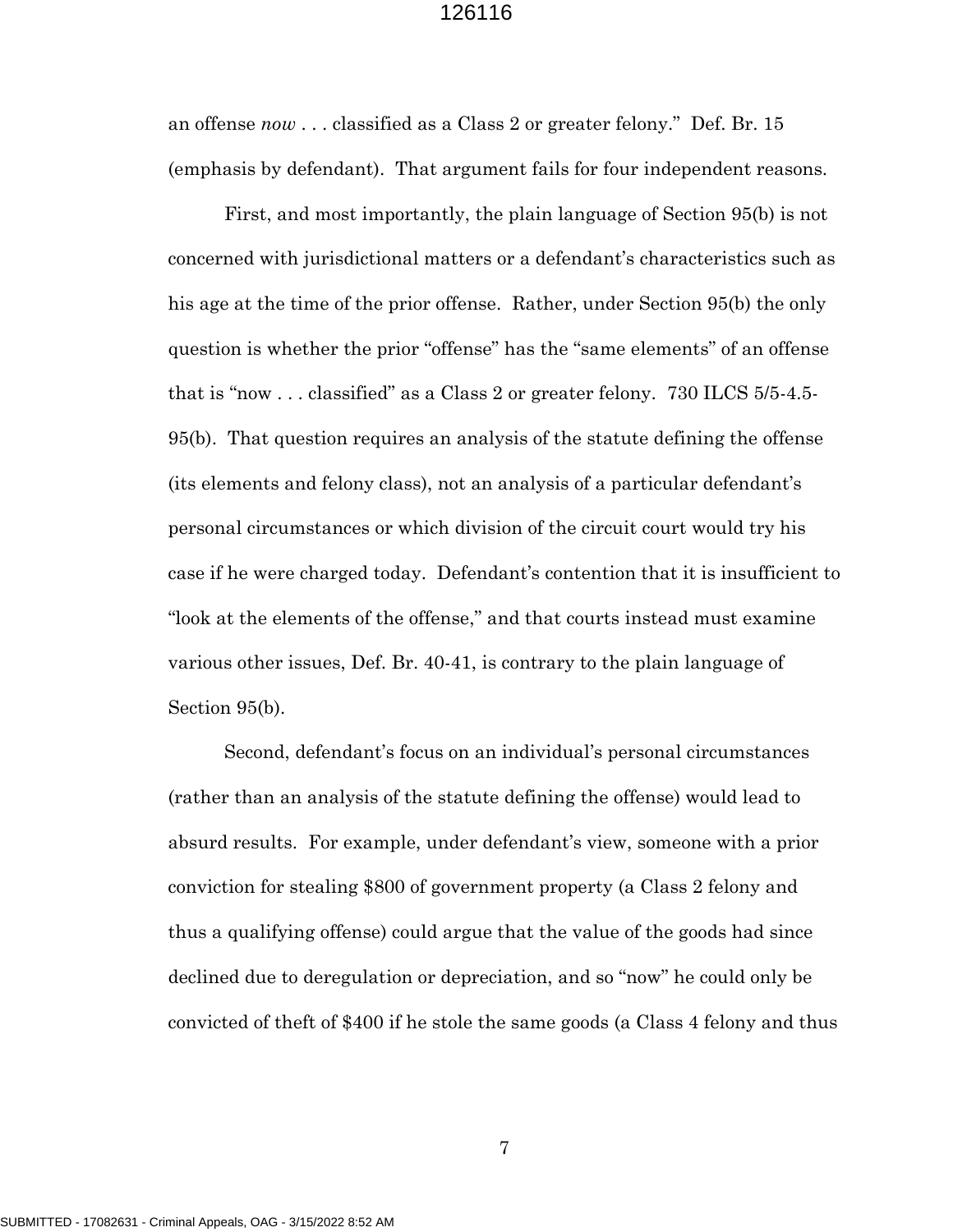not a qualifying offense).4 Or a defendant with a prior conviction for smuggling cannabis into prison while a penal employee (a Class 2 felony) could argue that due to his criminal record or changes in prison hiring rules he "now" would not be hired and so if he "now" were convicted of smuggling cannabis into a prison it would be as a non-employee, which is a Class 3 felony (and thus not a qualifying prior conviction).<sup>5</sup>

Not only are these results absurd, but defendant's approach would be unworkable in practice. For example, defendant contends that it is now the People's burden to prove that if his residential burglary case had been tried in 2016 (rather than 2013), a court would have granted a motion to transfer the case to adult court. Def. Br. 24. And in the examples cited above, the court would be effectively required to retry the defendant. But nothing in the plain language of Section 95(b) suggests that the legislature intended sentencing hearings to become burdensome mini re-trials of settled matters. To the contrary, Section 95(b) asks only whether the "offense" has the "same elements" of an offense that is now "classified" as "a Class 2 or greater Class felony," and residential burglary indisputably does.

Third, as defendant recognizes, Def. Br. 41, the elements of an offense are the same regardless of whether the offense is adjudicated in juvenile or adult court, *e.g., In re Greene*, 76 Ill. 2d 204, 212 (1979). Nor does the division

<sup>4</sup> *See* 720 ILCS 5/16-1(b)(1.1) & (4.1) (penalties for theft).

<sup>5</sup> *See* 720 ILCS 5/31A-1.2 (e)(1) & 720 ILCS 5/31A-1.1(d)(2) (penalties for prison contraband).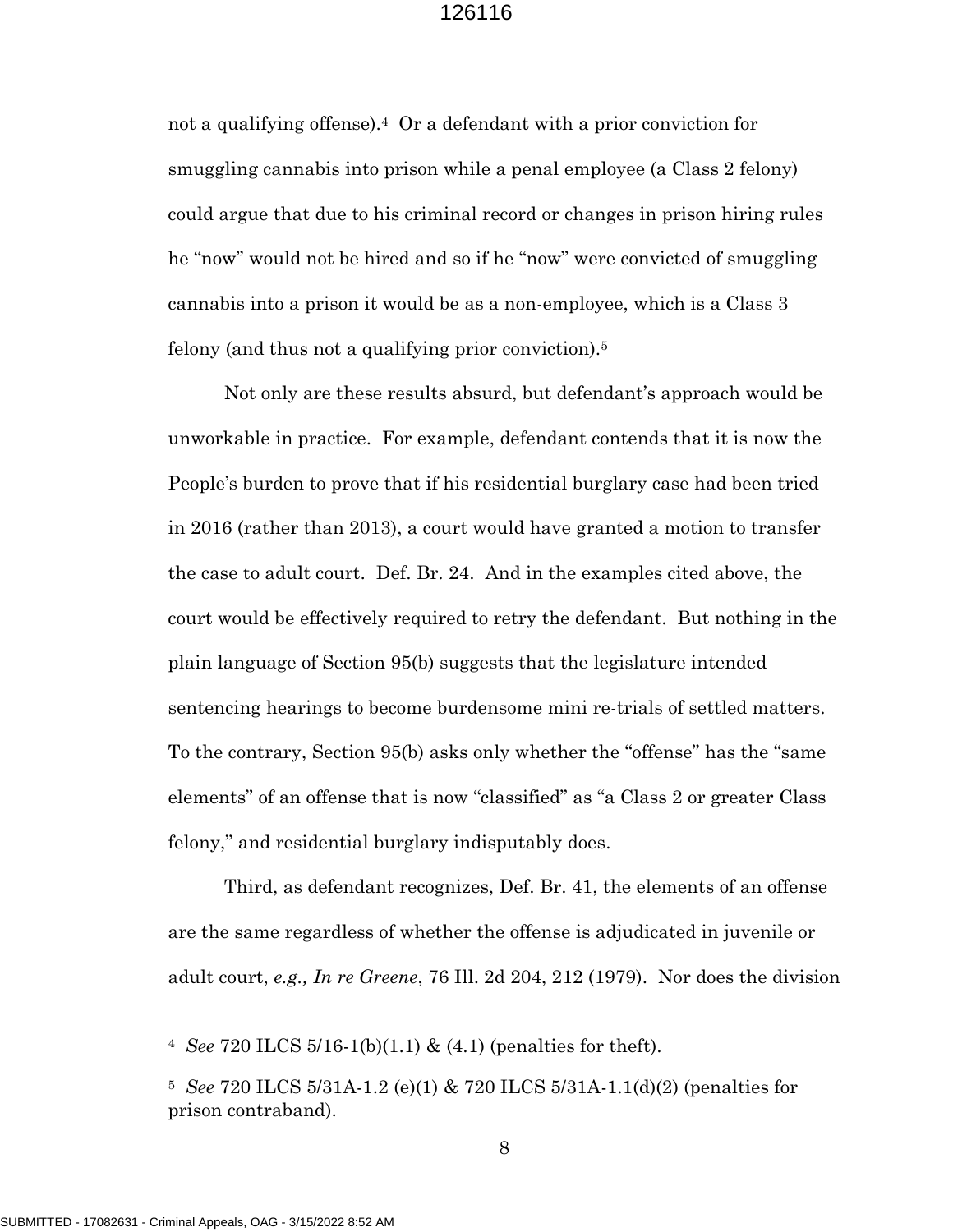of the circuit court in which a defendant is tried affect the offense's classification under the criminal code. Thus, it is irrelevant that a residential burglary charge might have resulted in a juvenile adjudication for some 17 year-olds in 2016.

Finally, even assuming for the sake of argument that it is relevant whether defendant's prior offense would now be adjudicated in juvenile court, his argument still fails. Defendant's entire theory is premised on his contention that "the 2013 residential burglary, if committed in 2017" (defendant means August 2016, *see supra* n.3), "would have fallen under the jurisdiction of the Juvenile Court, and not the adult criminal court." Def. Br. 20; *see also, e.g., id.* at 26 & 39 (arguing that his residential burglary conviction "would be a juvenile adjudication if committed in 2017 [sic]"). That argument fails on its face because defendant was 20 years old in August 2016, so any crime he committed then would necessarily be resolved in adult court. *See* SC4 (defendant was born June 1, 1996). Thus, the factual premise upon which defendant's argument is based is objectively incorrect.

In sum, defendant's residential burglary conviction is a qualifying offense under the plain language of Section 95(b).

## **C. Defendant's Interpretation Is Untenable for Several Additional Reasons.**

The People's opening brief established that defendant's interpretation is untenable for several additional reasons. Peo. Br. 9-13. Defendant's counterarguments are meritless.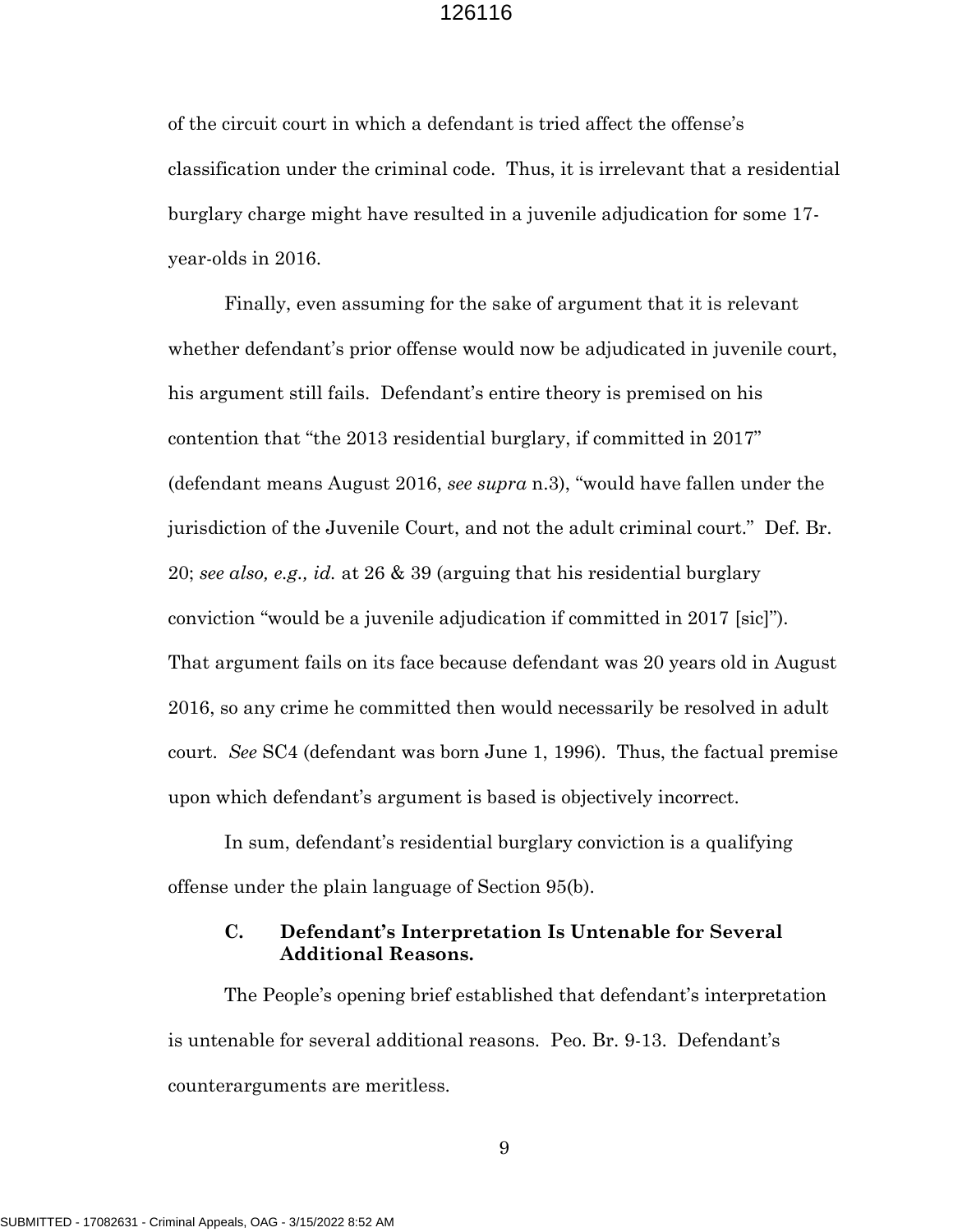#### **1. Defendant's interpretation impermissibly applies the amendment to the JCA retroactively.**

The parties agree that the 2014 amendment to the JCA expanding the jurisdiction of juvenile courts to potentially include 17-year-olds is not retroactive. *See* Def. Br. 37-38; *see also* 705 ILCS 405/5-120. However, the People's opening brief demonstrated that by creating the legal fiction that his 2013 residential burglary conviction in adult court should be treated as if it had been a delinquency adjudication in juvenile court, defendant is effectively doing exactly that: giving retroactive effect to the expansion of the juvenile courts' jurisdiction. Peo. Br. 9-10.

Defendant contends that his interpretation does not require retroactive application of the JCA amendment because he "is not asking that his 2013 residential burglary [conviction] be reclassified as a juvenile adjudication, but explaining that it would be a juvenile adjudication if committed in [2016]." Def. Br. 39. But, as explained above, defendant was 20 years old in 2016 and, therefore, he automatically would be tried in adult court for any offense committed that year. *Supra* Part I.B. Because defendant was indisputably an adult in 2016, his argument relies on a sleight of hand: he is asking this Court to treat him as if he were the same age in 2016 as he was at the time of his 2013 conviction — 17 years old — even though he cites no basis for doing so. *See* Def. Br. 26, 39. And that is no different than reclassifying his 2013 conviction as a juvenile adjudication, which indisputably requires, at a minimum, retroactive application of the 2014 amendment to the JCA.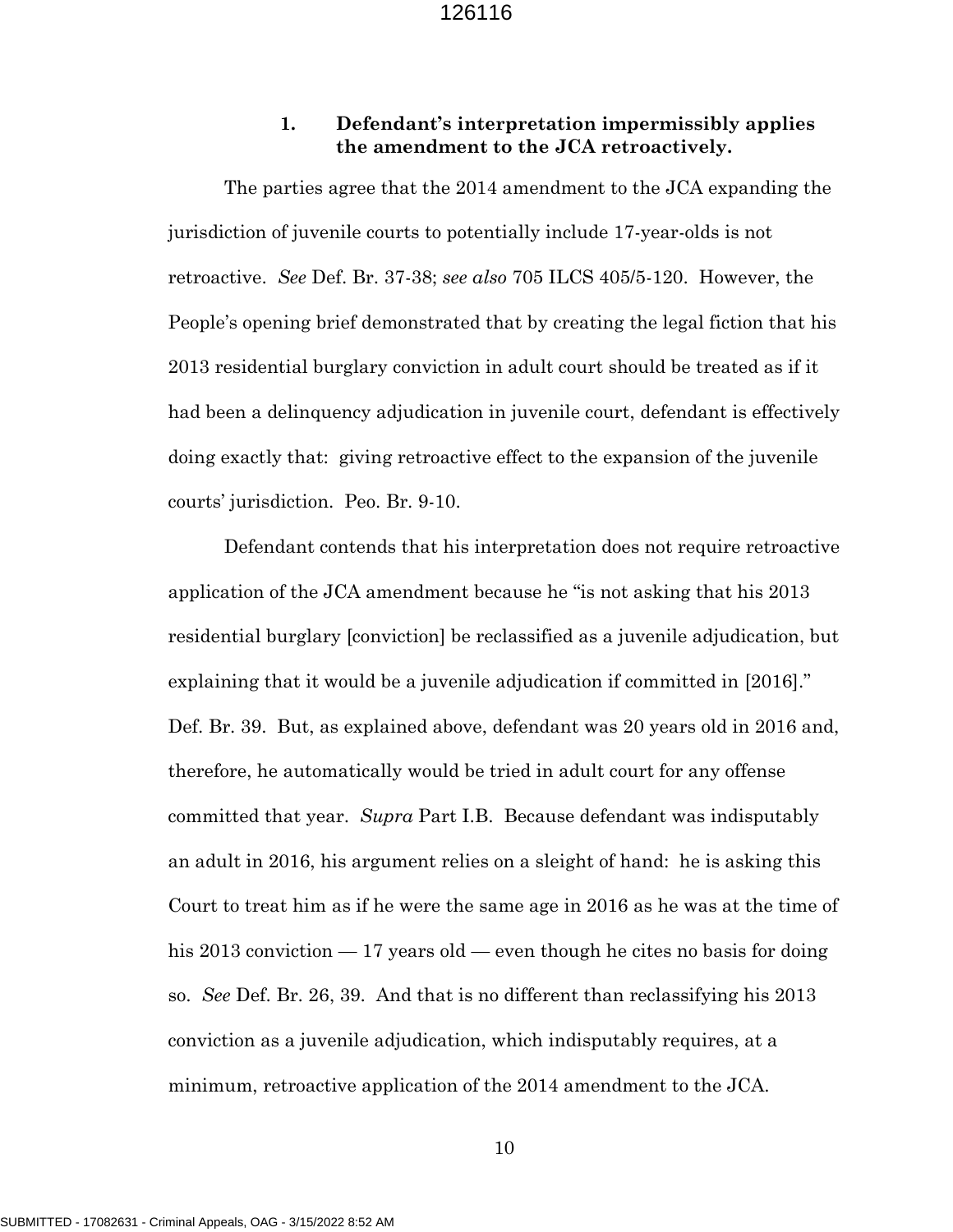Put another way, defendant's interpretation requires this Court to either (1) pretend that defendant was a juvenile in 2016 (even though he was actually 20 years old and he provides no basis for this Court to pretend he was a different age), or (2) pretend that his 2013 conviction for residential burglary in adult court was actually a juvenile adjudication (even though both parties agree that the amendment to the JCA did not retroactively convert his conviction to a delinquency adjudication). Both options are untenable, and, for this additional reason, defendant's argument is meritless.

#### **2. Defendant's interpretation leads to absurd results.**

The People's opening brief also showed that defendant's interpretation leads to absurd results because it treats 17-year-old offenders differently than younger offenders. Peo. Br. 12-13. For example, suppose that in 2013 a 16-year-old and a 17-year-old were charged with residential burglary, the People successfully moved to transfer the prosecution of the 16-year-old to adult court (the 17-year-old automatically would be in adult court because juvenile courts lacked authority to try 17-year-old offenders at that time), and both were convicted. Under defendant's interpretation of Section 95(b), the 17-year-old's conviction would not be a qualifying prior conviction because under the subsequent expansion of the juvenile courts' jurisdiction, he could have been adjudicated in juvenile court. But the 16-year-old's conviction *would* be a qualifying prior conviction under Section 95(b) because the amendment of the JCA did not affect 16-year-olds.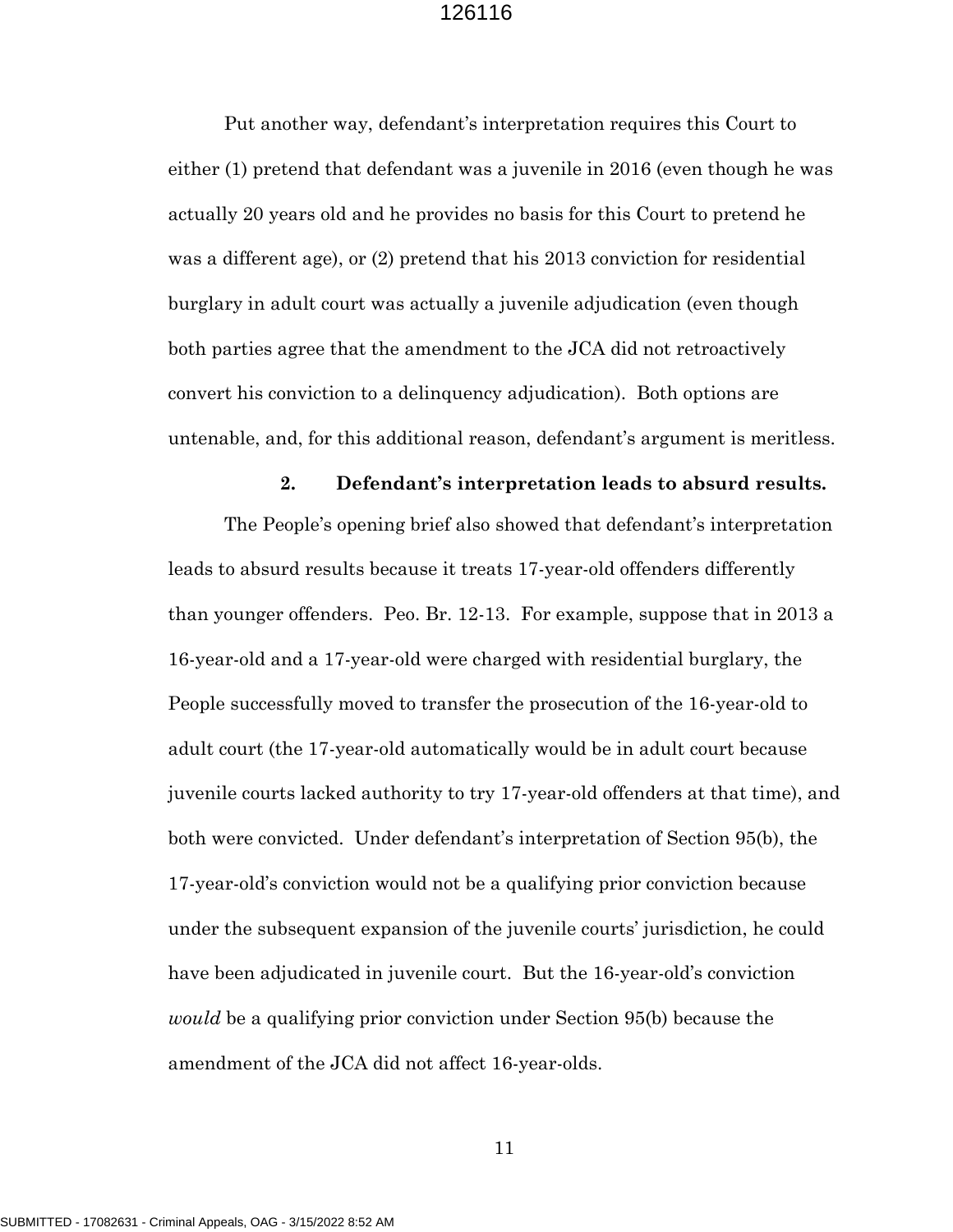Thus, defendant's interpretation would lead to the absurd result where the 16-year-old had a qualifying conviction, but the 17-year-old did not, even though both were convicted in adult court for the same offense at the same time. Defendant's brief does not dispute that his interpretation leads to this absurd result which is yet another reason his interpretation must be rejected.

## **3. Defendant's interpretation rests on an incorrect premise that nullifies parts of the JCA.**

There is another fatal flaw in defendant's interpretation: it is expressly based on the premise that offenses committed "now" by a 17-yearold would necessarily lead to a juvenile delinquency adjudication in juvenile court rather than a criminal case in adult court. *E.g.*, Def. Br. 15, 17 (arguing that now the juvenile court would have "exclusive jurisdiction"). But, as the People's opening brief noted, even now there are a number of ways that a 17 year-old offender could still be prosecuted in adult court and/or otherwise receive an adult conviction and sentence, including but not limited to:

- Extended Jurisdiction Juvenile Prosecution (EJJP): on the People's motion, a juvenile adjudicated in juvenile court may be tried like an adult and receive an adult conviction and adult sentence that are stayed unless the defendant commits a new offense. 705 ILSC 405/5-810.
- Automatic Transfer: certain offenses must be tried in adult court, such as aggravated criminal sexual assault. 705 ILCS 405/5-  $130(1)(a)$ .
- Presumptive Transfer: other cases are presumptively transferred to adult court, depending on the offender's prior criminal history and gang activity.705 ILCS 405/5-805(2).
- Discretionary Transfer: other cases are subject to discretionary transfer to adult court. 705 ILCS 405/5-805(3).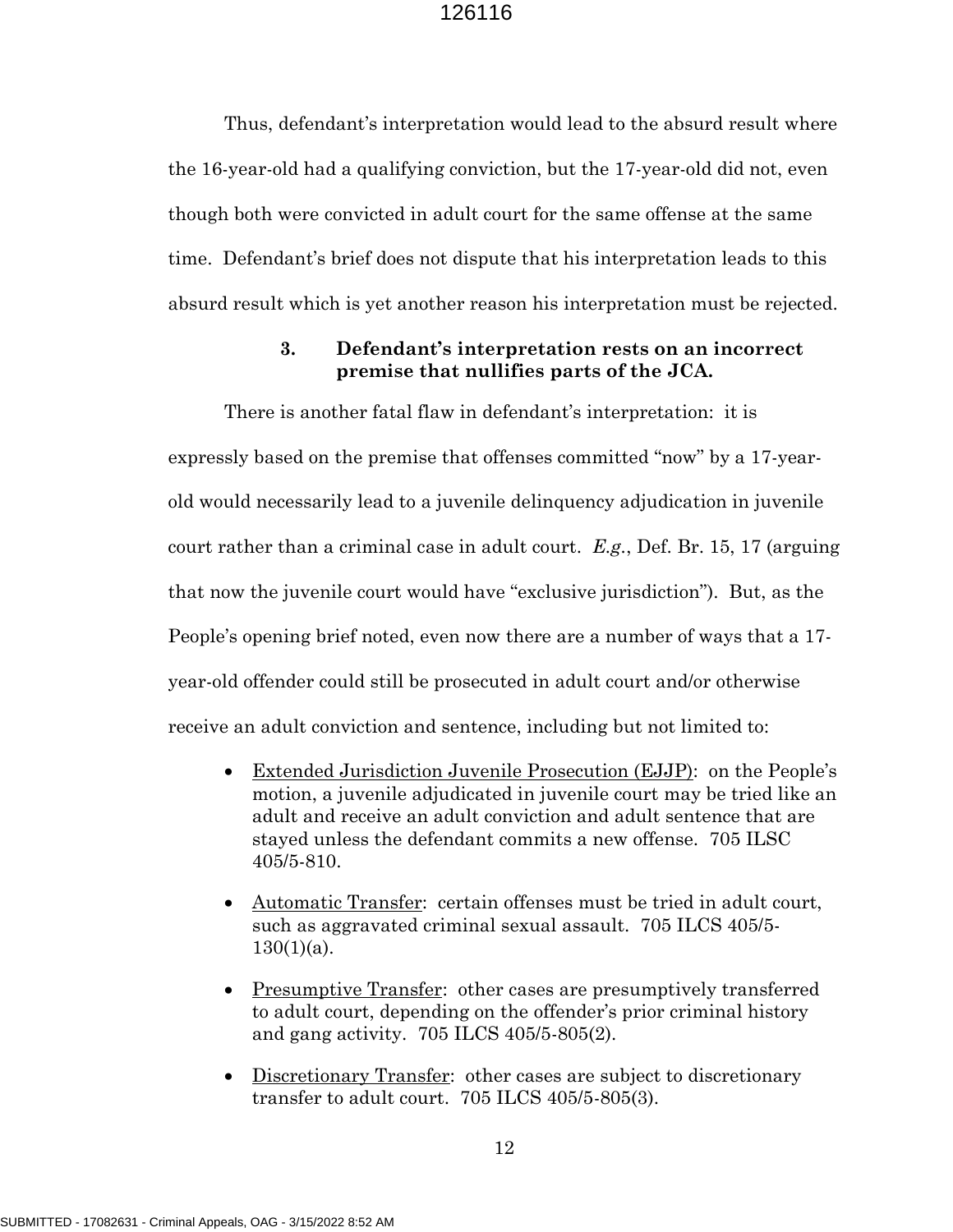As the People's opening brief noted, defendant's interpretation must be rejected because it assumes that no 17-year-old offender would ever receive an adult conviction or sentence, thus nullifying these provisions. *E.g.*, *Nelson v. Artley*, 2015 IL 118058, ¶ 25 ("Construing a statute in a way that renders part of it a nullity offends basic principles of statutory interpretation"); *Reed*, 2020 IL App (4th) 180533, ¶ 24 (rejecting defendant's interpretation of Section 95(b) because it failed to consider that the JCA "contains exceptions under which a juvenile can be tried in the criminal court"); *see also O'Neal*, 2021 IL App (4th) 170682, ¶ 102 (similar); *Irrelevant*, 2021 IL App (4th) 200626, ¶ 38 (similar).

This Court's decision in *Fiveash*, 2015 IL 117669, is also instructive. There, the defendant was 23 years old when he was indicted for sex crimes that he had committed by age 15; he argued that under the JCA he should be treated as if he had been charged while a 15-year-old, not an adult, and he thus could not be tried in adult court now. *Id.* ¶¶ 10-15. This Court rejected that interpretation for several reasons, including that it "fails to recognize that if he had been charged while a minor, he could still have been properly tried as an adult through the [JCA's] discretionary transfer mechanism" and thus "the legislative scheme in the [JCA] could well have subjected him, while still a juvenile, to trial in adult criminal court, the very fate that he asks this court to reject outright now that he is an adult." *Id.* ¶ 19. Notably, this Court did not require the People to prove that the defendant would have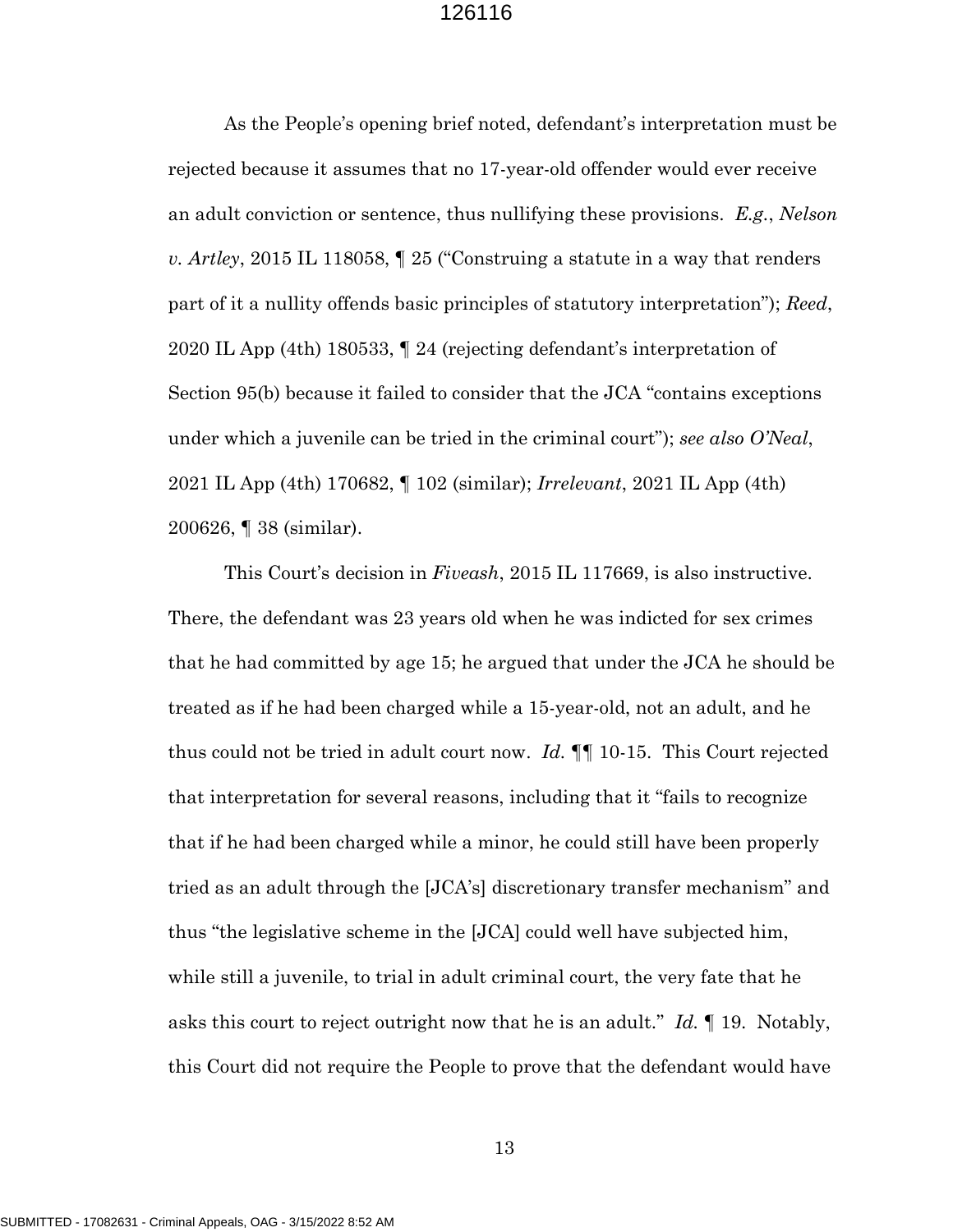been transferred to adult court; rather, it rejected the defendant's interpretation because it failed to account for the *possibility* of transfer. *Id.*

Defendant's interpretation suffers from the same infirmity and should likewise be rejected. Importantly, defendant does not dispute that his residential burglary case could be tried under the first provision identified by the People (EJJP, which allows juvenile courts to impose an adult conviction and sentence). Peo. Br. 11. Because defendant's interpretation of Section 95(b) fails to account for this fact, it must be rejected.

Defendant's arguments regarding the other three transfer provisions are meritless. To begin, defendant contends that he personally would not be subject to automatic or presumptive transfer because residential burglary is not an offense subject to those two provisions. Def. Br. 20-21. But that argument misses the point: defendant's interpretation of Section 95(b) would apply not only to his case, but to all defendants, some of whom may have prior offenses that would be subject to automatic or presumptive transfer.

As for the discretionary transfer provision of the JCA, defendant's brief for the first time acknowledges that it is possible a juvenile court would grant a motion to transfer his residential burglary case to adult court, but he argues that it is "unlikely" a court would do so. Def. Br. 23-26. That admission is a significant change in defendant's position because in the appellate court he argued (and the court accepted) that the juvenile court would have "exclusive" jurisdiction over all 17-year-old offenders with no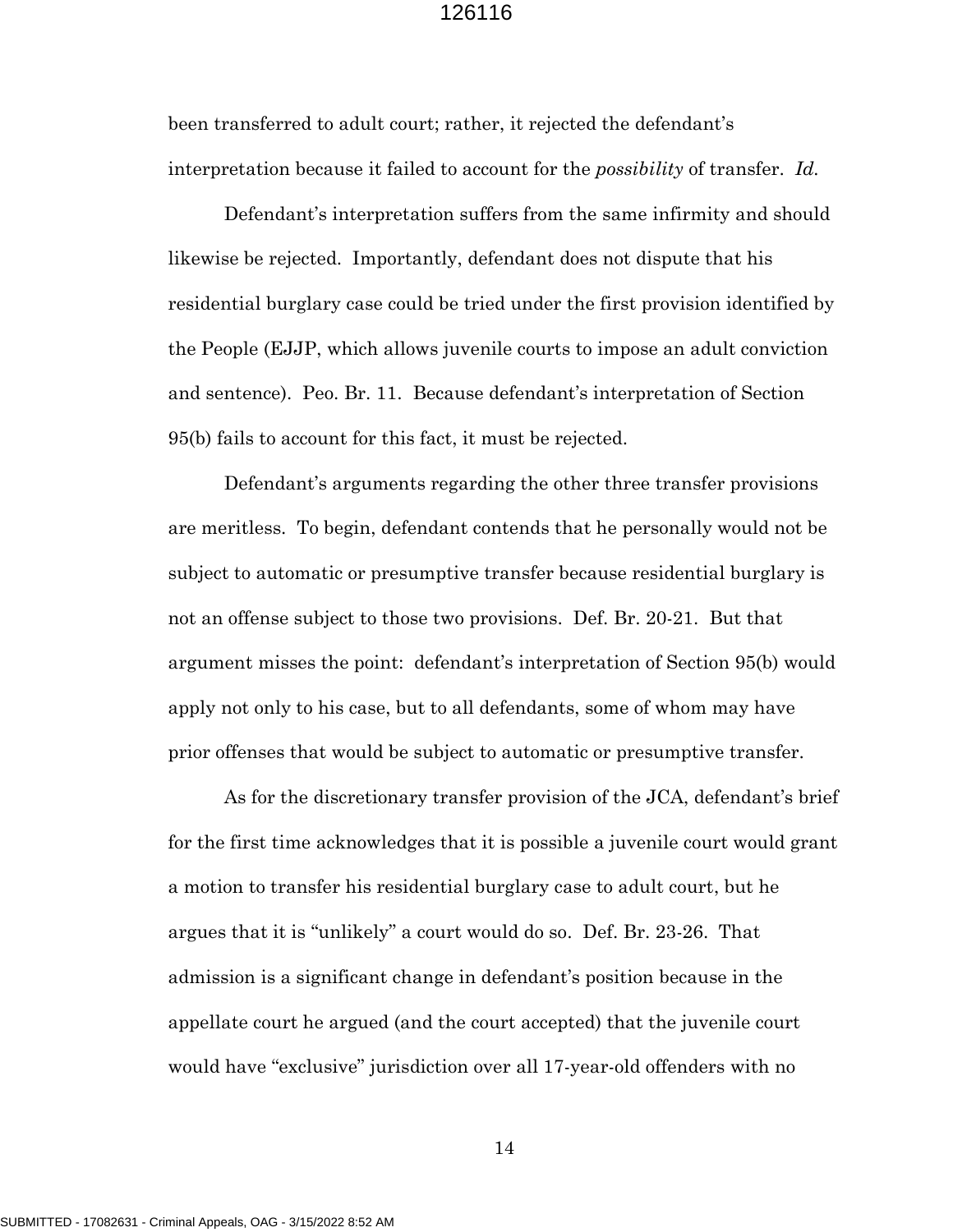possibility their cases would be in adult court. *Stewart*, 2020 IL App (1st) 180014-U, ¶ 26; *see also id.* ¶ 38 (defendant's argument "rest[s]" on the idea that the amendment to the JCA gave juvenile courts "exclusive jurisdiction" over 17-year-olds).

Because the possibility of transfer is a fatal flaw in his interpretation, defendant now contends that it is the People's burden to prove that a hypothetical motion for discretionary transfer to adult court would have been granted if he hypothetically had been charged with residential burglary in 2016 (and was hypothetically 17 years old at that time, even though he was really 20). Def. Br. 24. Defendant cites no authority for his contention that it is the People's burden to prove he hypothetically would have been transferred. *See id.* Moreover, his contention is inconsistent with this Court's decision in *Fiveash* and appellate court decisions that (1) hold that a defendant's statutory interpretation must be rejected if it requires a court to ignore the possibility of transfer to adult court, and (2) do not hold that the People must prove that the case hypothetically would have been transferred to adult court. *Fiveash*, 2015 IL 117669, ¶ 19; *supra* p. 13 (collecting cases).

Moreover, as discussed above, requiring the People to prove that a transfer motion would have been granted would be unworkable for lower courts. This case demonstrates the practical difficulties with defendant's interpretation. Here, as in every other case to which defendant's interpretation would apply, the People did not present evidence during the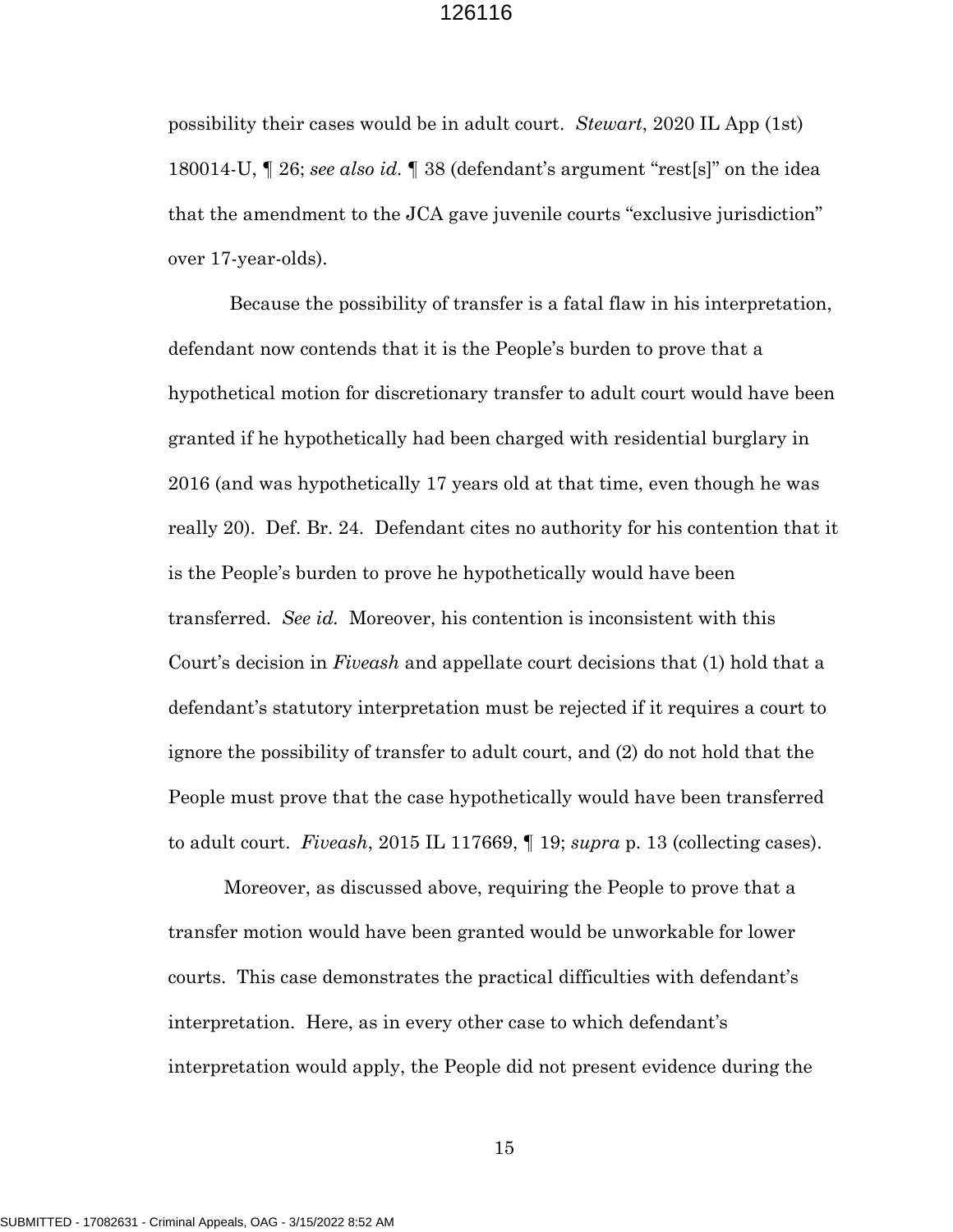2013 residential burglary proceedings regarding whether the defendant should be transferred to adult court because under the law that existed at the time, his case was *automatically in adult court*. Therefore, evidence of key factors that relate to whether a case should be transferred to adult court (such the defendant's attitude before the juvenile court, his interest in rehabilitation, and his willingness to use services to improve himself, *see* 705 ILCS 405/5-805(3)(b)) was not presented at the relevant time and may be impossible to reliably recreate now. Defendant's assertion that the People have not presented evidence that he would be transferred fails to account for this reality.

Defendant also fails to acknowledge that he did not raise his argument that his 2013 conviction is not a qualifying conviction until this case reached the appellate court, which prevented the People from presenting evidence at the sentencing hearing in this case.

Defendant relies on a pre-sentence investigation report to argue that he would not have been transferred to adult court, Def. Br. 22-23, but that report was (1) created when he was 21 years old, (2) to determine his adult sentence for another offense, and (3) does not address whether juvenile adjudication would have been appropriate for a different offense when he was 17, *see* SCR 44. In any event, the report shows that he is not a person with respect for the judicial system, an interest in rehabilitation, or a desire to take advantage of available services to improve himself (factors relevant to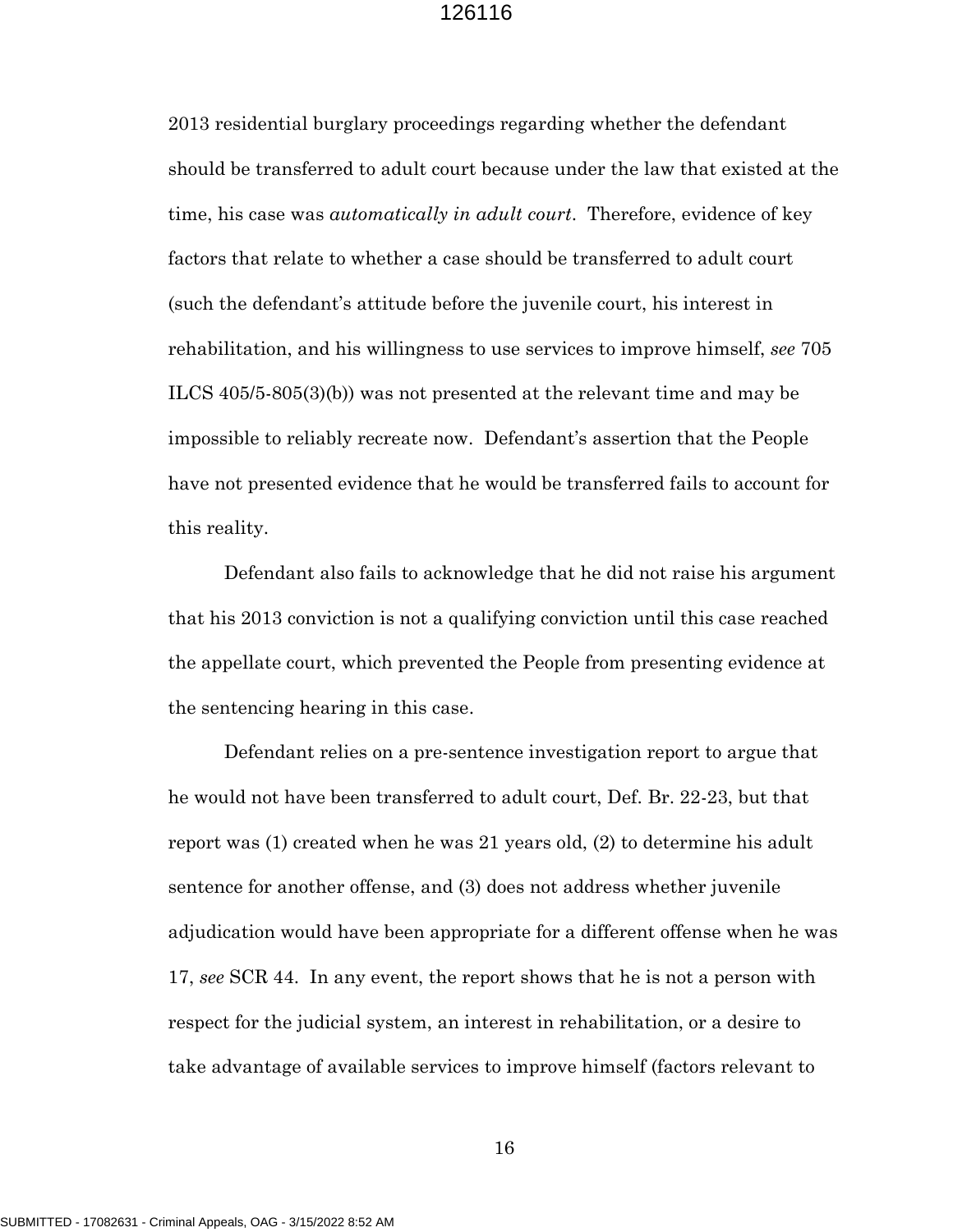whether juvenile adjudication is appropriate). To the contrary, defendant has multiple felony convictions, including one for escape, and a history of violating probation and a suspended driver's license; he has ignored opportunities to obtain a high school diploma; and he has no verified work history. SCR46-48.

Defendant's claim that, as a statistical matter, it is "unlikely" that his residential burglary offense would have been transferred to adult court in 2017 fares no better. Def. Br. 24. Although defendant relies on statistics from the Illinois Juvenile Justice Report, the report notes the difficulty of collecting data regarding juvenile transfers because "there is no one system or database which contains this data" and "no single criminal justice stakeholder" has such information "readily available in all cases." Def. Appx. A96 at pp. 4, 5. In addition, while defendant notes that only two juveniles were tried for residential burglary in adult court in 2017 based on available data, the report does not provide the total number of 17-year-olds charged with residential burglary that year (either in juvenile or adult court), so it cannot be known whether transfer of such offenders is rare. Most importantly, the report shows that a court granted a motion to transfer a residential burglary case involving a 15-year-old, and other courts granted transfer motions for similar theft or burglary offenses, *id.* at 16, 21, which belies any argument that a juvenile court would have exclusive jurisdiction over defendant's case.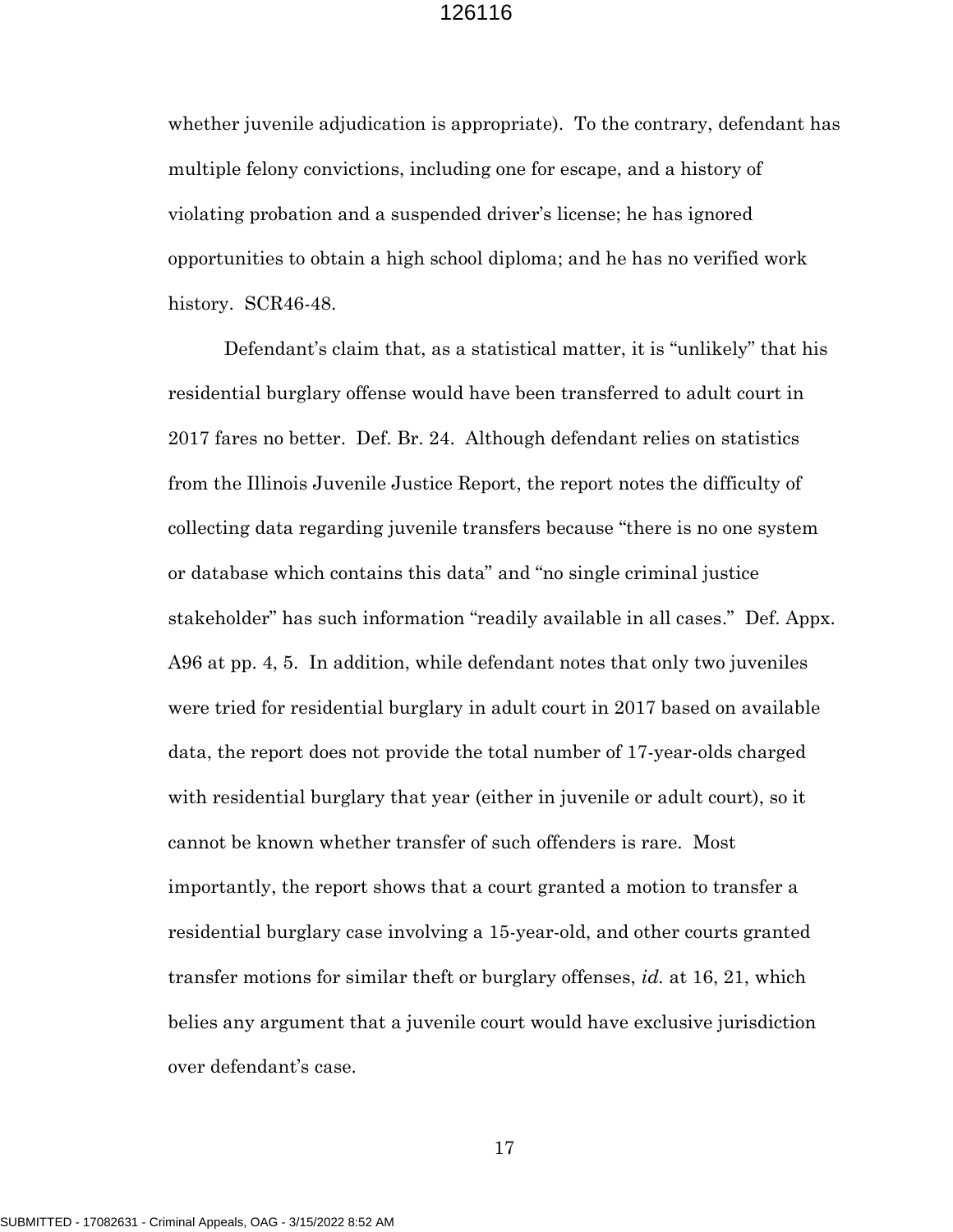Lastly, contrary to defendant's argument, Def. Br. 25, this Court can and should address whether his interpretation nullifies parts of the JCA. While the People did not raise this specific argument below or in their PLA, they have always maintained that defendant's interpretation contradicts the JCA. *See* PLA at 5. Moreover, forfeiture is not a limitation on this Court and the People were appellee in the appellate court, so they may raise any argument that is supported by the record. *People v. Donoho*, 204 Ill. 2d 159, 169 (2003) (addressing issue not raised in PLA or appellate court).

#### **4. Defendant's other arguments are meritless.**

Defendant's brief contains an extended argument that a prior juvenile delinquency adjudication in juvenile court is not a "conviction" required for Section 95(b). Def. Br. 26-33. That argument is both unnecessary and irrelevant because (1) as defendant notes, the People agree that juvenile delinquency adjudications in juvenile court are not prior "convictions," *id.* at 37, but (2) defendant was never adjudicated in juvenile court, and so (3) the question here is whether this Court should engage in the fiction that defendant's 2013 conviction for residential burglary in adult court was a juvenile delinquency adjudication in juvenile court. Defendant's observation that some statutes expressly treat delinquency adjudications as "convictions" (but Section 95(b) does not, thus suggesting that they are not included in Section 95(b)) is irrelevant for the same reason: defendant was convicted of a felony in adult court, not adjudicated delinquent in juvenile court*. Id*. at 29- 33.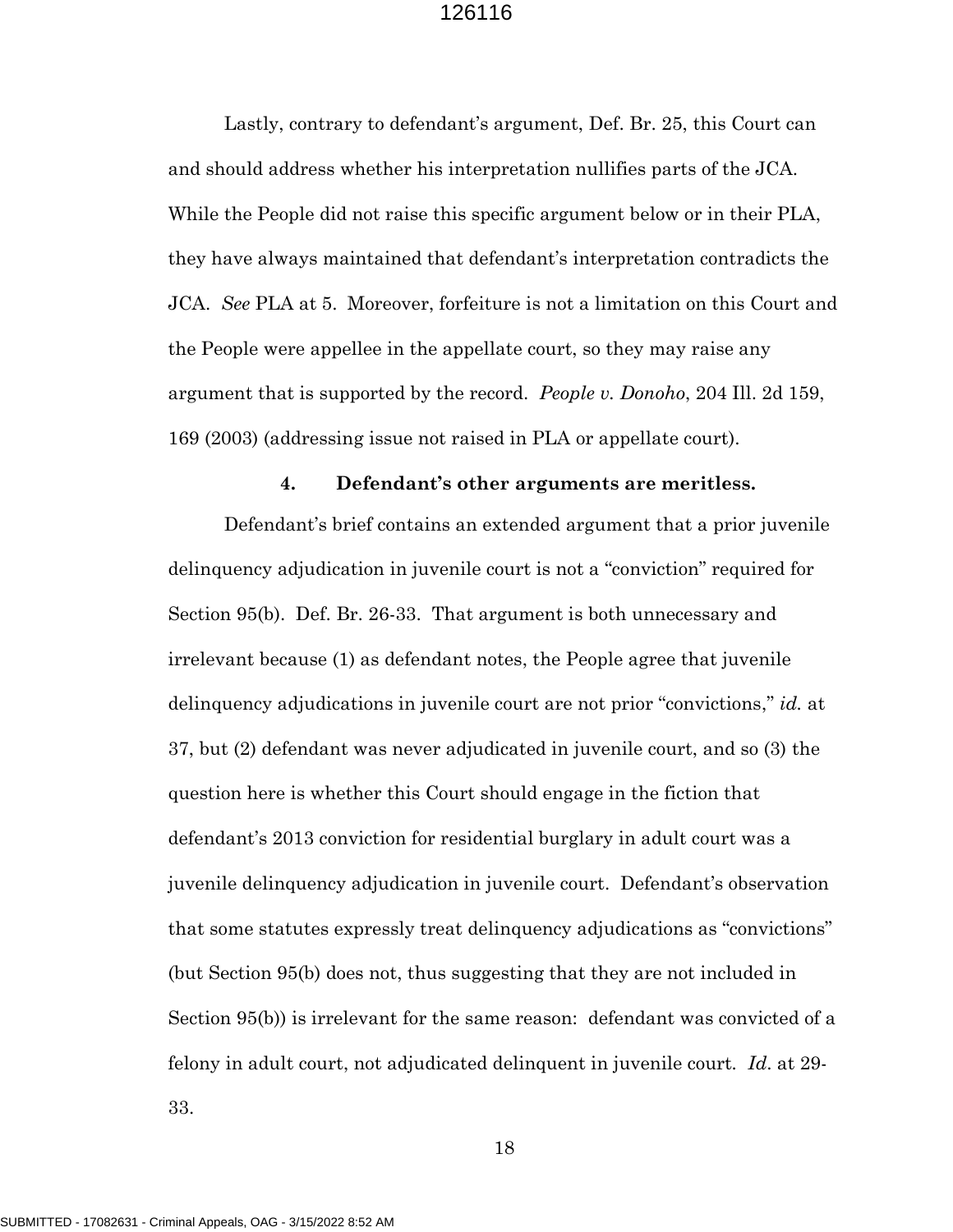For similar reasons, defendant is incorrect that the People have switched positions regarding *Taylor*, 221 Ill. 2d at 157 (cited in Def. Br. 37- 38). The People have consistently agreed that *Taylor* holds that a juvenile delinquency adjudication in juvenile court is not a conviction for purposes of the crime of escape. *E.g.,* PLA at 6-7. But, as the People have explained, that does not compel defendant's interpretation of Section 95(b) because he was never adjudicated in juvenile court. *E.g.,* Peo. Br. 13.

Defendant is also incorrect that other statutes and Supreme Court Rule 411 have "the implication" that the conviction of a juvenile offender in adult court is not really a "conviction." Def. Br. 27-30. For example, the primary statute he cites, 730 ILCS 5/5-5-3.2(b)(7), permits an extended term sentence for a defendant who is "17 years of age" and "is convicted of a felony" — which is directly contrary to defendant's contention that a felony conviction in adult court is not really a conviction if the defendant was 17. Similarly, the second statute, 705 ILCS 405/5-810, provides circumstances in which a juvenile court can impose "an adult criminal sentence" on a minor and it refers to such minors as having been "convicted." The remaining statutes do not support defendant either, as they recognize the distinction between a minor adjudicated delinquent in juvenile court and a minor tried in adult court. *See* 730 ILCS 150/3-5(i) (juvenile registration provision "does not apply to minors prosecuted under the criminal laws as adults"); 20 ILCS 2630/5 (it is unnecessary to forward arrest records of minors to the FBI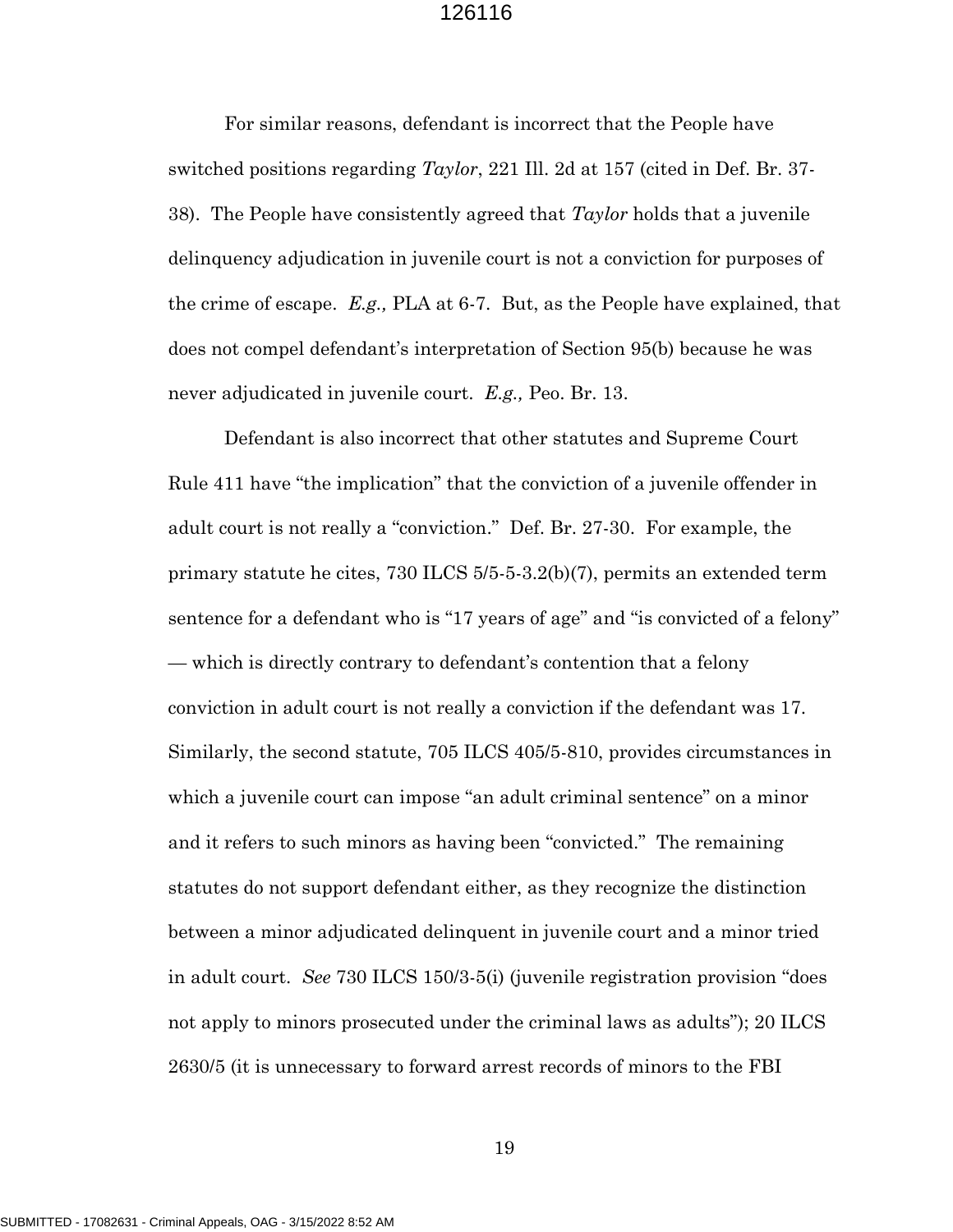"unless those records relate to an arrest in which a minor was charged as an adult").

Similarly, Rule 411 provides that discovery rules "shall be applied in *all criminal cases* wherein the accused is charged with a felony, and *all juvenile delinquency cases* wherein the accused is charged with an offense that would be a felony if committed by an adult." Ill. Sup. Ct. R. 411 (emphasis added). Defendant's contention that this language implies that a minor tried for a felony in adult court is not really a felony case is incorrect. *See* Def. Br. 28. The phrase "all criminal cases wherein the accused is charged with a felony" obviously must include cases where a minor is tried in adult court because such a minor does not fit within the second category of Rule 411, *i.e.*, a juvenile delinquency case in juvenile court. To hold otherwise would mean that no discovery rules apply in adult court when a 17-year-old is tried for an offense such as residential burglary, murder, or sexual assault. Put simply, when Rule 411 or any statute or case cited by defendant refers to "juvenile delinquency cases wherein the accused is charged with an offense that would be a felony if committed by an adult," it is not implying that a felony conviction of a 17-year-old in adult court is something other than a felony conviction. Rather, it is merely recognizing that a juvenile delinquency adjudication in juvenile court is not usually considered a conviction, which, as noted, is not relevant here.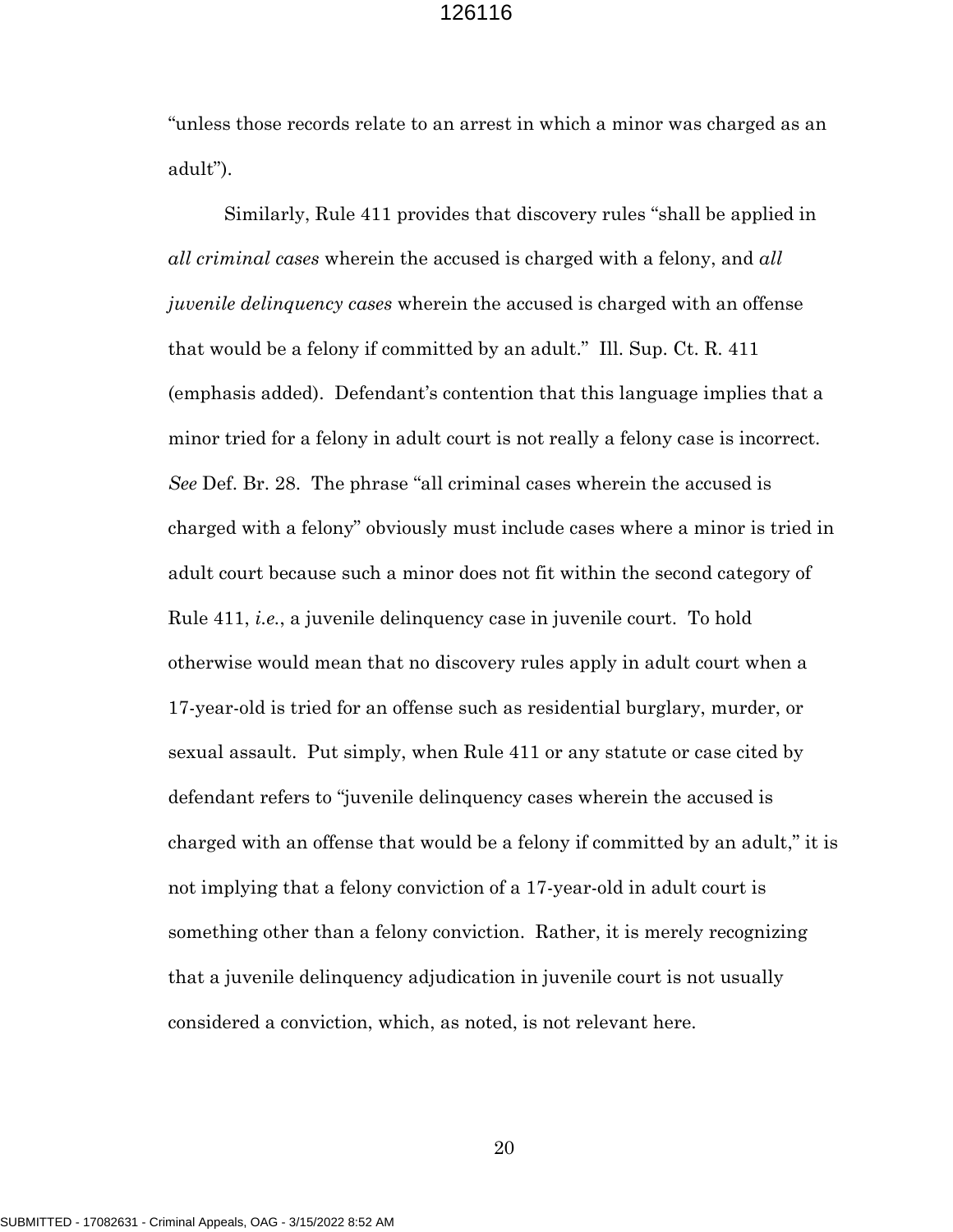In addition, defendant's suggestion that the Third District has adopted his interpretation of Section 95(b) is incorrect. *See* Def. Br. 39-40. The only Third District case he cites is *People v. Foreman*, 2019 IL App (3d) 160334, which does not involve a defendant who had a prior conviction as a juvenile. Moreover, *Foreman* holds that the "clear and unambiguous" language of Section 95(b) "focus[es] is on the elements of the prior offense," *id.* ¶ 46, which is contrary to defendant's argument that it is insufficient to "look at the elements of the offense," Def. Br. 40-41. Given the parties' agreement that the Fourth District has rejected defendant's interpretation of Section 95(b), *see* Def. Br. 40, it is more accurate to say that, of the three appellate districts cited by the parties, only the First District's interpretation is consistent with defendant's view. 6

Defendant's argument that this Court should apply the rule of lenity is meritless. *See* Def. Br. 43. The rule of lenity "applies only to statutes containing 'grievous ambiguities,' leaving us unable to do more than merely 'guess' the legislature's intent," *Fiveash*, 2015 IL 117669, ¶ 34, and here, defendant agrees that Section 95(b) is unambiguous, Def. Br. 18, 39.

Similarly, because defendant agrees that Section 95(b) and the definition of "conviction" are unambiguous — and thus must be interpreted based solely on their plain language — he is wrong to suggest that this

<sup>6</sup> Most of the cases defendant cites from the First District are unpublished decisions issued before 2021, Def. Br. 39, and should be struck because Illinois Supreme Court Rule 23(e) prohibits reliance on such decisions.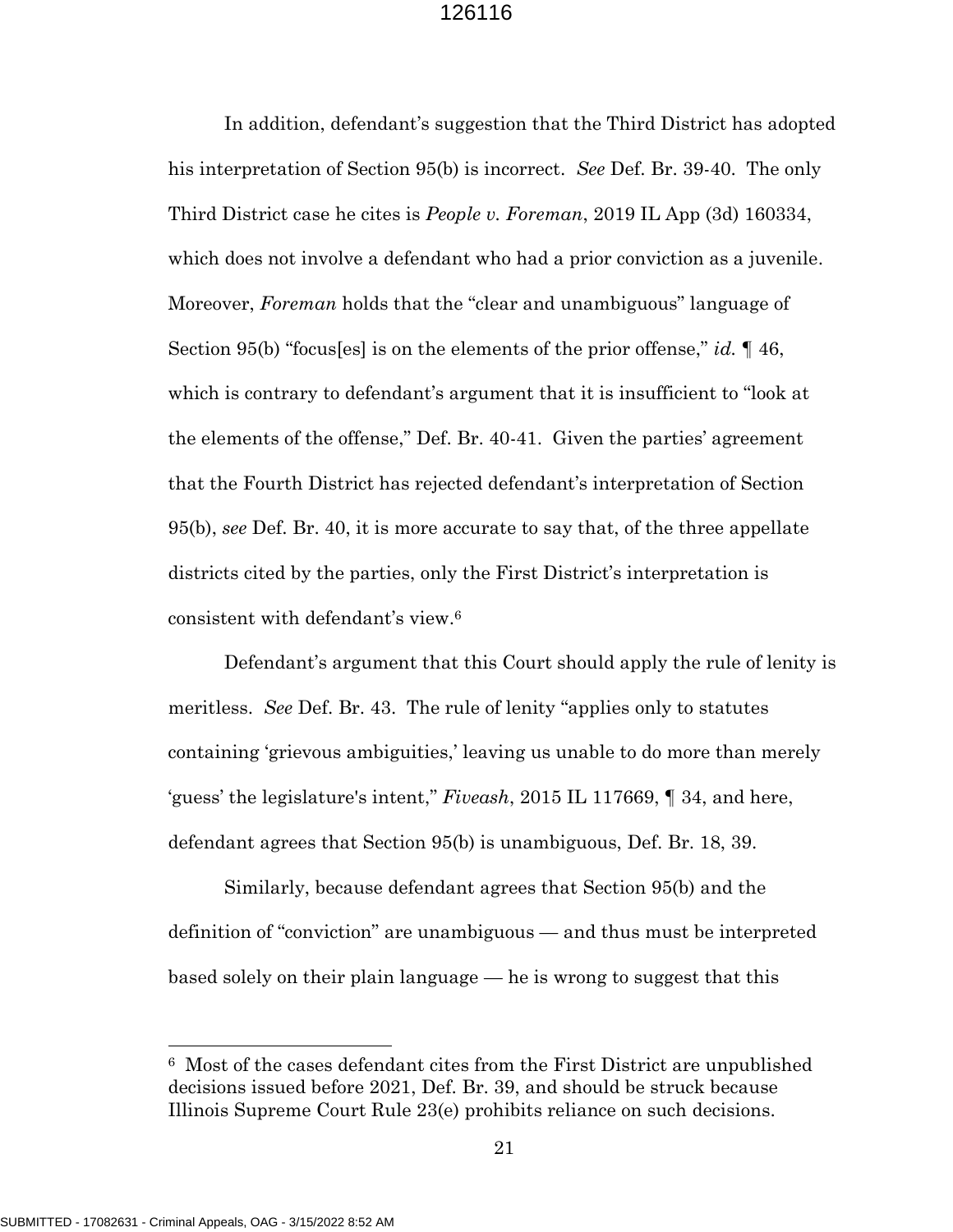Court's interpretation should be affected by "increased understanding of juvenile culpability by scientists and the courts." Def. Br. 36; *see e.g., Fiveash*, 2015 IL 117669, ¶ 34 ("If the statutory language is unambiguous, we will not resort to additional statutory construction tools."). The amicus curie brief, which relies on social science arguments and not the plain language of Section 95(b), is irrelevant and meritless for the same reason.

In any event, defendant's sentence is entirely consistent with courts' understanding of the science concerning "juvenile culpability" because (1) defendant was 20 years old when he committed his current offense, not a juvenile, (2) it is settled that an adult sentence may be based in part on a defendant's juvenile criminal history, and (3) defendant was sentenced to only six years in prison. *See, e.g., People v. Harris*, 2018 IL 121932, ¶ 56 ("The Supreme Court has never extended its reasoning [regarding juvenile sentences] to young adults age 18 or over."); *People v. Jones*, 2016 IL 119391, ¶¶ 1, 29 (affirming 24-year extended-term sentence based on defendant's prior juvenile adjudication); *People v. Dorsey*, 2021 IL 123010, ¶¶ 40-49 (Eighth Amendment precedent regarding juvenile sentencing is inapplicable where juvenile is sentenced to fewer than 40 years).

Defendant's contentions regarding the recent amendments to Section 95(b) are also meritless. Def. Br. 42-43. The People's opening brief noted that, in 2020, as part of numerous changes to the Criminal Code and Code of Corrections, the legislature amended Section 95(b) to provide that a prior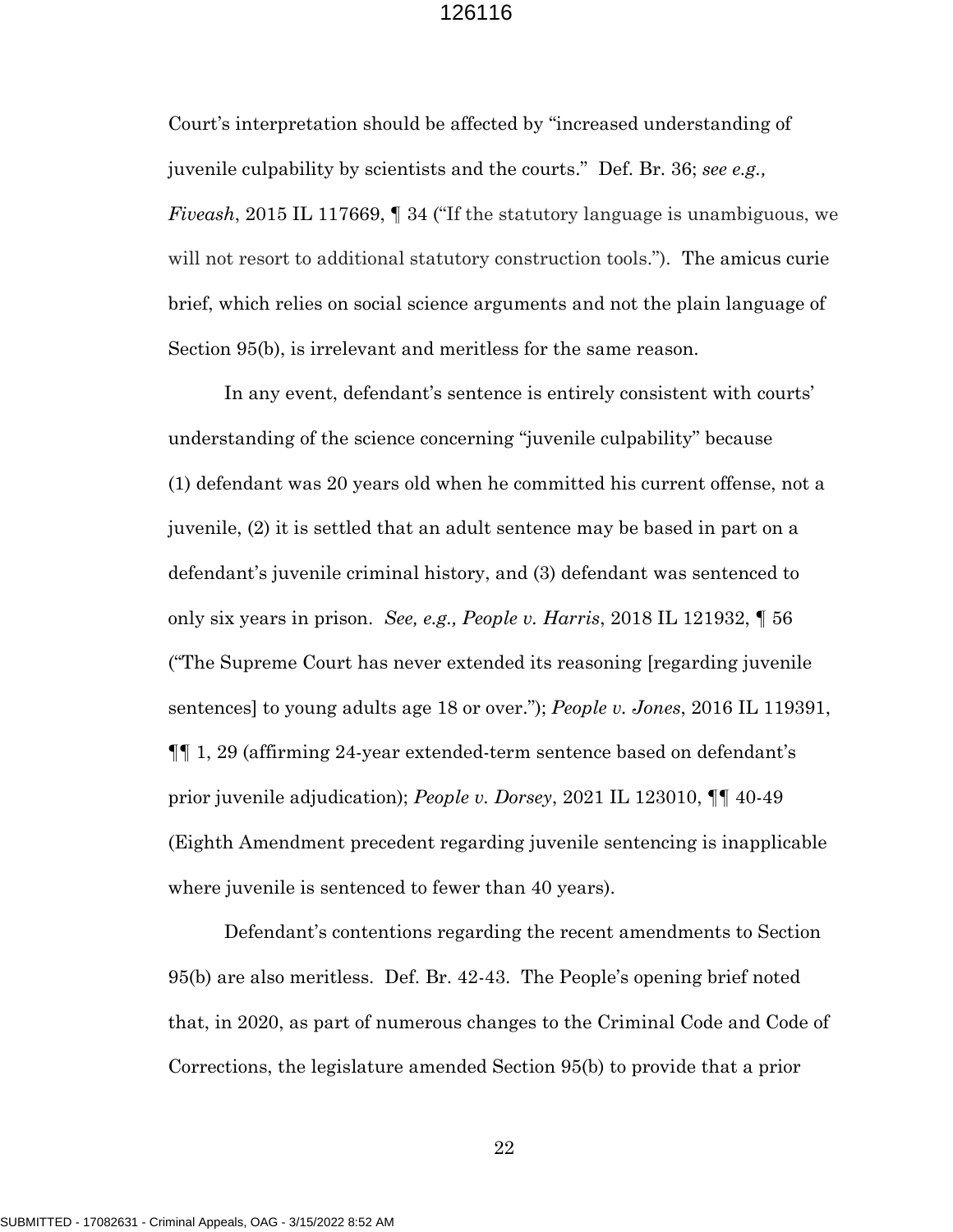conviction is not a qualifying conviction unless the offense was committed after the defendant turned 21 years old. *See* Peo. Br. 13-14 (citing 730 ILCS 5/5-4.5-95(b) (eff. July 1, 2021)). However, the legislature provided that this amendment would not become effective until July 1, 2021, which is four years after defendant was sentenced. *Id.* Defendant agrees that these amendments are not retroactive and thus do not apply to him. Def. Br. 42.

Nevertheless, he argues — without citation to any authority — that the new amendments "make clear" that the legislature intended under the 2017 version of Section 95(b) that applies here, "to exclude convictions of juveniles in adult court from serving as predicate convictions." *Id.* But defendant fails to consider that this Court long ago interpreted "conviction" to include the conviction of juveniles in adult court, *Fitzsimmons*, 104 Ill. 2d at 372-73, and the legislature has never amended that definition, *see* 730 ILCS 5/5-1-5. Therefore, it is presumed that the legislature agrees with the Court's construction of that term, *i.e*., that "conviction" includes convictions of juveniles in adult court. *See, e.g., In re Marriage of Mathis*, 2012 IL 113496, ¶ 25 (discussing legislative acquiescence).

Moreover, although the legislature recently amended Section 95(b), it is settled that amendments are presumed "to change" the existing statute substantively, not to clarify or reveal the intent of that statute at the time it was enacted. *People v. Stoecker*, 2014 IL 115756, ¶ 25. Thus, prospective amendments do not affect the interpretation of the existing statute. *See, e.g.,*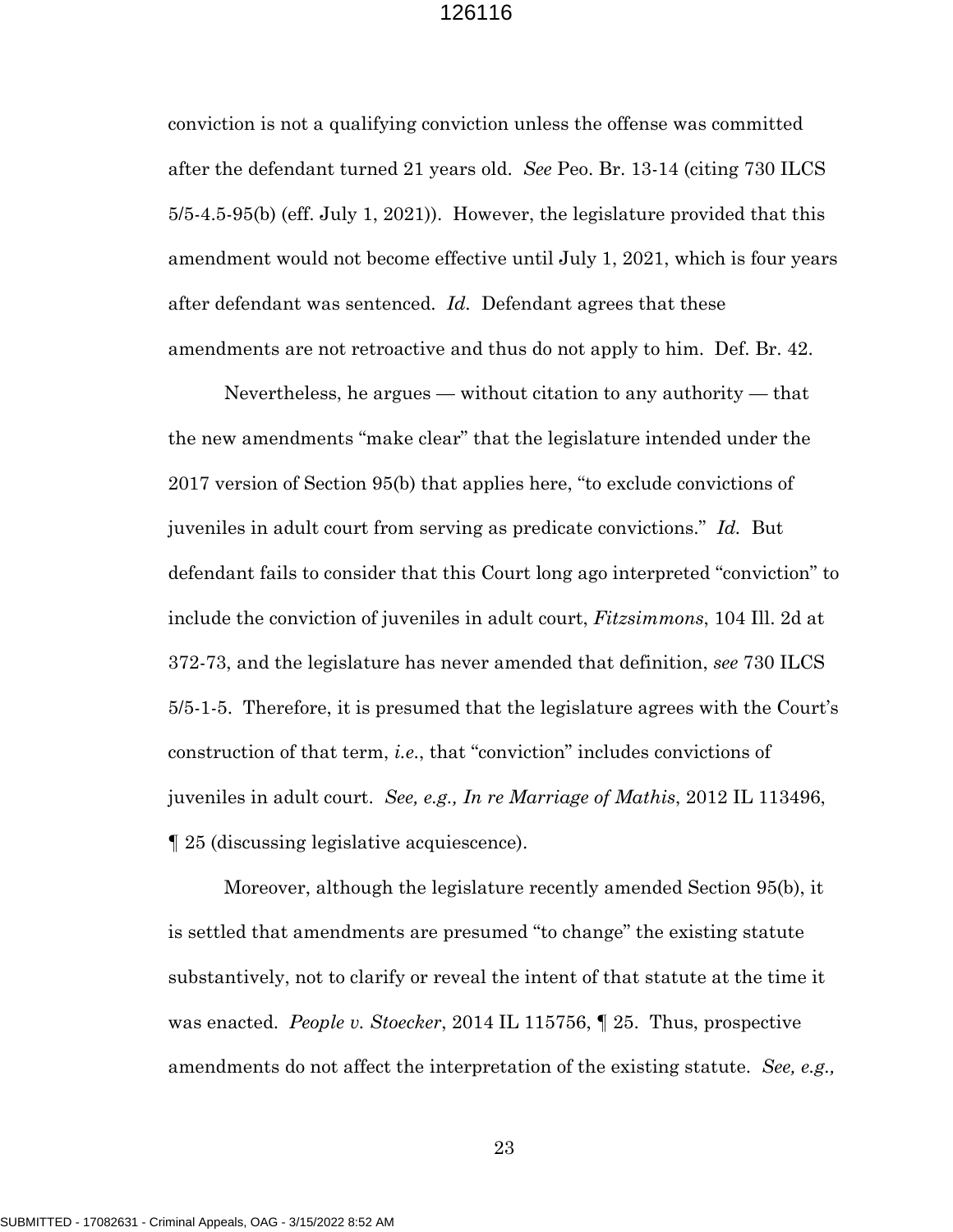*People v. Hicks*, 119 Ill. 2d 29, 34-35 (1987) (prospective amendment of statute did not affect court's interpretation of current version of statute because "an amendatory change in the language of a statute creates a presumption that it was intended to change the law").

Lastly, if the recent amendments to Section 95(b) have any import, it is to show that when the legislature intends to exclude a group of people due to their age, it does so in clear and express language; because the version of the statute existing in 2017 did not expressly include such an exception, this Court should not read one into it. *See, e.g., People v. Carlson*, 2016 IL 120544, ¶ 17 (courts "should not read into the statute exceptions, conditions, or limitations not expressed by the legislature").

### **II. Defendant's Ineffective Assistance of Counsel Claim Is Meritless.**

Defendant's derivative claim that his trial counsel erred by failing to object to his Class X sentence under Section 95(b) is also meritless. *See* Def. Br. 45-46. To prevail, defendant must prove that (1) counsel's performance was deficient, and (2) there is a reasonable probability that, had counsel objected, he would have received a different sentence. *Strickland v. Washington*, 466 U.S. 668, 687, 694 (1984). As discussed, the circuit court correctly found that defendant is a Class X offender pursuant to Section 95(b). Therefore, defendant cannot show that counsel was deficient for failing to object or that he was prejudiced by the lack of objection.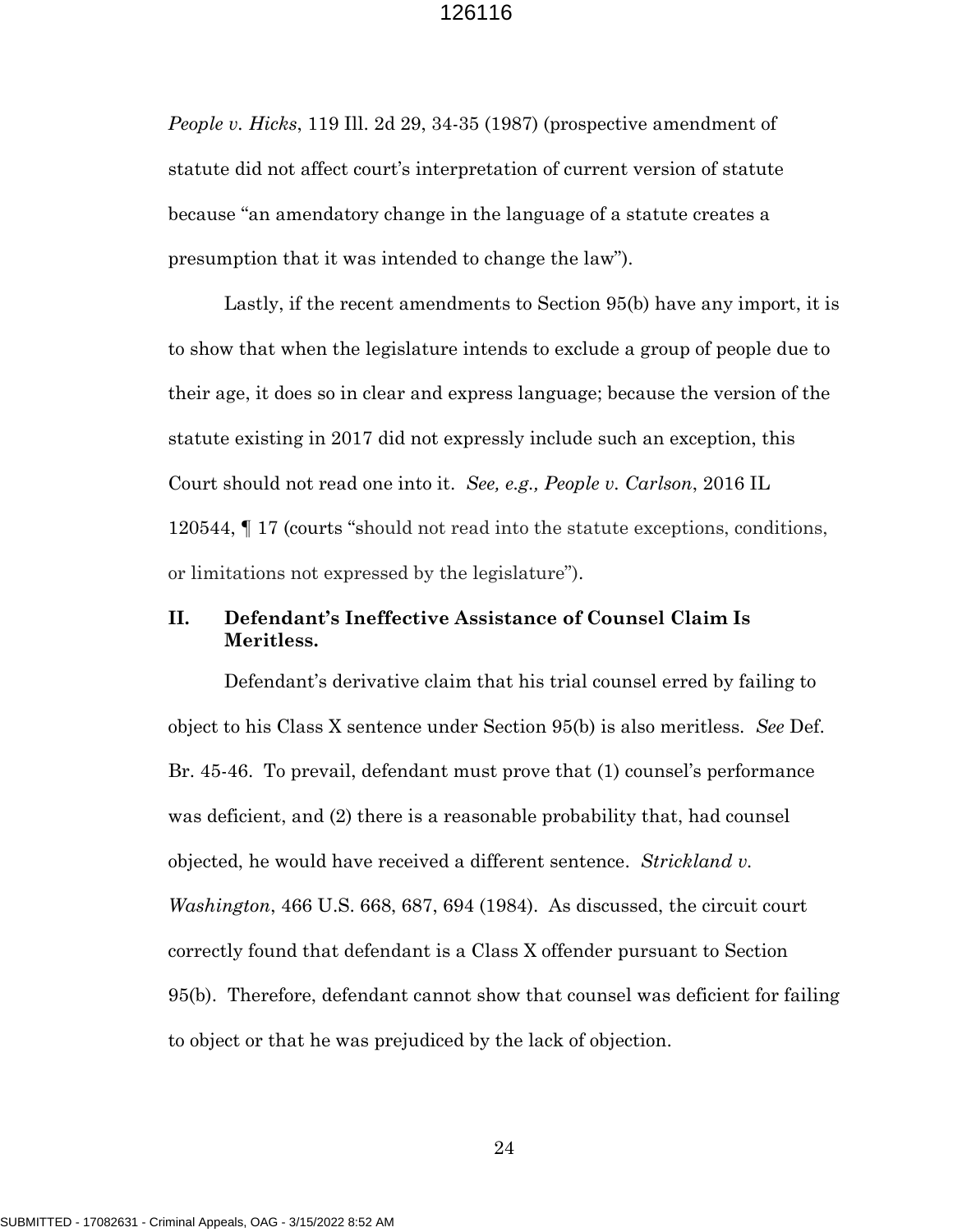#### **III. Defendant's Cross-Relief Claims Are Forfeited and Meritless.**

After litigating this case for more than five years, defendant argues for the first time in his cross-appeal that Section 95(b) is unconstitutional "as applied" to him because his eligibility turns on his age when he was *convicted* of his third felony, rather than his age when he *committed* his third felony. Def. Br. 48-69.<sup>7</sup> Because defendant did not raise this argument in his posttrial motion or in the appellate court, it is forfeited. *E.g., People v. Robinson*, 223 Ill. 2d 165, 173-74 (2006). Defendant's argument that constitutional challenges are not subject to forfeiture goes too far. Def. Br. 65-66. While this Court allows facial challenges to be raised at almost any time, it has clarified that as-applied challenges, like defendant's here, are subject to forfeiture. *People v. Thompson*, 2015 IL 118151, ¶ 32; *see also People v. Dorsey*, 2021 IL 123010, ¶ 69. Defendant is also incorrect to think that because he is appellee in this Court, he may raise any argument that is supported by the record to affirm the appellate court's judgment. Def. Br. 66. This Court has explained that "where the trial court is reversed by the

<sup>7</sup> Defendant does not raise a facial challenge, nor could he credibly do so. A facial challenge "requires a showing that the statute is unconstitutional under any set of facts, *i.e.*, the specific facts related to the challenging party are irrelevant." *People v. Rizzo*, 2016 IL 118599, ¶ 24. But defendant's claim that Section 95(b) is unconstitutional is based on a specific set of facts: a defendant who turns 21 after committing his third felony but before being convicted. Because, as defendant recognizes, Section 95(b) may be validly applied to offenders who were 21 when they committed their third felony, any facial challenge fails. It fails also because defendant's as-applied challenge is meritless. *Id.* ¶ 26 (facial challenge necessarily fails if as-applied challenge fails).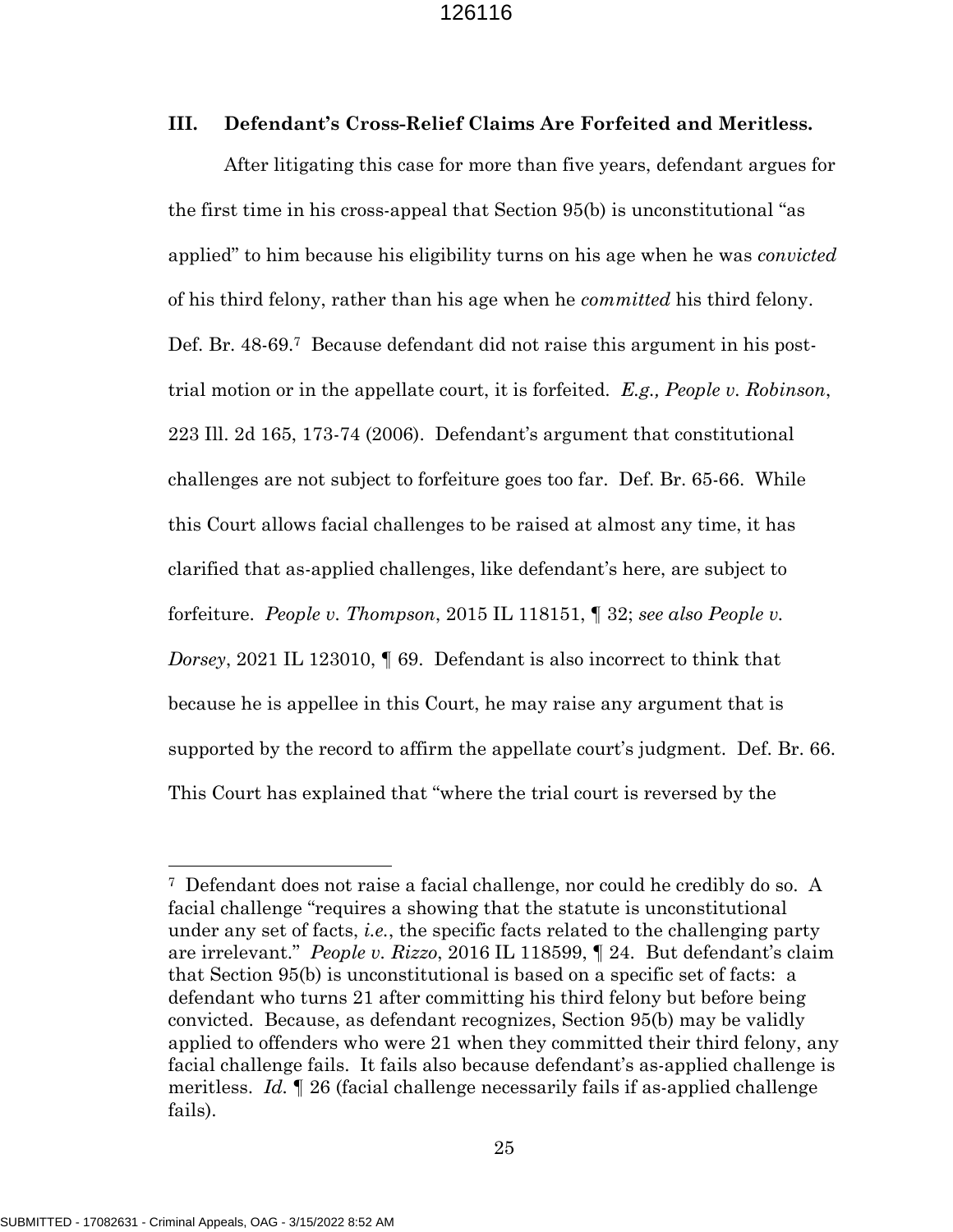Appellate Court and the appellee in that court brings the case here for further review, he may raise any questions properly presented by the record to sustain the judgment of the trial court," *People v. Artis*, 232 Ill. 2d 156, 164 (2009), but defendant was not appellee in the appellate court and thus cannot rely on that rule. And his assertion that he could not raise a constitutional challenge in the lower courts because it was foreclosed by this Court's decision *People v. Smith*, 2016 IL 119659, fails because defendant states that *Smith* does not address constitutional issues, Def. Br. 66.

Forfeiture aside, defendant's claims are meritless. To establish that a statute is unconstitutional, a defendant must carry the "heavy burden" of rebutting "the strong judicial presumption that statutes are constitutional." *People v. Patterson*, 2014 IL 115102, ¶ 90. Courts must uphold the constitutionality of a statute "whenever reasonably possible, resolving any doubts in favor of the statute's validity." *Id.* To succeed, therefore, defendant "must clearly establish" that Section 95(b) violates the constitution. *People v. Sharpe*, 216 Ill. 2d 481, 487 (2005). Defendant fails to carry this burden.

## **A. Background: Defendant Knew He Was at Risk of Aging into Section 95(b).**

Police found defendant in possession of a stolen car on August 13, 2016, and charged him with PSMV the following day. C14. At that time, defendant was 10 months shy of his 21st birthday and was on supervised release for two prior convictions. SCR4, 46; R14. Two months later, after he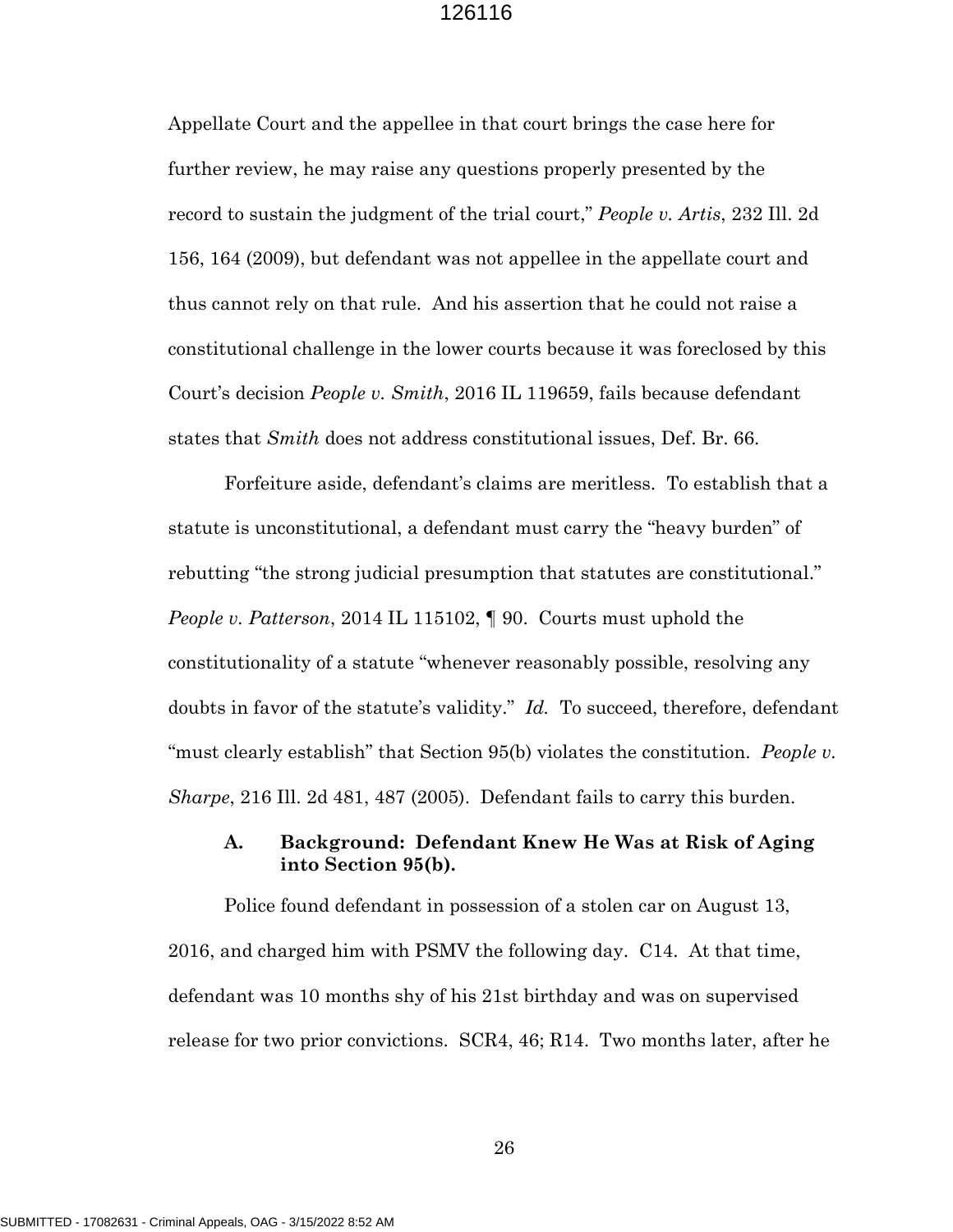escaped custody, defendant was apprehended and charged with felony escape in Case No. 16 CR 1601401. R14, SCR46.

Defendant was still 20 years old on February 2, 2017, when the People offered him a plea bargain with a sentence "less than a Class X" on his PSMV charge. R42, 45. Defendant requested several weeks to consider the offer, then rejected it. R42, 45. Defendant did not ask to set a trial date. *See id.*

The next month, in March 2017, defense counsel stated that she had advised defendant that, "On June first of this year, he turns 21 years old. As a result of that birthday, he will then be X mandatory by law, by statute. I did let my client know that." R50-51. Defense counsel then requested a Rule 401 conference because the prosecutors had offered a plea bargain. R51. After the conference was held off the record, the trial judge stated that he would approve the People's offer of three years in prison for PSMV plus two years consecutive for escape. R53. The judge stated: "defendant has been advised that his birthday will change the sentencing mandatory minimum significantly." *Id.* Defendant did not ask to set a trial date; rather, at his request, the case was continued 35 days so he could consider the plea offer. R53, 56.

In May 2017, defendant rejected the offer and did not request a trial date. R60-61. At that hearing, the defense for first time asserted that it was possible the triggering date for Class X sentencing was the date of the offense and that therefore defendant could not be Class X mandatory because he was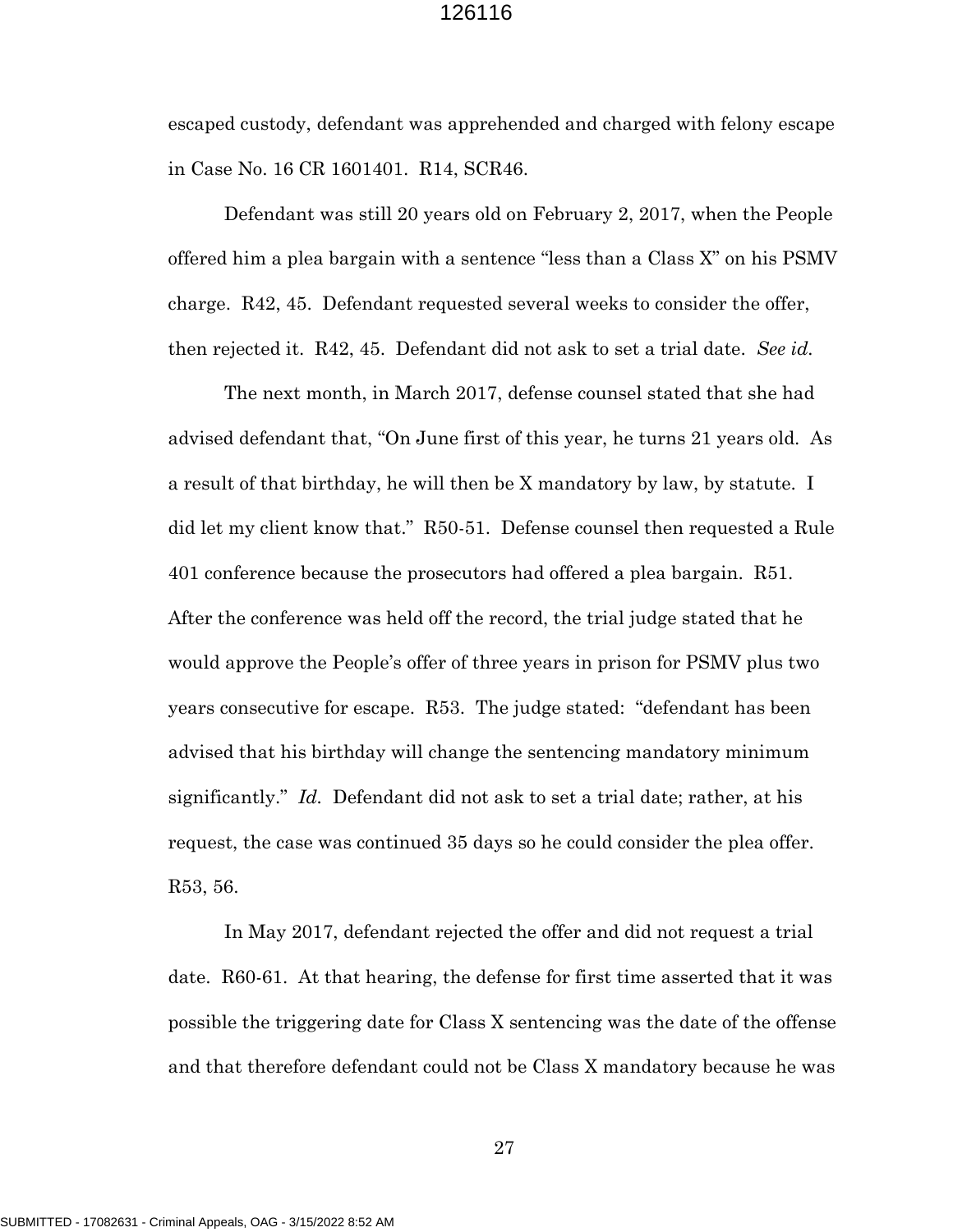20 when he stole the car. R60. However, based on further research, defense counsel ultimately agreed once again that Class X sentencing was triggered by the defendant's age at the time of his conviction, so he would be Class X mandatory if he turned 21 before his conviction. R80-81. Counsel noted that "[t]his was explained to [defendant] prior to the 402 conference." R80.

In August 2017, after defendant turned 21, prosecutors offered him a plea bargain in which (1) the People would dismiss the escape charge, and (2) he would plead guilty to PSMV and receive a six-year sentence, which was the minimum possible sentence now that he was Class X mandatory. R82. Defendant rejected the offer, and his counsel stated: "At no point in time has my client expressed interest in pleading guilty." R81. The defense agreed to set a trial date and stated that defendant did "not wish to go into negotiations with the State at this point. He's unwilling to listen to any sort of offer that would involve prison time[.]" R90. At the final status hearing in September 2017, the People re-offered the same plea bargain (dismissal of the escape charge and six years for PSMV), and defendant rejected it. R100.

Following a jury trial in October 2017, defendant was convicted of PSMV. R347. At the sentencing hearing, the defense agreed that defendant was required to be sentenced as a Class X offender. R367. The court found that defendant was a Class X offender and sentenced him to six years in prison. R370-71. Defendant did not move to reconsider his sentence.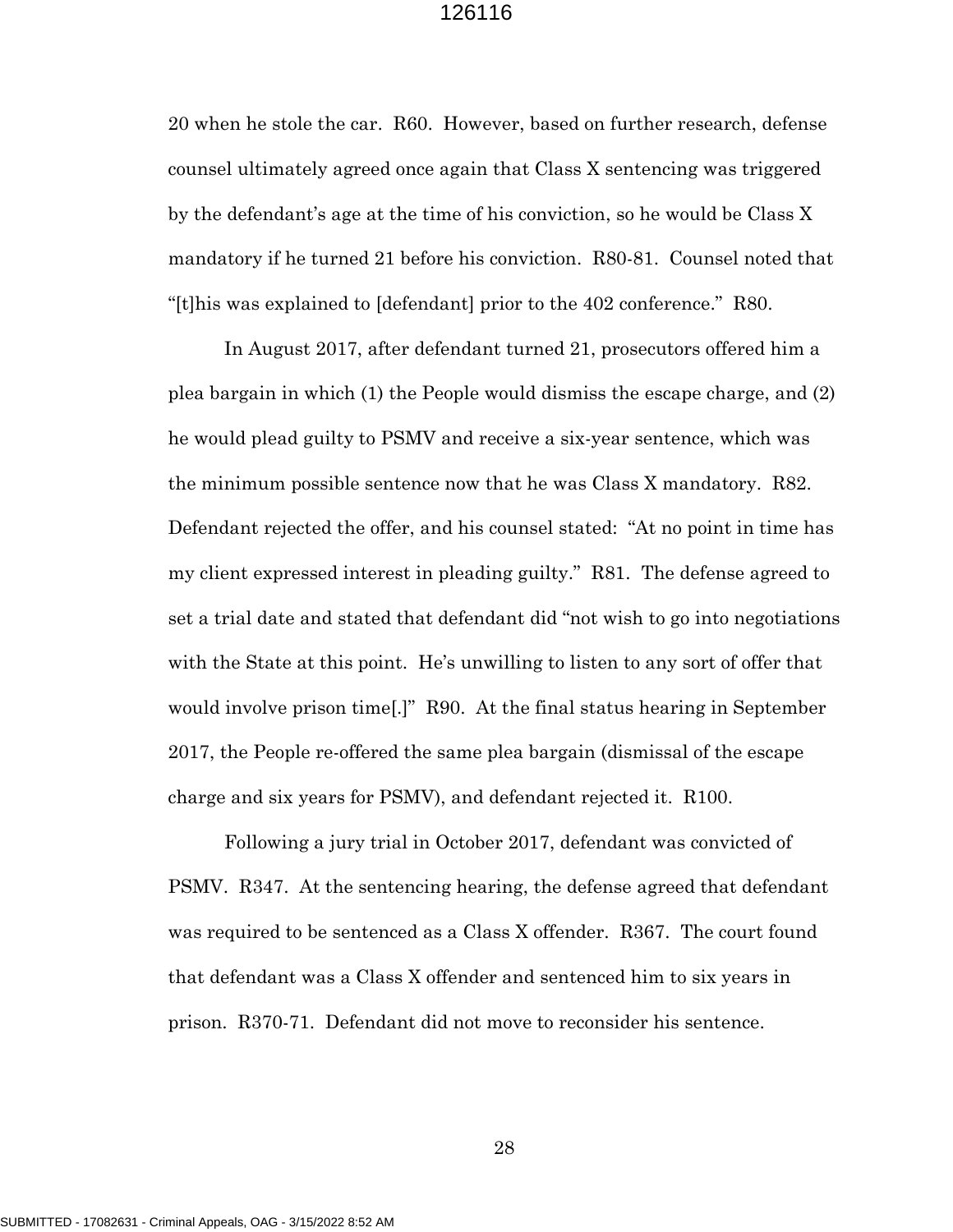That same day, defendant pleaded guilty to escape (a Class 3 felony) and received a two-year consecutive sentence. R375-77. He does not challenge that sentence.

### **B. Applying Section 95(b) to Defendant Does Not Violate the Proportionate Penalties Clause.**

Pursuant to Section 95(b), defendant was sentenced as a Class X offender, which has a mandatory minimum sentence of six years in prison. 730 ILCS 5/5-4.5-95(b). Defendant argues that applying this mandatory sentence to him is cruel or degrading in violation of article I, section 11, of the Illinois Constitution (proportionate penalties clause). *See* Def. Br. 48-52. Defendant fails to overcome the strong presumption that Section 95(b)'s minimum sentence is constitutional as applied to him.

Aside from an identical elements challenge — which is not at issue here, *see generally People v. Clemons*, 2012 IL 107821, ¶ 30 — the only basis for challenging a mandatory sentence under the proportionate penalties clause is under the "cruel or degrading standard," *People v. Rizzo*, 2016 IL 118599, ¶ 28, which requires a defendant to show that the challenged penalty is "so wholly disproportionate to the offense committed as to shock the moral sense of the community," *People v. Coty*, 2020 IL 123972, ¶ 31 (citation omitted). In determining whether a sentence shocks the moral sense of the community, this Court reviews "the gravity of the defendant's offense in connection with the severity of the statutorily mandated sentence within our community's evolving standard of decency." *Rizzo*, 2016 IL 118599, ¶ 37.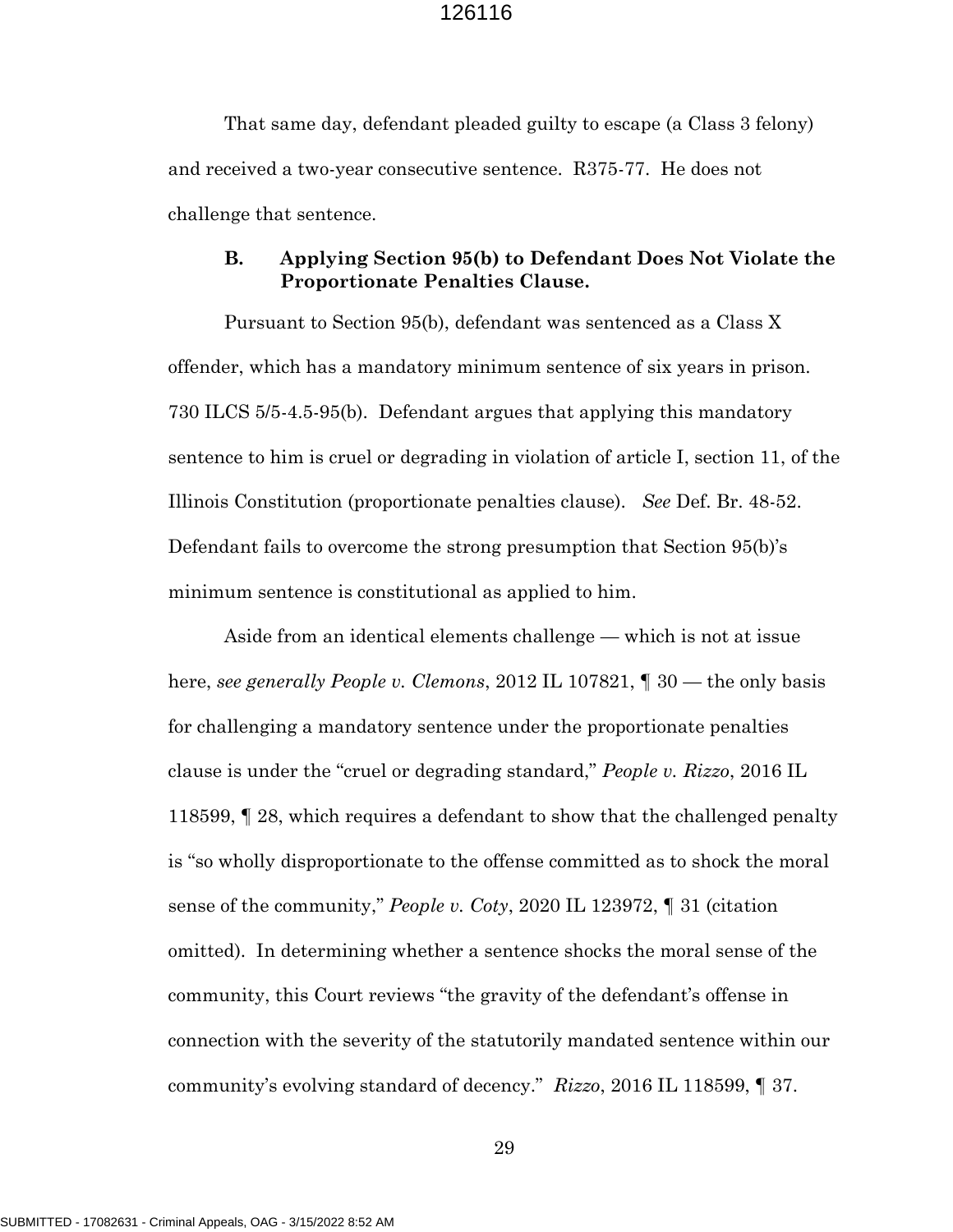But this Court has consistently presumed that the legislatively mandated sentence "represents the general moral ideas of the people." *Id.* ¶ 37 (collecting cases). And the Court has "*often* emphasized" that a defendant raising such a claim has the "heavy burden" of "*clearly* establishing" that that presumption is incorrect, and that his sentence shocks the moral sense of the community. *Id.* ¶¶ 23, 48 (emphasis in original).

Applying the mandatory six-year sentence to defendant does not shock the moral sense of our community. PSMV is a serious offense because it robs the victim of valuable personal property that is expensive and difficult to replace, and that is typically needed for a variety of important reasons, *e.g.*, allowing the victim to go to work and earn a living, take children to school or elsewhere, go to medical appointments, or respond to emergencies. And because PSMV is a serious offense, it is subject to serious penalties: PSMV is a Class 2 felony that (even when Section 95(b) does not apply) is subject to a 3-to-7-year sentencing range, or an extended sentencing range of 7-to-14 years if certain aggravating factors — such as if the defendant has a prior criminal history or the victim was over 60 years old — are present. *See* 625 ILCS 5/4-103(b); 730 ILCS 5/5-4.5-35(a); 730 ILCS 5/5-5-3.2.

Here, the victim was 77 years old, R256, and defendant has an extensive criminal history:

- Defendant was convicted of residential burglary in 2013 (a Class 1) felony);
- While on probation for that offense, he committed his first PSMV offense and was sentenced to four years in prison;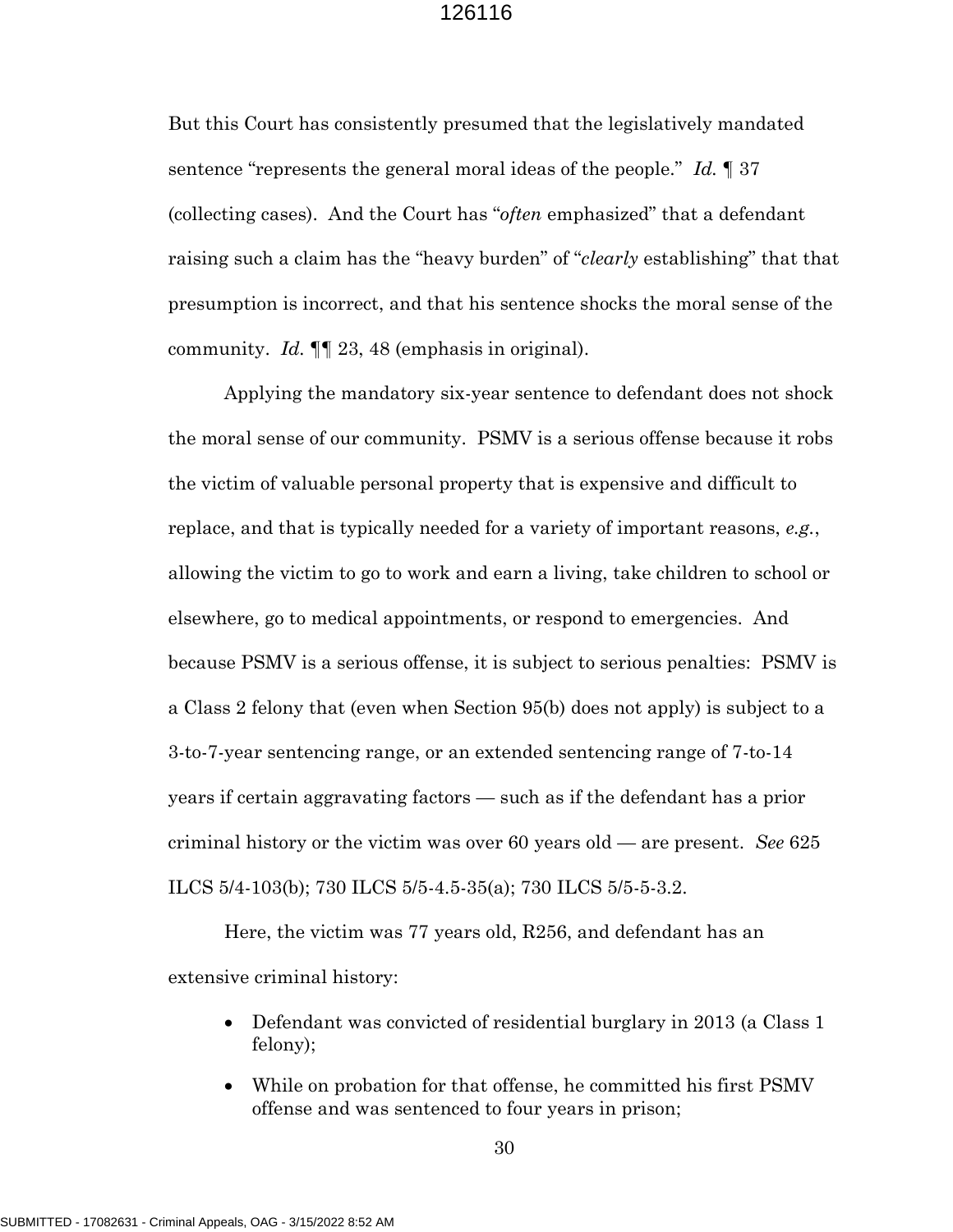- Shortly after he was released from prison in 2016, defendant stole another car, and was charged with the present PSMV offense; and
- A month later, he escaped from custody and, following his re-arrest, was charged with felony escape (to which he pleaded guilty).

SCR46; C14; R373-76; *see also, e.g., Coty*, 2020 IL 123972, ¶ 42 (analysis must consider offender's criminal history).

In these circumstances, where defendant had a lengthy criminal history and committed a Class 2 felony against a 77-year-old victim, applying the legislatively mandated six-year sentence to him cannot be said to be "so wholly disproportionate to his offense" that it "shocks the moral sense of the community." *See, e.g., People v. Porter*, 2021 IL App (1st) 192467-U, ¶ 41 (rejecting proportionate penalties claim and affirming 10-year extended sentence for PSMV based on defendant's prior criminal history); *People v. Cook*, 279 Ill. App. 3d 718, 727-28 (1st Dist. 1995) (15-year sentence for PSMV was not excessive given the defendant's history).<sup>8</sup>

Rather than analyze the proportionality of the mandatory sentence under the established cruel or degrading standard — *i.e.*, by evaluating the gravity of his offense against the severity of the sentence — defendant posits a novel theory for why the sentence violates the proportionate penalties clause. He argues that Section 95(b) is "arbitrary" because his eligibility

<sup>8</sup> To be clear, the People are not arguing that it is irrelevant if Section 95(b) is unconstitutional because defendant could have received the same sentence even if it did not apply. Rather, the People are noting that given his offense, criminal history, and the victim's age, as well as the sentencing range commonly applied in such situations, defendant cannot "clearly establish" that his six-year sentence shocks the moral sense of the community.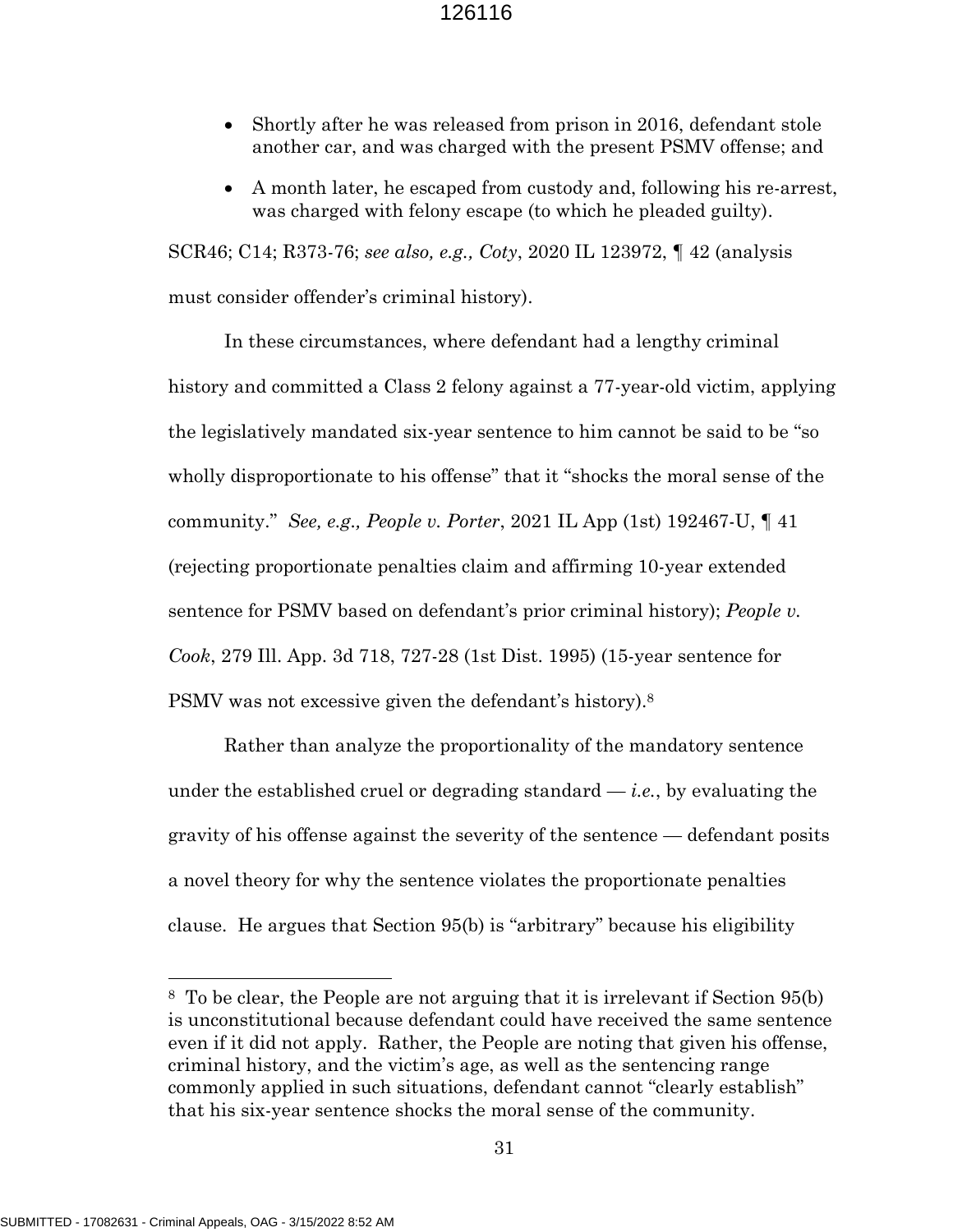turns on his age when he was convicted of his third felony, rather than his age when he committed his third felony. Def. Br. 50-55. According to defendant, a person's age at the time of his conviction is an "arbitrary factor" and the legislature should have based the application of Section 95(b) on a defendant's age at the time the offense is committed because the date of a defendant's conviction is outside of his control and is not the best measure of his culpability. *Id.* But these arguments, which criticize how the legislature designed Section 95(b) rather than analyze the seriousness of defendant's offense against the severity of the sentence, are due process arguments, not proportionate penalties arguments. *See Sharpe*, 216 Ill. 2d at 486-533 (explaining differences in claims and standards); *see also infra* Part III.C (discussing defendant's due process claim).

Even setting that aside, defendant fails to carry the "heavy burden" of clearly establishing that it shocks the moral sense of the community for a defendant to age into Section 95(b). First, defendant's argument is based on an incorrect premise and is counterfactual. Defendant argues that it shocks the moral sense of the community for a defendant to age into Section 95(b) because "the passage of time" between committing an offense and being convicted is an arbitrary factor "outside every defendant's control." Def. Br. 52-54. Defendant suggests hypothetical delays that could occur in a case, such as that a prosecutor could deliberately wait to file charges or the trial court or public defender could be too busy to hold a trial. *Id.* As a general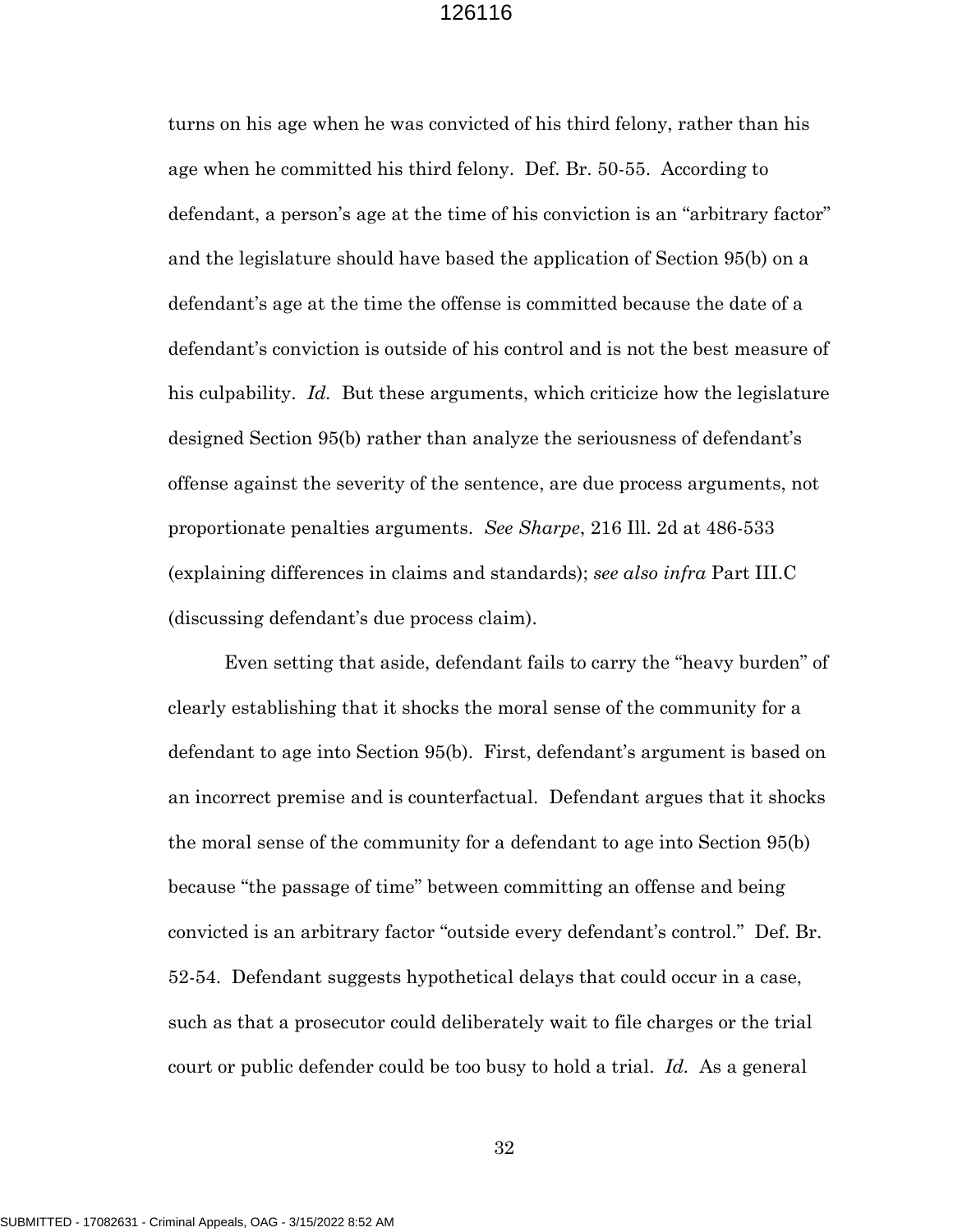matter, defendant's hypotheticals fail to account for safeguards that prevent or limit delay in criminal actions, such as the statute of limitations and a defendant's speedy trial rights. *See, e.g.*, 720 ILCS 5/3-5(b) (statute of limitations); 725 ILCS 5/103-5 (speedy trial provision). And defendant fails to cite a single case showing that such hypothetical situations have ever caused someone to age into Section 95(b).

More importantly, none of these hypothetical delays occurred in this case, and therefore they are irrelevant to defendant's as-applied challenge. *See, e.g., People v. Gray*, 2017 IL 120958, ¶ 58 (as-applied challenges focus "exclusively" on the "facts of the case," not "hypothetical facts"); *Rizzo*, 2016 IL 118599, ¶ 24 ("An as-applied challenge requires a showing that the statute violates the constitution as it applies to the facts and circumstances of the challenging party."). Defendant does not — and cannot — contend that any delay outside of his control caused him to age into Section 95(b). When defendant was charged with PSMV, he was 10 months shy of his 21st birthday. C14; SCR4. Under the speedy trial provision, he could have insisted on going to trial before his birthday, but he declined to do so even though he was told that he would become Class X mandatory if he were convicted after turning 21. *See* 725 ILCS 5/103-5 (120-day speedy trial provision). In addition, the People offered defendant plea bargains that did not include Class X sentencing, and he rejected them. *Supra* Part III.A.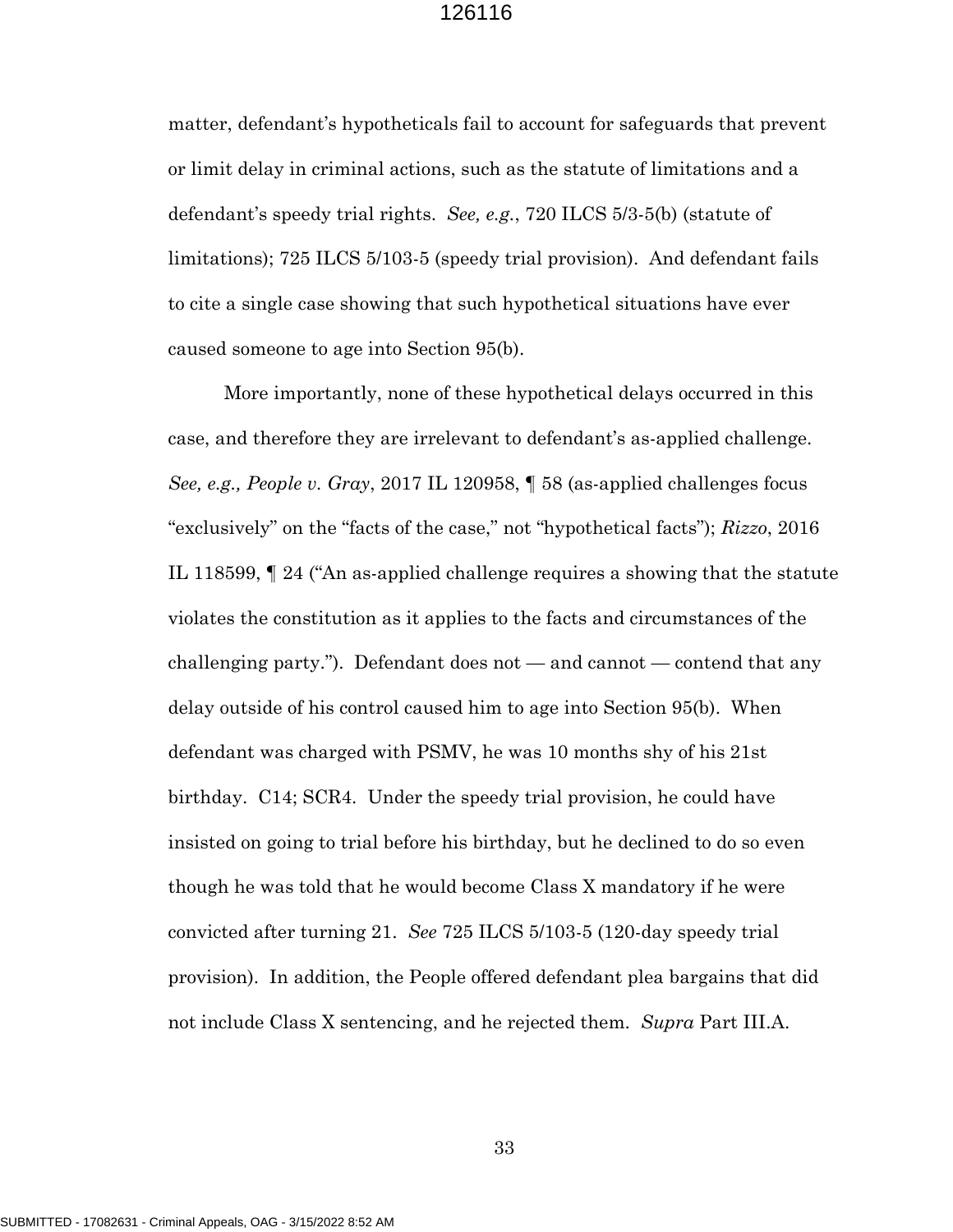Thus, the basis for defendant's claim — that it was outside of his control whether he aged into Section 95(b) — is rebutted by the record.

Second, the available evidence shows that the public is *not* shocked by defendant's "aging into" Class X sentencing. As this Court said in *Rizzo*, "this court has stated — more than once: 'When the legislature has authorized a designated punishment for a specified crime, it must be regarded that its action represents the general moral ideas of the people[.]'" *Rizzo*, 2016 IL 118599, ¶ 37 (collecting cases); *accord Coty*, 2020 IL 123972, ¶ 43. Therefore, the legislature's decision to allow defendants to age into Section 95(b) creates the presumption that it does not shock the moral sense of the community.

Supporting that presumption is this Court's decision in *People v. Smith*, 2016 IL 119659, ¶¶ 28-31, which held that the plain language of Section 95(b) allows a defendant to age into Class X sentencing. Notably, this Court did not suggest that this was an unfair result, let alone a shocking one. *Id.* Defendant notes that *Smith* does not address constitutional issues, but that is exactly the point. Def. Br. 63. That *Smith* held that Section 95(b) allows defendants to age into Class X sentencing, without the Court suggesting that doing so was obviously unfair, itself shows that aging into Class X sentencing does not "shock the moral sense of the community." *See generally People v. Scheib*, 76 Ill. 2d 244, 252 (1979) ("[W]e do not favor any construction that would raise legitimate doubts as to the constitutional validity of a statutory provision*.*").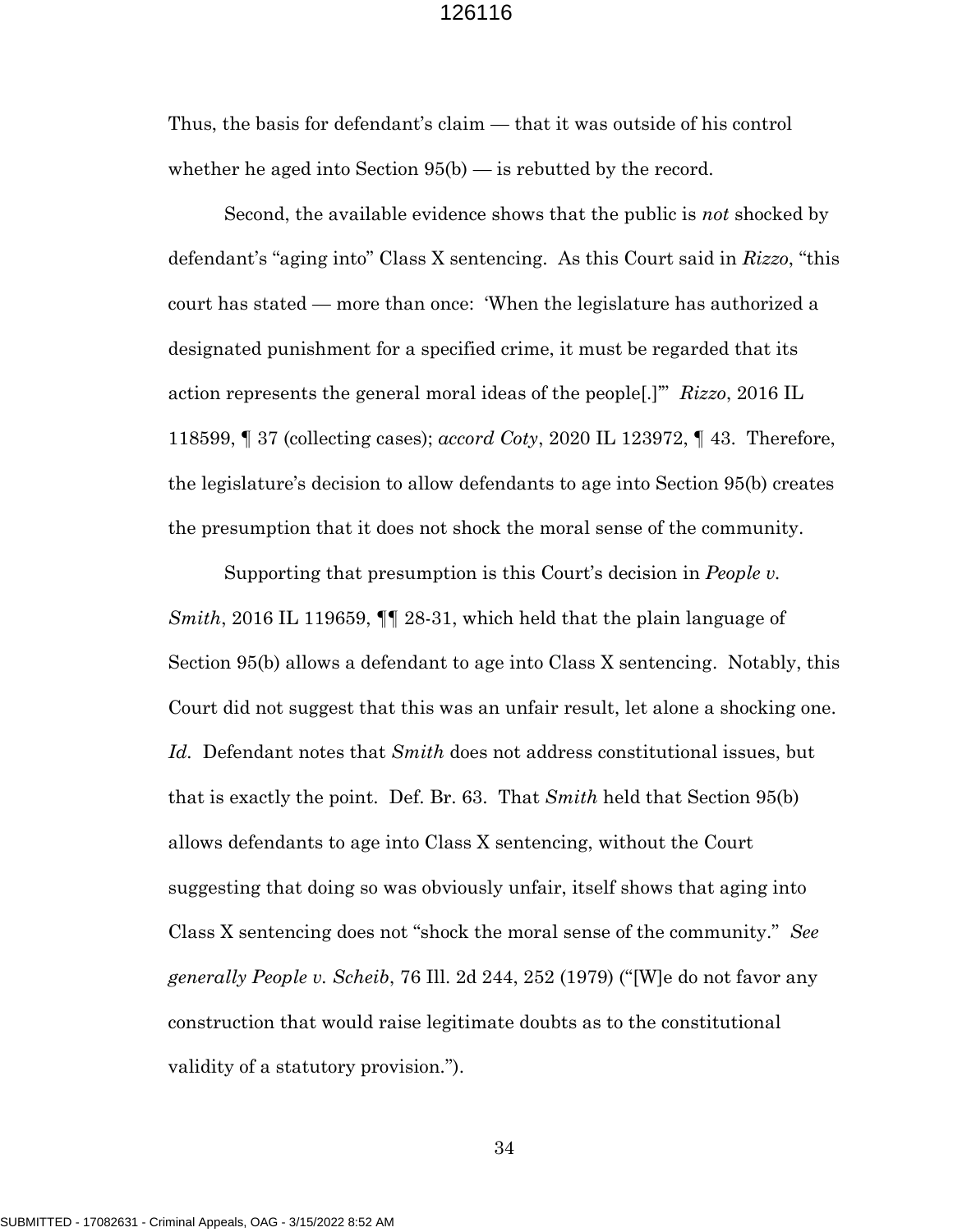Underscoring this conclusion is that, although Section 95(b) has existed for decades, defendant does not cite a case holding that it shocks the moral sense of the community for a defendant to age into its application. Rather, the cases he cites do not address Section 95(b) at all, but instead involve inapposite issues such as whether a 15-year-old can be sentenced to life in prison for murder based on an accountability theory or whether it offends due process not to award credit for time served to an inmate who was too poor to afford bail. *See People v. Miller*, 202 Ill. 2d 328, 341 (2002) (cited in Def. Br. 52); *People ex rel. Carroll v. Frye*, 35 Ill. 2d 604, 607-10 (1966) (cited in Def. Br. 54); *see also* Def. Br. 51-53 (collecting cases).

Lastly, defendant's criticisms of the legislature's design of Section 95(b) lack merit. As discussed below when addressing defendant's due process claim, this Court and others have consistently held that a sentencing provision is neither unconstitutional nor arbitrary if it increases a defendant's sentence based on an event that occurs after his offense is completed, even if that event is outside the defendant's control. *Infra* Part III.C. Indeed, there are good reasons for making the date of conviction the determinative date, including identifying defendants who are the best candidates for rehabilitation based on their present characteristics. *Id*. And in all events, as noted, regardless of whether defendant is judged as a 20 year-old (his age when he committed his third felony) or a 21-year-old (his age at conviction), his six-year sentence is proportionate to the seriousness of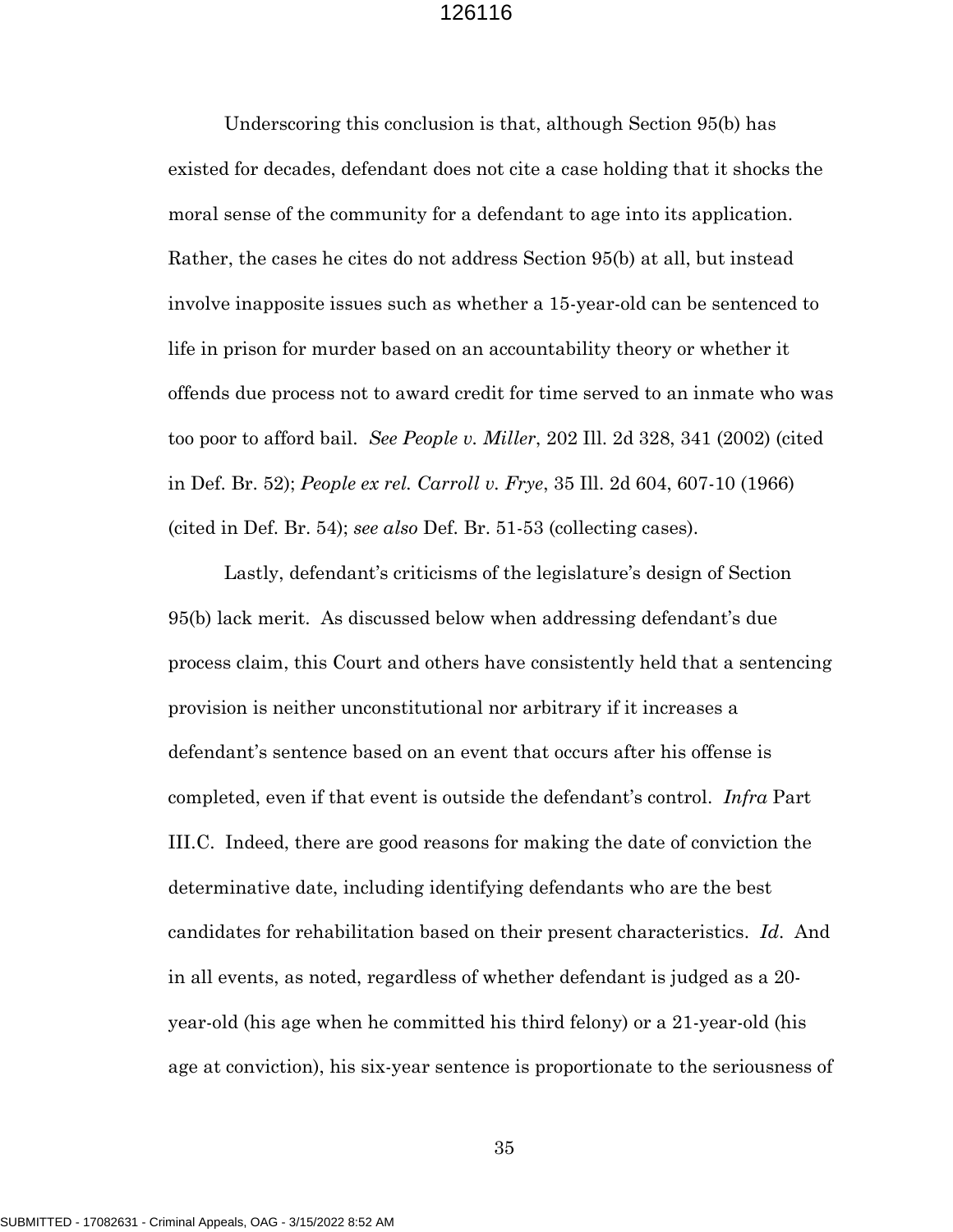his offense, including the advanced age of his victim, and defendant's long criminal history.

In sum, defendant has failed to carry the "heavy burden" of "clearly establishing" that his six-year sentence for committing a Class 2 felony against an elderly victim "shocks the moral sense of the community."

#### **C. Section 95(b) Does Not Violate Due Process.**

Defendant next argues that Section 95(b) violates due process because (1) it does not provide fair notice to defendants as to whether they will be subject to Class X sentencing, and (2) there is no rational basis to predicate Class X eligibility on a defendant's age at the time of conviction. Def. Br. 55- 57. Defendant fails to "clearly establish" either claim.

#### **1. Section 95(b) provides sufficient notice.**

Defendant has failed to clearly establish that Section 95(b) provided insufficient notice that he would be Class X mandatory if he were convicted of his third felony after turning 21. Under the due process clauses of the United States and Illinois constitutions, a sentencing provision provides sufficient notice, and is not void for vagueness, if it is "sufficiently definite, when measured by common understanding and practices, to give a person of ordinary intelligence fair warning." *Sharpe*, 216 Ill. 2d at 527. Importantly, this Court and the United States Supreme Court have explained that what renders a statute unconstitutionally vague "'is not the possibility that it will sometimes be difficult to determine whether the incriminating fact it establishes has been proved; but rather the indeterminacy of precisely what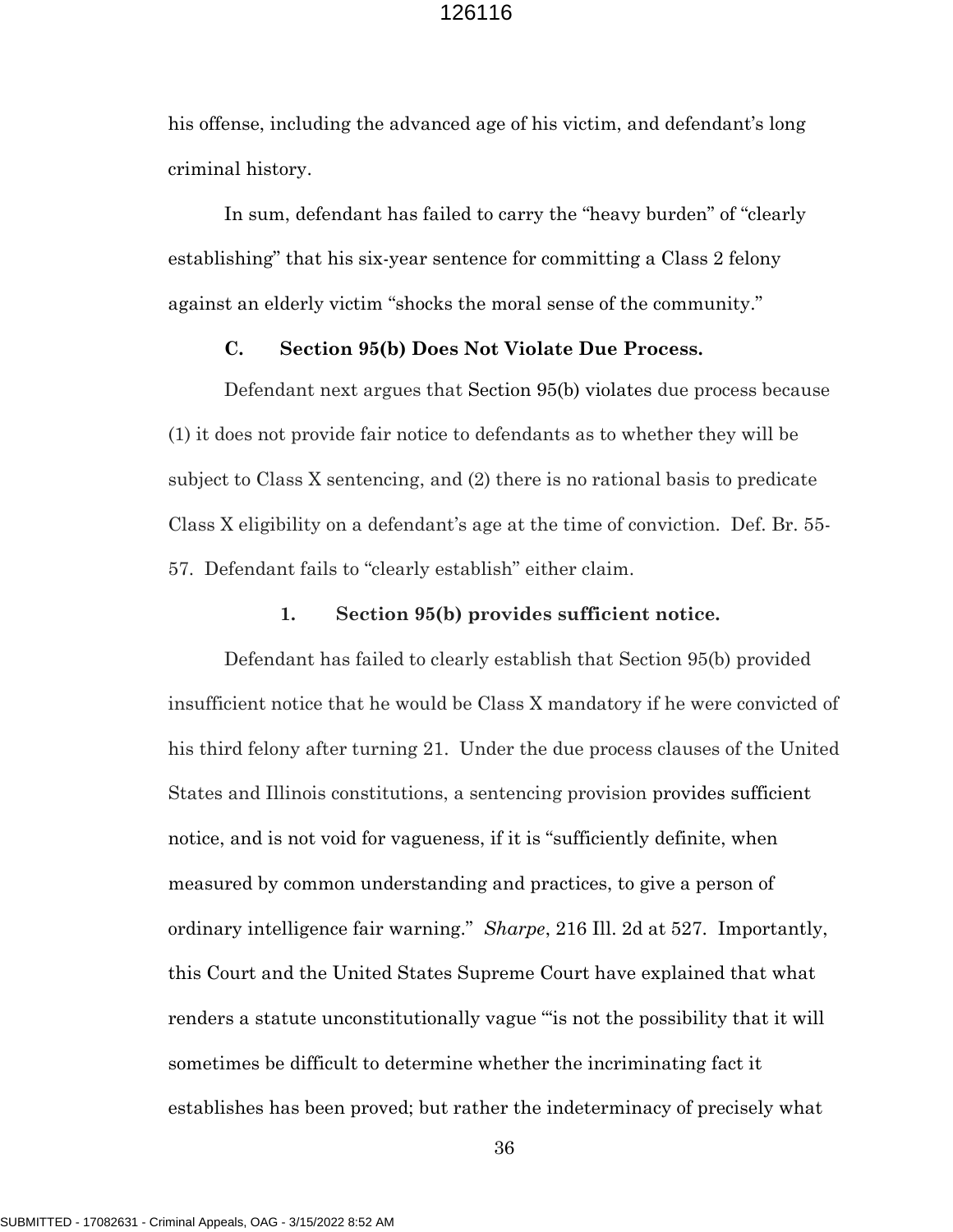that fact is.'" *People v. Plank*, 2018 IL 122202, ¶ 23 (quoting *United States v. Williams*, 553 U.S. 285, 306 (2008)). Therefore, "[i]f the plain language of the statute sets forth clearly perceived boundaries, the vagueness challenge fails, and our inquiry ends." *Id.* ¶ 12; *see also Sharpe*, 216 Ill. 2d at 528-29 (statute provided sufficient notice where it plainly stated facts that triggered sentencing enhancement).

Defendant cannot clearly establish that Section 95(b) is impermissibly vague because it is settled that the "plain language" of Section 95(b) "clearly provides" that a defendant is Class X mandatory if he is 21 "when he is convicted" of his third felony. *Smith*, 2016 IL 119659, ¶¶ 28, 31. Indeed, defendant concedes that "the plain language" of Section 95(b) means "that defendant's age on the date of conviction would determine whether he was Class X eligible." Def. Br. 49. Because Section 95(b) states in plain, understandable language exactly what fact triggers its application, it is not unconstitutionally vague.

Defendant nevertheless argues that Section 95(b) is void for vagueness because he did not have control over the date he was convicted and "[p]roviding defendants notice that they may or may not be subject to a mandatory enhanced sentence based on some future event (or events), which may or may not happen, fails to provide the fair warning which is required at the time of the offense." Def. Br. 56. Defendant's argument is counterfactual, and thus his as-applied challenge fails, because he had control over whether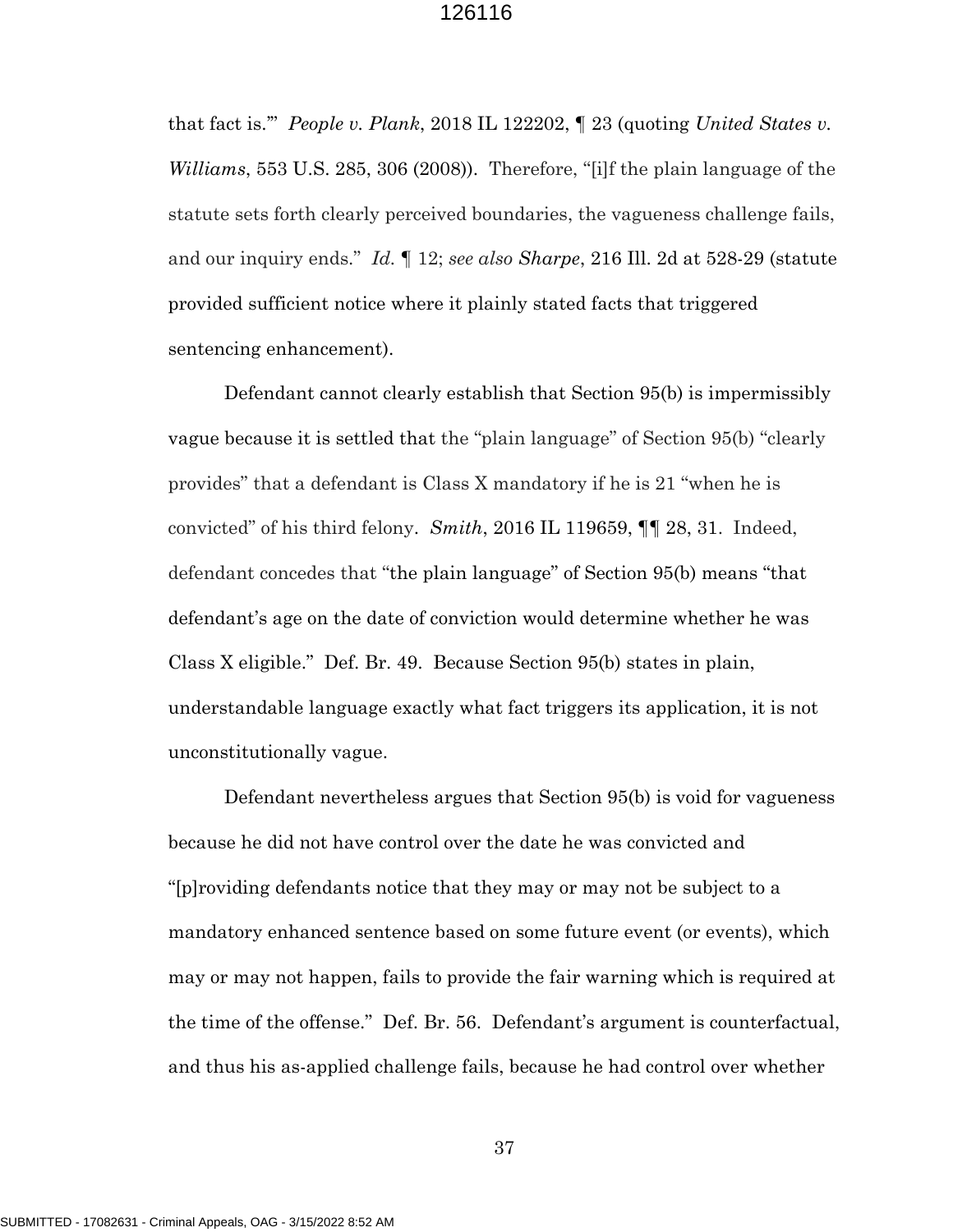Section 95(b) would apply: he could have insisted on his speedy trial rights and thereby ensured that he was tried before he turned 21. *Supra* Part III.B.

Defendant's argument is also legally meritless. Tellingly, defendant cites no case finding a statute void for vagueness because an offender did not control the facts that triggered its application. The sole case he cites is an inapposite ex post facto case, not a due process case. *See Fletcher v. Williams*, 179 Ill. 2d 225, 238 (1997) (cited in Def. Br. 56).

This is unsurprising, given the weight of authority against his position. To begin, the appellate court has expressly rejected defendant's claim that Section 95(b) fails to provide the notice required by due process. *See People v. Brown*, 2017 IL App (1st) 140508-B (cited in Def. Br. 57, 60). The defendant in *Brown* raised the same argument that defendant raises here: Section 95(b) violates due process because individuals "under the age of 21 have no way of knowing when they commit their offenses whether they will be subject to Class X sentencing" because "the date of conviction is affected by a wide variety of factors outside a defendant's control." *Id.* ¶ 20. The appellate court rejected that argument because due process does not require that a defendant know his sentencing range "with mathematical certainty." *Id.* ¶ 22 (collecting cases). And, as the court held, a person of ordinary intelligence in the defendant's position would understand the risk that, if he were caught and his case went to trial, a conviction could occur after he was 21. *Id.*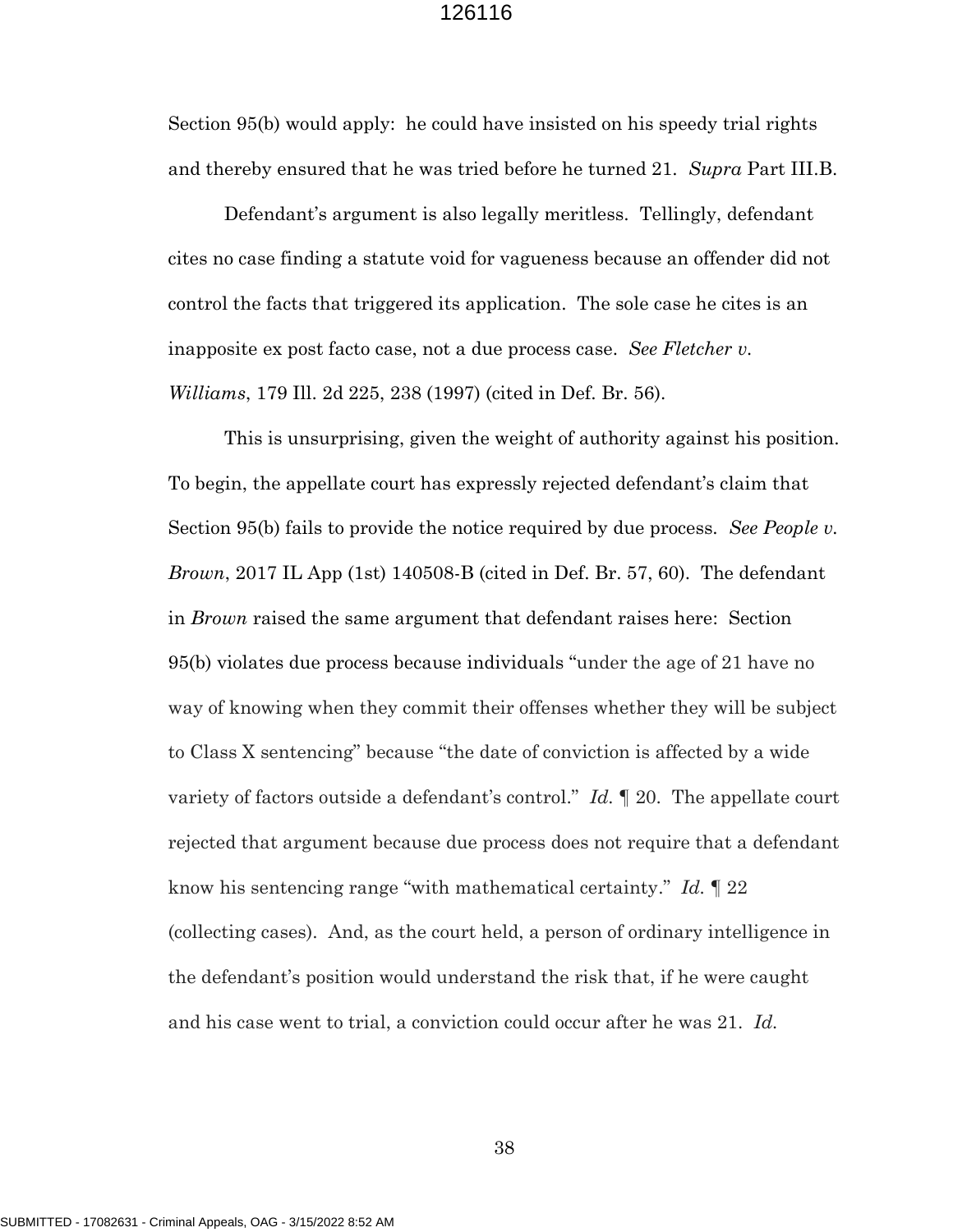That same analysis applies here. Defendant was 10 months shy of his 21st birthday when he committed the present PSMV offense. SCR4. Under those circumstances, a person of ordinary intelligence would understand that it was possible he would not be immediately apprehended if he committed PSMV. And such a person would also understand that, once he was caught, he would not be tried instantaneously. Thus, a person of ordinary intelligence would understand the possibility that if he committed PSMV, he could become Class X mandatory because he might not be convicted until after his 21st birthday.

Further, this Court has consistently held that due process requires neither absolute certainty nor for the defendant to have complete control over the fact that triggers a sentencing provision. *See, e.g., People v. Hickman*, 163 Ill. 2d 250, 256-257 (1994) (due process requires neither "mathematical certainty" nor "perfect" notice); *Plank*, 2018 IL 122202, ¶ 22 (a statute is not vague even if it is not "readily apparent" that it will apply to the defendant because "courts fairly require that one who deliberately goes perilously close to an area of proscribed conduct shall take the risk that he may cross the line"); *People v. Falbe*, 189 Ill. 2d 635 (2000) (similar).

 For example, the defendants in *Falbe* were charged with possession of cocaine, and the prosecution sought to apply a sentencing enhancement provision that made the offense mandatory Class X because it occurred within 1,000 feet of a church. 189 Ill. 2d at 637. The defendants argued that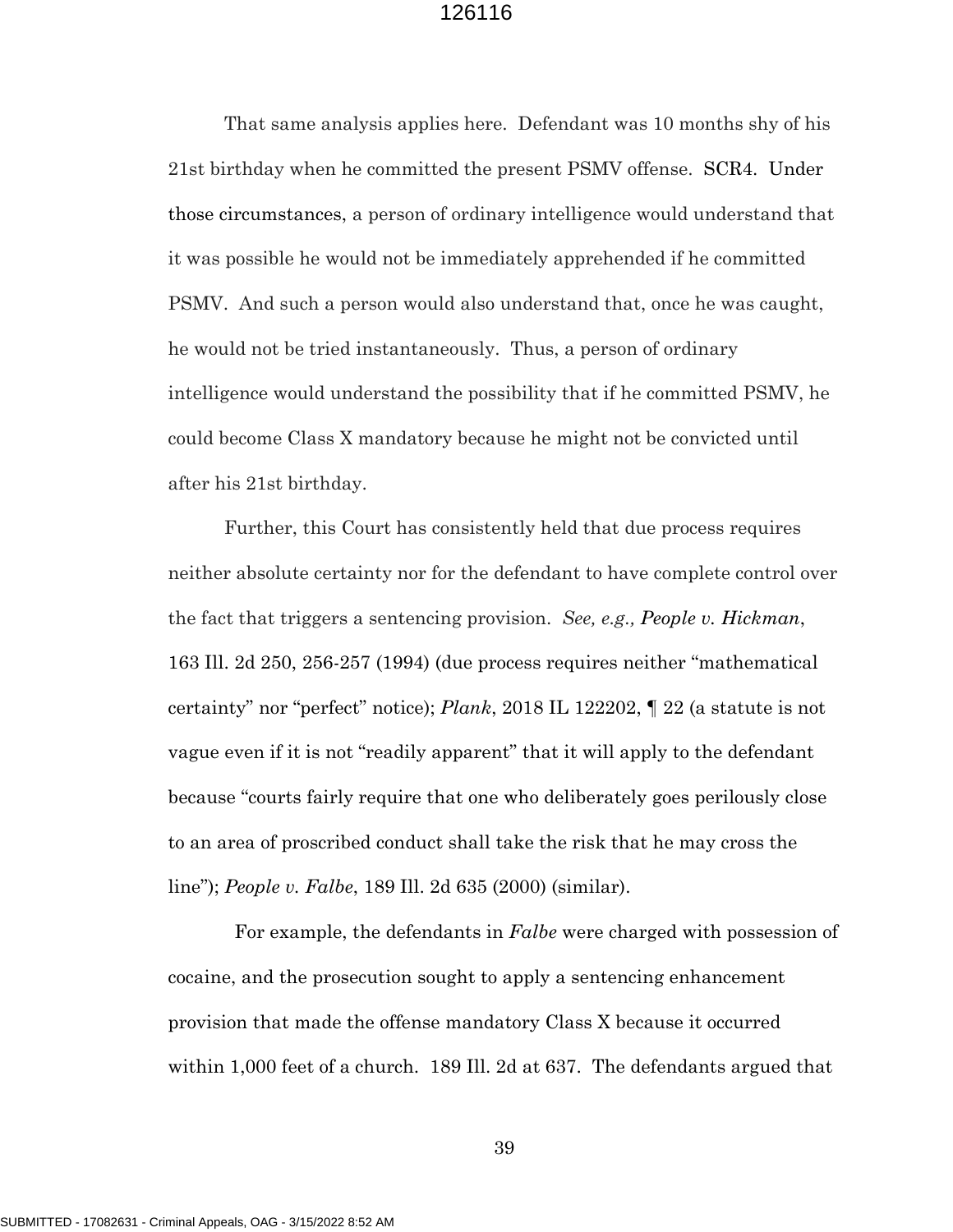the offense occurred near the church only due to the actions of a police officer who chose to stop them there. *Id.* at 640-41. This Court rejected the defendants' argument that the statute failed to provide the notice required by due process because it was triggered by the officer's actions, *i.e*., something outside of the defendants' control. *Id.* at 641. As the Court explained, the only question was whether the provision gave "fair warning" of the fact that triggered the enhancement, and it indisputably did. *Id.*

*People v. Johnson*, 182 Ill. 2d 96 (1998), is also apt. There, the Court rejected a due process challenge to a statute that imposed an enhanced sentence for murder if the defendant had a prior "conviction" for murder. *Id.* at 108-09. The statute plainly provided that the sequence of convictions, and not the sequence of offenses, determined whether the enhanced sentence applied. *Id.* at 109. The defendant argued that the statute impermissibly based a defendant's eligibility for an enhanced sentence on conduct that occurred after his offense and over which he had no control, *i.e*., based "solely upon the fortuitous circumstance" of which case was tried first. *Id.* at 109- 110. This Court found that the statute complied with due process because it put defendants "on notice" of the circumstances in which they could receive an enhanced sentence, even though those events occurred after the commission of the offense and defendants lacked control over which case was tried first. *Id*. Thus, defendant's contention that Section 95(b) provides insufficient notice is meritless.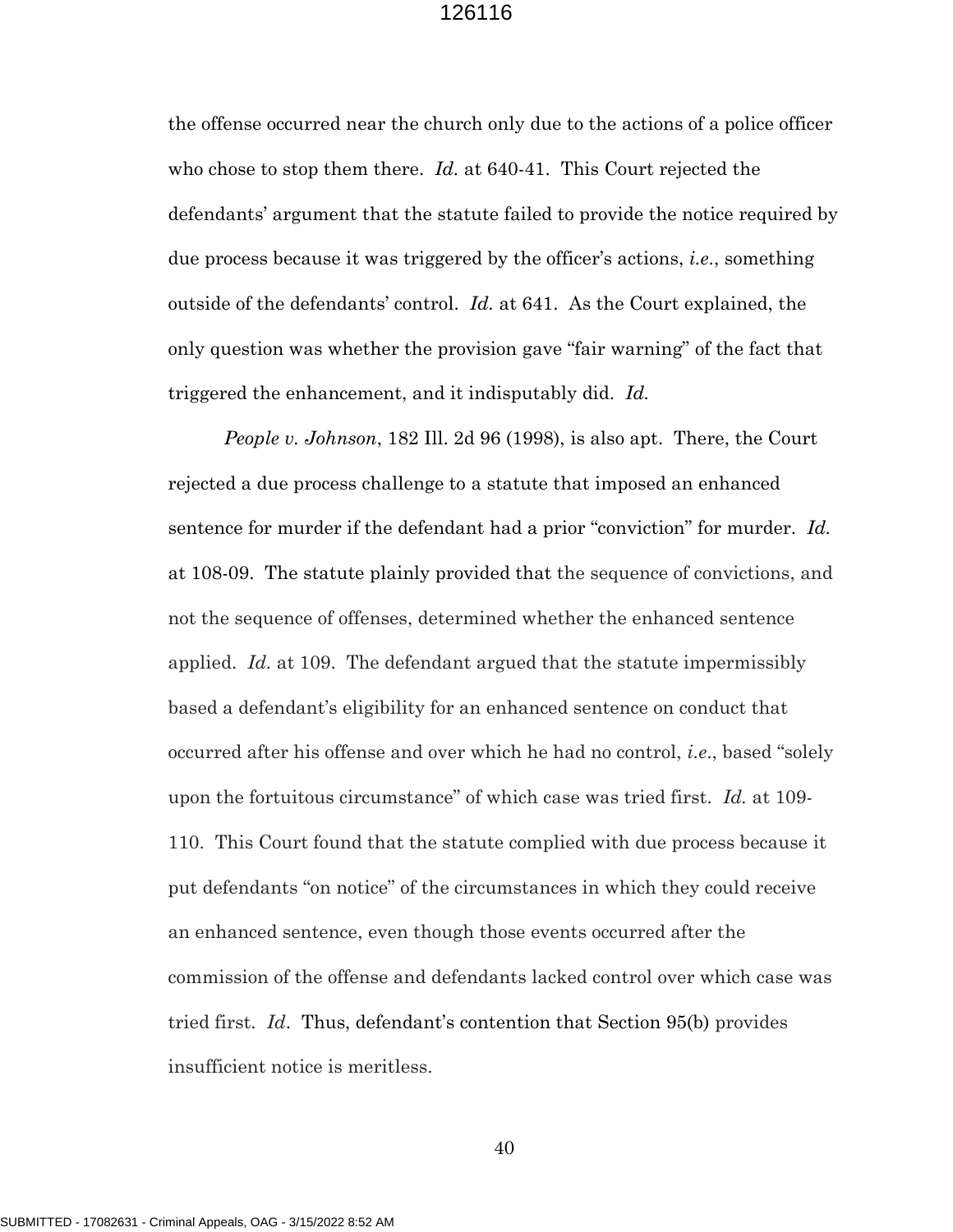### **2. Section 95(b) is rationally related to a legitimate state interest.**

Defendant's argument that Section 95(b) violates due process because it has no rational basis is also meritless. Def. Br. 56-57. Under the rational basis test, this Court's inquiry is twofold: (1) the Court must determine "whether there is a legitimate state interest behind the legislation" and (2) "if so, whether there is a reasonable relationship between that interest and the means the legislature has chosen to pursue it." *People v. Pepitone*, 2018 IL 122034, ¶ 14. The parties agree that Section 95(b) serves a legitimate purpose: it seeks to enhance punishment for habitual offenders, while exempting people under the age of 21 based on the belief that, in general, they may be more amenable to rehabilitation. Def. Br. 56-57. Therefore, to succeed on his due process challenge, defendant must prove that there is no "rational relationship" between the purpose of Section 95(b) and the means that the legislature has chosen to pursue it.

This is an extremely heavy burden for defendant to carry. Rational basis review "is highly deferential," *Gray*, 2017 IL 120958, ¶ 61, and courts may not "second guess the wisdom of legislative enactments or dictate alternative means to achieve the desired result," *In re M.A.*, 2015 IL 118049, ¶ 55. This is true even when legislation creates "harsh results." *Hayashi v. Ill. Dept. of Fin. & Prof'l Reg.*, 2014 IL 116023, ¶ 32. A statute "need not be the best" method of accomplishing a legislative goal; "it must simply be reasonable." *Pepitone*, 2018 IL 122034, ¶ 30. Defendant thus must prove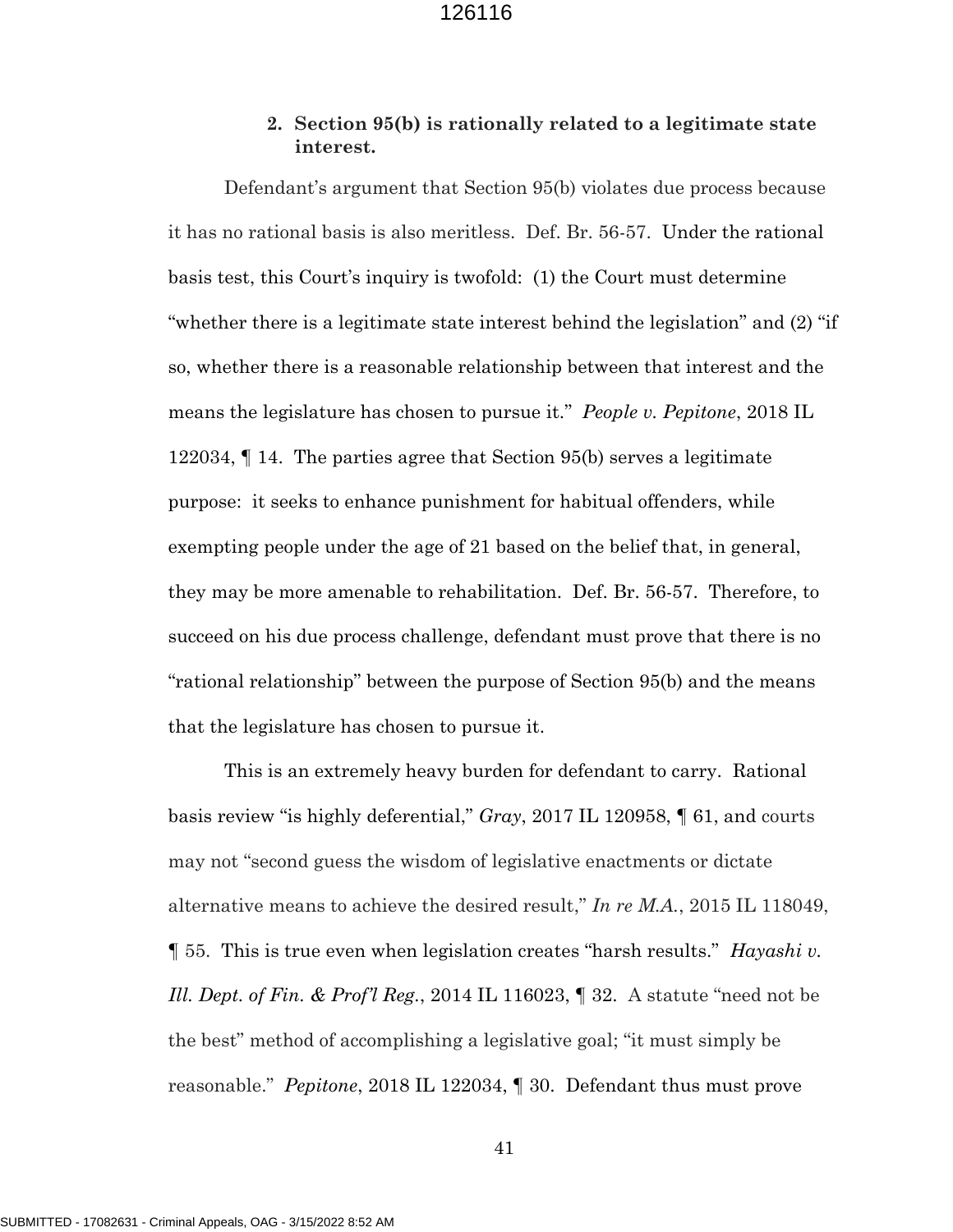that there is no "conceivable basis for determining that the statute is rationally related" to the legislature's goal. *Gray*, 2017 IL 120958, ¶ 61.

Defendant cannot prove that it was irrational for the legislature to condition application of Section 95(b) on whether the defendant is 21 years old at the time of his conviction. To begin, basing the statute on the defendant's age at the time of conviction is rational because it makes the statute easier for courts to administer given that a defendant's date of conviction is easily known at sentencing. This may not always be true for the precise date of the offense, such as for cases that involve continuing crimes, crimes that were covered up, or offenses involving minor victims who may not know the exact date of the offense. It also reasonably provides lesser sentences to defendants under the age of 21 who promptly take responsibility for their actions (showing potential for rehabilitation), and thus avoid aging into Section 95(b), as compared to defendants who conceal their offense, evade arrest or escape custody, or otherwise fail to take responsibility for their actions (signs of a lack of rehabilitative potential), causing delays that allow them to age into Section 95(b).

Similarly, it is not irrational for the legislature, when fixing sentencing ranges, to consider the defendant's potential for rehabilitation based on his characteristics (including his age) at the time of his conviction because (1) that is the point that the rehabilitation process often begins, and (2) when determining how long rehabilitation might take, and thus how long the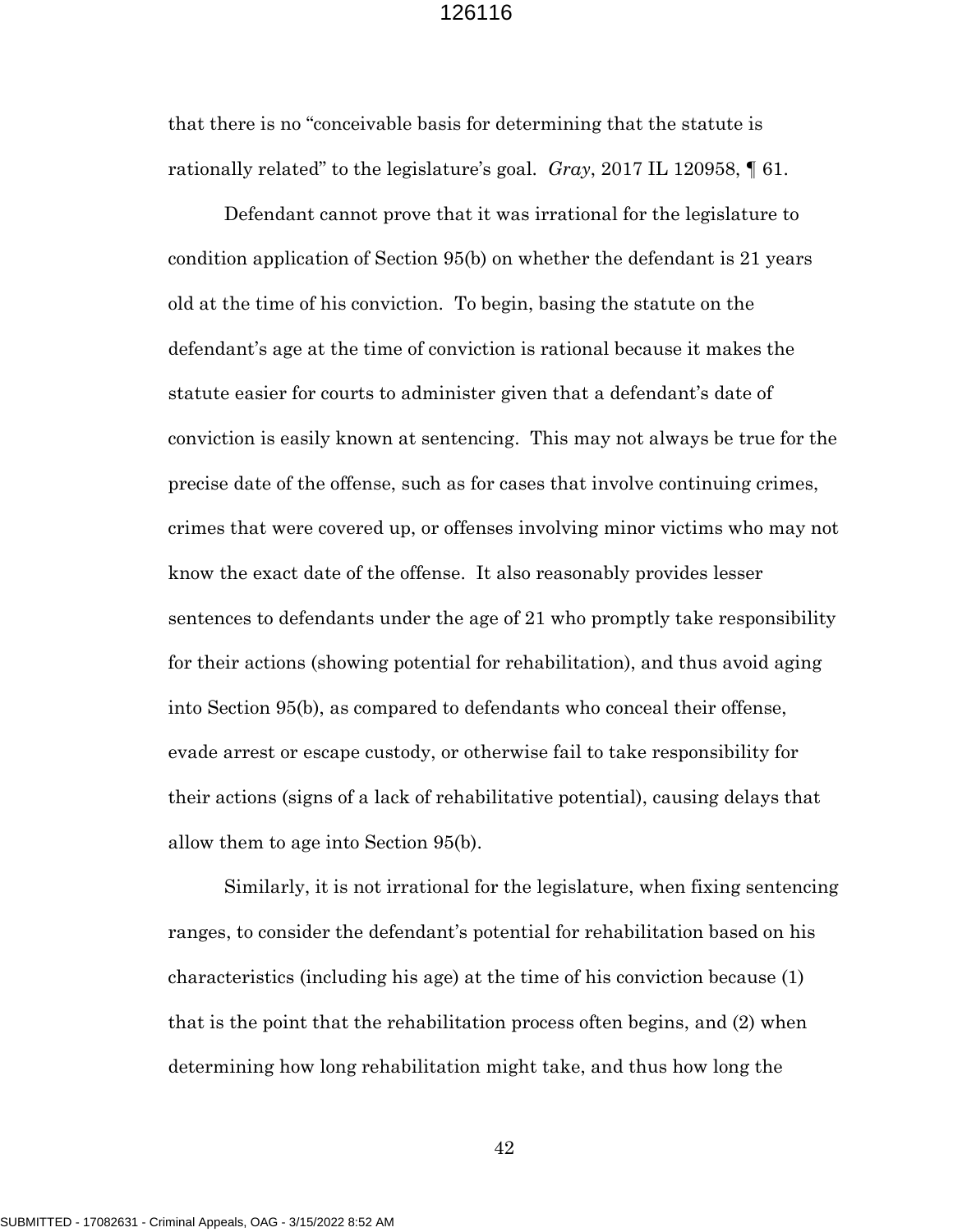defendant should be imprisoned to protect the public, it is relevant who defendant is now (including his age). *See, e.g., In re Griffin*, 92 Ill. 2d 48, 51- 53 (1982) (basing juvenile's eligibility for commitment to the Department of Corrections on his age at the time of dispositional hearing is "no more arbitrary" than basing it on his age at the time the offense was committed); *United States v. Lopez*, 860 F.3d 201, 210 (4th Cir. 2017) (rational to depend on offender's current age and prospects for rehabilitation rather than at the time of the offense).

Indeed, defendant's own authority defeats his argument that Section 95(b) does not pass the rational basis test. *See Brown*, 2017 IL App (1st) 140508-B, ¶ 30 (cited in Def. Br. 57, 60). As the appellate court explained, this Court has consistently upheld as rational sentencing provisions that are based on a defendant's age at the time of sentencing or indictment rather than the defendant's age at the time the offense was committed. *Id.* ¶¶ 26-30 (collecting cases); *see also People v. Stokes*, 392 Ill. App. 3d 335, 345 (1st Dist. 2009) (rejecting claim that Section 95(b) violates due process); *People v. Williams*, 358 Ill. App. 3d 363, 365-68 (1st Dist. 2005) (same).<sup>9</sup>

*Brown* relied in part on this Court's decision in *Fiveash*, 2015 IL 117669. The defendant in *Fiveash* was a minor at the time of his offense but

<sup>&</sup>lt;sup>9</sup> Defendant's other three cases do not support his argument either. Two do not address any constitutional claims. *See People v. Mendoza*, 342 Ill. App. 3d 195 (2nd Dist. 2003); *People v. Storms*, 254 Ill. App. 3d 139 (2nd Dist. 1993). And the third does not address a due process claim. *See Roper v. Simmons*, 543 U.S. 551 (2005); *see also Patterson*, 2014 IL 115102, ¶ 97 (noting *Roper* does not address, and cannot support, due process claims).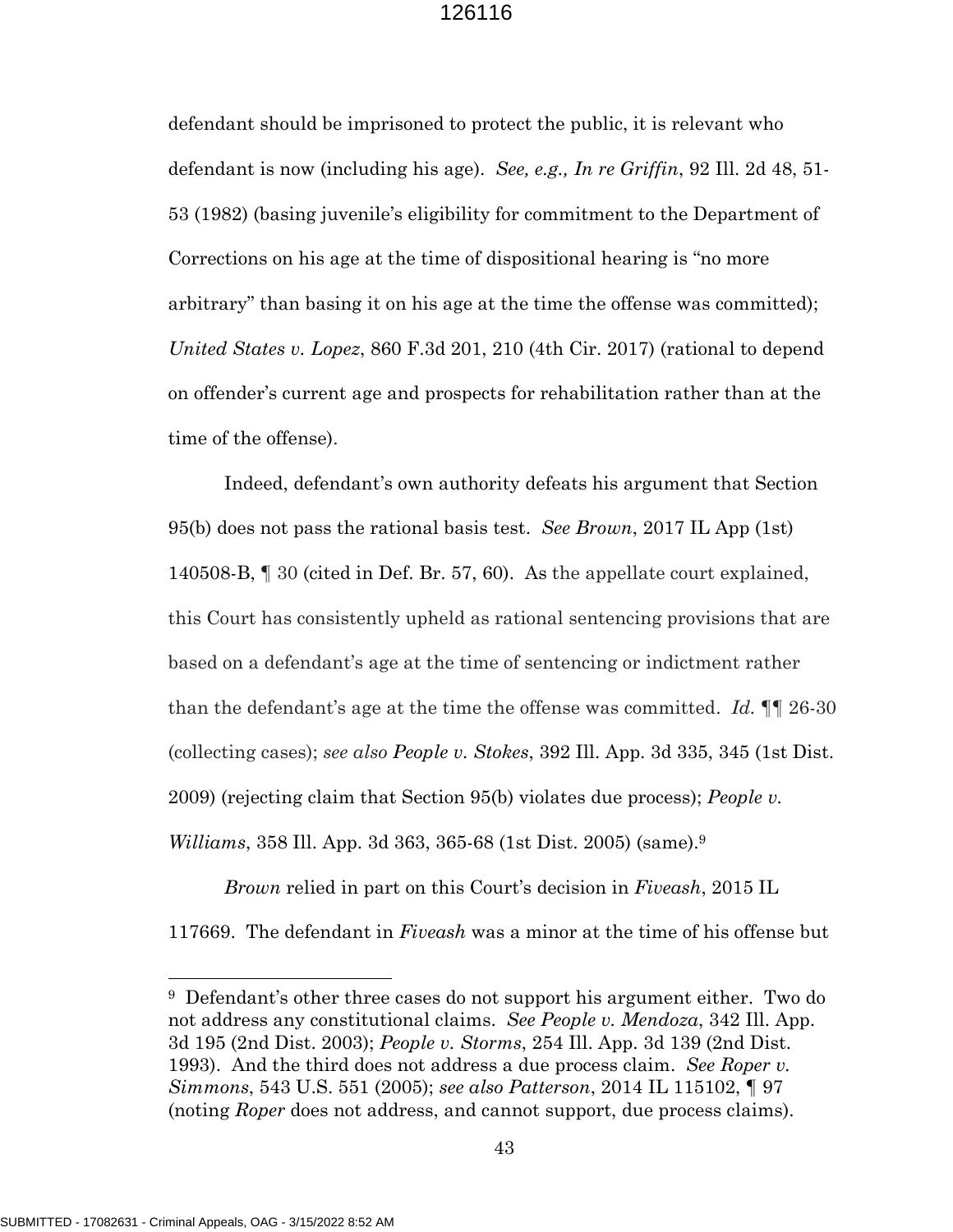because he was 23 and had aged out of juvenile court by the time his crime was discovered and charged, his sentencing range was determined by his age when he was charged (an adult), not when he committed his offense (a juvenile). *Id.* ¶ 43. He claimed that this result violated due process because it subjected him to a harsher sentence without consideration of the differences between juvenile and adult offenders. *Id.* ¶¶ 43-45. Noting that the defendant was not facing the death penalty or life imprisonment, this Court disagreed, holding that it was unnecessary for the sentencing scheme to account for the differences between when the defendant was a juvenile and when he was an adult. *Id.*

Plainly, if it did not violate due process for the defendant in *Fiveash* to receive an adult sentence because he was not charged until he was 23 without consideration of the fact that he committed his offense when he was 14 or 15 and had much different physical and mental characteristics, then it does not violate due process that defendant received a six-year sentence when he was 21 for an offense committed when he was 20, without consideration of the supposed differences between a 20-year-old and a 21-year-old.

At bottom, defendant's complaint reduces to an assertion that it would be *better* to rely on a defendant's age at the time he commits his offense. As explained, it would not necessarily be better to do so. *Supra* pp. 42-43. But more importantly, whether it would be better is irrelevant. As this Court has consistently held: "the rational basis test does not require narrow tailoring;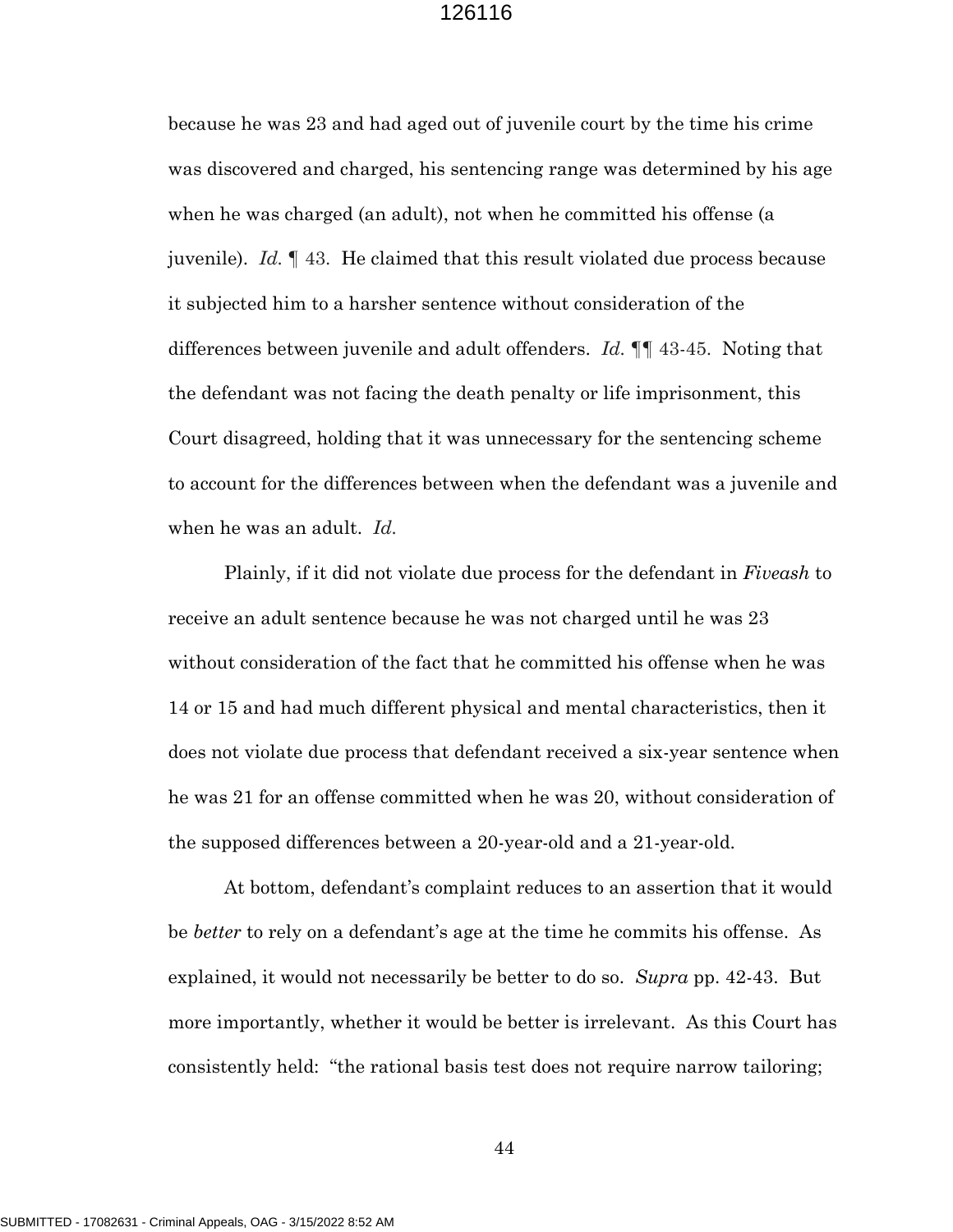it only requires rationality. That is, the means chosen by the legislature need not be the best; they need only to be reasonable." *Pepitone*, 2018 IL 122034, ¶ 30; *see also In re M.A.*, 2015 IL 118049, ¶ 55 ("A statute need not be the best means of accomplishing the stated objective" and courts may not "dictate alternative means to achieve the desired result"); *Gray*, 2017 IL 120958, ¶ 61 (similar). Because defendant cannot show that it is irrational for Section 95(b) to be triggered by the defendant's age at the time of his conviction, the provision passes the rational basis test, and his claim fails.

#### **D. Defendant's Ex Post Facto Claim Is Meritless.**

Defendant's claim that Section 95(b) violates the ex post facto clause is meritless. Def. Br. 57-62. It is settled that "[t]o fall within the ex post facto prohibition" of the United States or Illinois constitutions, a law must be punitive and "retrospective — that is, 'it must apply to events occurring before its enactment.'" *Lynce v. Mathis*, 519 U.S. 433, 441 (1997); *see also People v. Ramsey*, 192 Ill. 2d 154, 157 (2000) (same).

The purpose of the ex post facto clause is obvious: to prevent the government from punishing a person based on a statute that did not exist when the person committed his offense. But here the parties agree that defendant's criminal conduct occurred *after* Section 95(b) was enacted. Def. Br. 59. Accordingly, Section 95(b) does not violate the ex post facto clause.

Defendant's argument that Section 95(b) violates the ex post facto clause because its application is triggered by an event occurring after a defendant's offense  $-i.e.,$  defendant turning  $21$  — flips the expost facto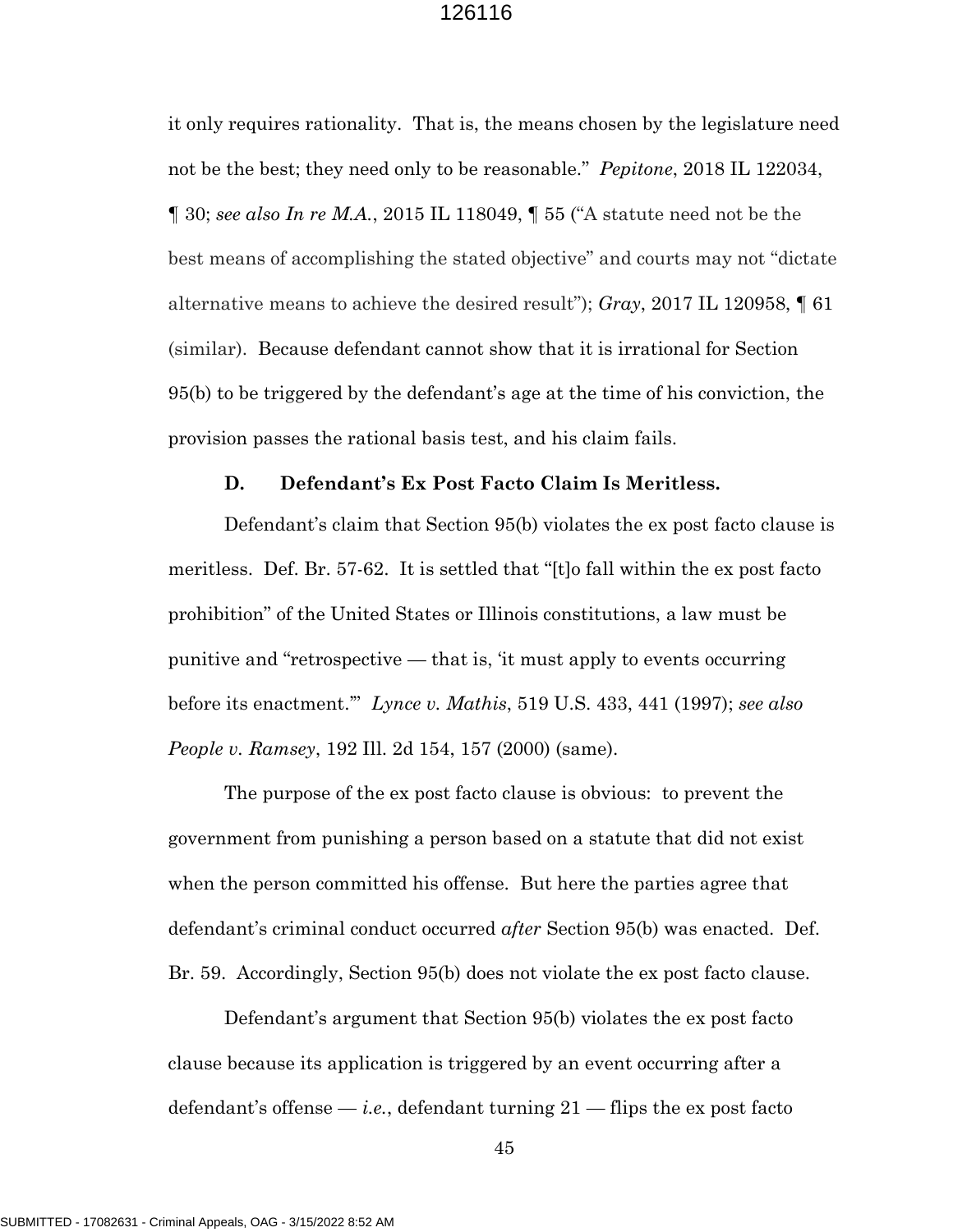clause on its head. Again, the purpose of the ex post facto clause is to prohibit the application of punitive laws enacted after the defendant's offense. Under defendant's theory, a law enacted *before* the defendant committed his offense could not be applied to that defendant, even though he was on notice that this would be the penalty when he committed the crime.

But this Court has consistently rejected ex post facto claims that were based on a law enacted before the defendant committed his offense. *E.g., People v. Coleman*, 111 Ill. 2d 87, 93-94 (1986) (claim failed where sentencing provision was enacted seven months before defendant committed his offense). For example, in *Hill v. Walker*, 241 Ill. 2d 479, 488-89 (2011), the defendant argued that after he committed his offenses, the parole board changed its interpretation of a statute in a way that required him to serve more time in prison. Although that change occurred after the defendant committed his offense, and was out of his control, this Court held that the defendant's ex post facto claim was meritless because he "failed to allege that [the State] based its denial of parole on a new or amended statute or rule." *Id.* at 489.

The Court reached a similar result in *Johnson*. There, the defendant committed murder and then a separate offense one year later; however, he was convicted of the second offense before he was tried for the murder. 182 Ill. 2d at 99-100. Because that second offense counted as a "prior conviction," a sentencing enhancement provision applied in his murder case. *Id.* at 109- 110. The defendant argued that the provision violated the ex post facto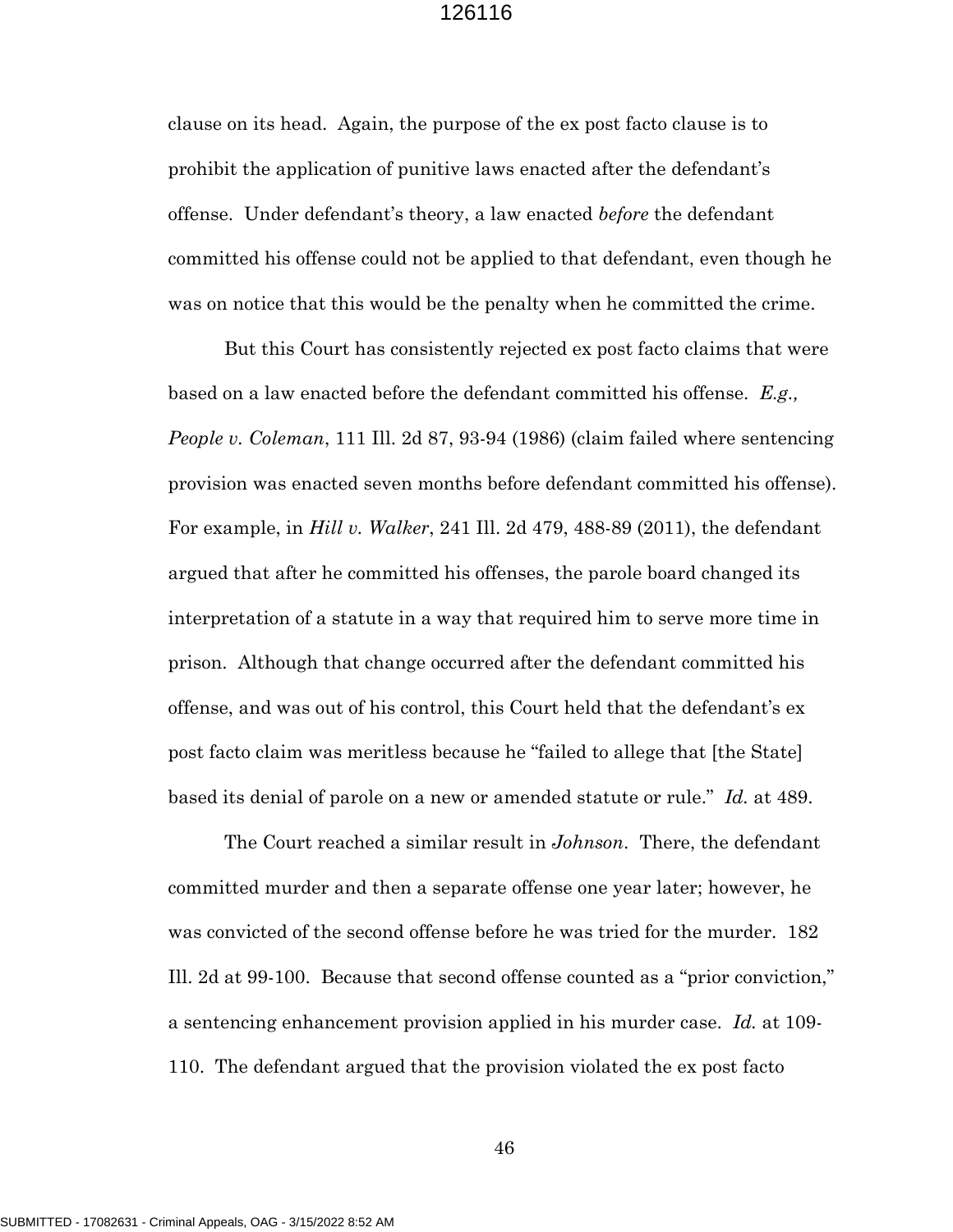clause because it was triggered by "conduct which occurs after the [murder] offense is completed" and was outside of his control, namely which case was tried first. *Id.* at 110-111. This Court rejected that argument because the sentencing enhancement provision was not a new law and, thus, when the defendant committed murder he knew it was possible he could receive an enhanced sentence based on events that occurred after the murder. *Id.*

Indeed, defendant's own authority defeats his claim that Section 95(b) violates the ex post facto clause. *Brown*, 2017 IL App (1st) 140508-B, ¶¶ 14- 15 (cited in Def. Br. 57, 60). The appellate court there explained: "[t]he courts of this state, as well as the United States Supreme Court, have defined a retrospective law as one that applies to events occurring prior to its enactment," and Section 95(b) was not retrospective because it "was enacted on January 1, 1977, well before [the defendant] committed his offense." *Id.* ¶ 14 (collecting cases). The court also rejected the claim (raised by defendant here) that retrospectivity is established "by a second effective date contained within the terms of  $[Section 95(b)]$  itself — *i.e.*, a defendant's 21st birthday":

> [The defendant] is asking us to collapse the two prongs of *ex post facto* analysis and hold that any law that "make[s] the punishment for a crime more burdensome after its commission" is automatically a prohibited *ex post facto* law, irrespective of the date of its enactment. We decline to adopt this proposed expansion of the definition of an *ex post facto* law. As cited above, courts have consistently defined retrospectivity by reference to the date of the law's enactment, and [the defendant] does not cite any cases to the contrary.

*Id.* If 15 (internal citations and alterations omitted).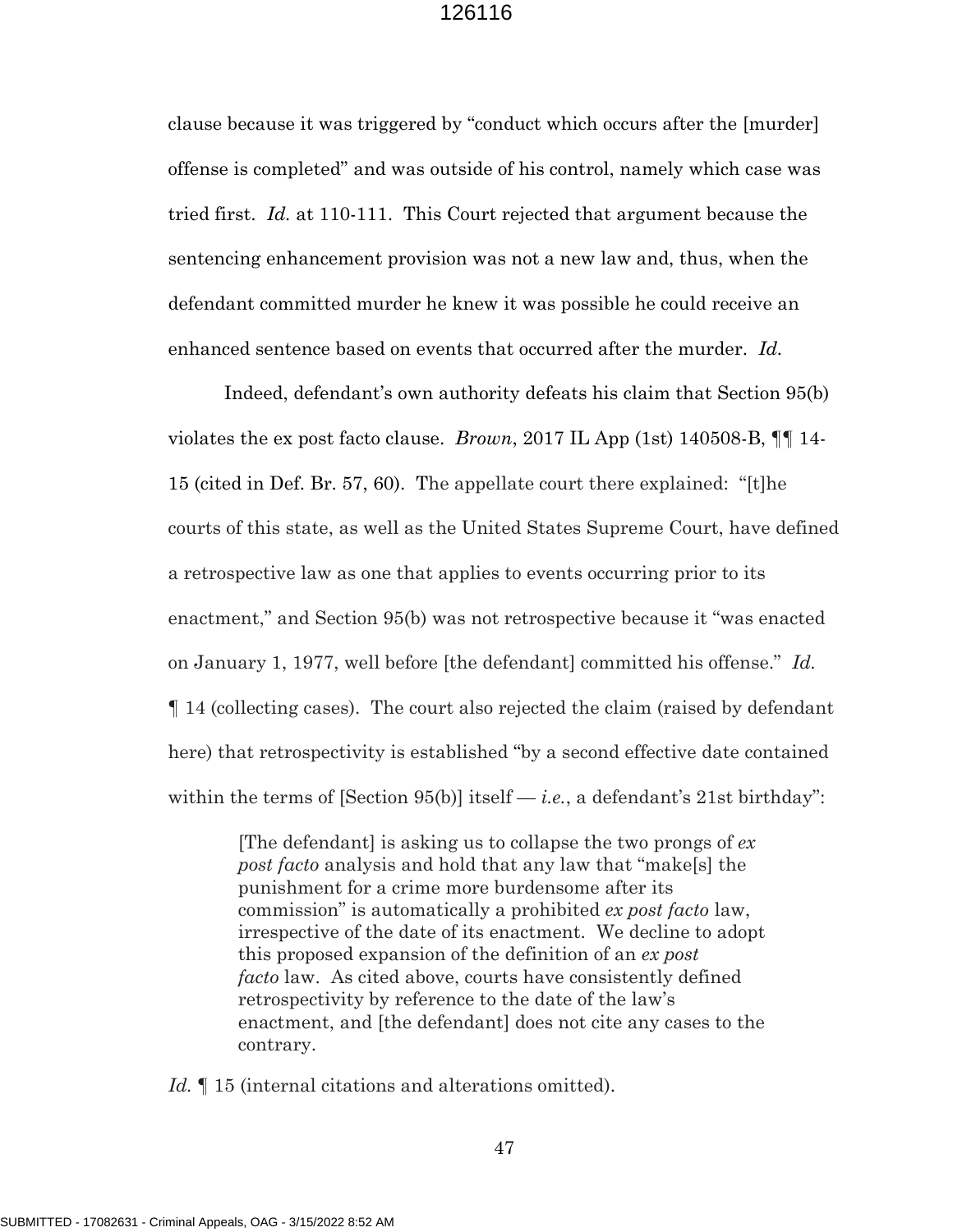Other courts likewise have rejected claims that the ex post facto clause prohibits sentencing enhancements that are based on events that occur after the commission of the offense, even if those events are not within the defendant's control, such as the timing of convictions. *E.g., United States v. Torrez*, 869 F.3d 291, 310-11 (4th Cir. 2017); *Smith v. State*, 199 P.3d 1052, 1067-69 (Wyo. 2009). Notably, defendant fails to cite a case that supports his reading of the ex post facto prohibition. In fact, even apart from *Brown*, defendant's cases undermine his claim because they find an ex post facto violation only where new laws punished behavior that occurred before their enactment. *See* Def. Br. 58-62; *see, e.g., Miller v. Florida*, 482 U.S. 423, 427- 32 (1987) (ex post facto clause barred trial court from applying new version of sentencing statute that did not exist when the defendant committed his offense).

In sum, because Section 95(b) was enacted before defendant committed the present PSMV offense, his ex post facto claim is meritless.

#### **E. Defendant's Equal Protection Claim Is Meritless.**

Defendant's final claim is that Section 95(b) violates the equal protection clauses of the United States and Illinois constitutions because it predicates Class X eligibility on his age at the time of his third conviction. Def. Br. 62-65. Defendant is correct that, because age is not a suspect classification, he bears the burden of establishing that Section 95(b) lacks a rational basis. *Id.* at 62-63. The standards for evaluating due process and equal protection claims under the rational basis test are "identical." *People v.*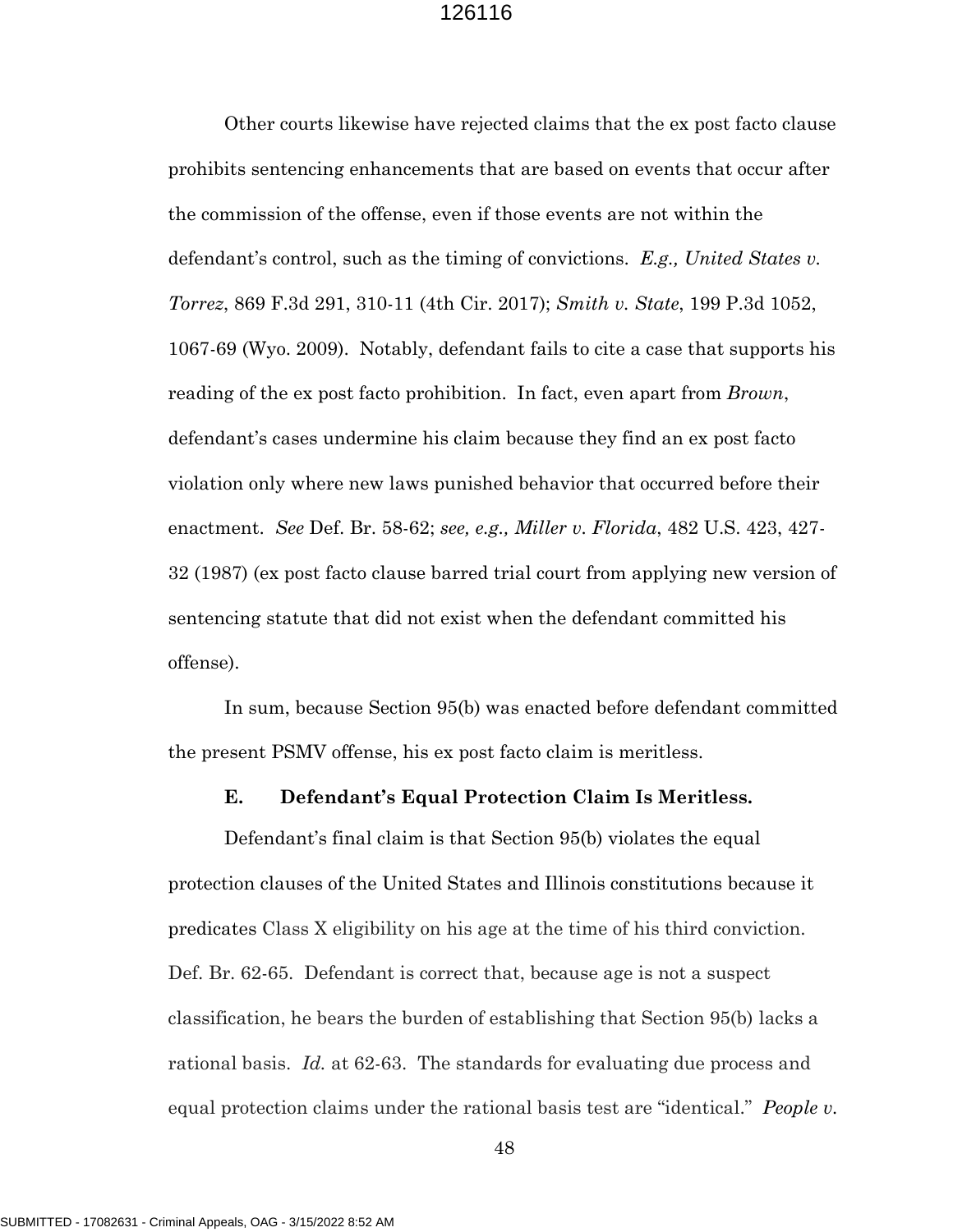*Alcozer*, 241 Ill. 2d 248, 262-63 (2011). Therefore, where a due process claim fails, an equal protection claim fails too. *E.g., People v. Hollins*, 2012 IL 112754, ¶ 42. As discussed, defendant's due process claim fails because there is a rational basis for predicating Section 95(b) on defendant's age at the time of his conviction, and defendant cannot clearly establish otherwise. *Supra* Part III.C. Accordingly, defendant's equal protection claim fails as well.

#### **CONCLUSION**

This Court should reverse the appellate court's judgment and affirm defendant's sentence.

March 15, 2022 Respectfully submitted,

KWAME RAOUL Attorney General of Illinois

JANE ELINOR NOTZ Solicitor General

KATHERINE M. DOERSCH Criminal Appeals Division Chief

MICHAEL L. CEBULA Assistant Attorney General 100 West Randolph Street, 12th Floor Chicago, Illinois 60601-3218 (773) 590-6952 eserve.criminalappeals@ilag.gov

*Counsel for Plaintiff-Appellant People of the State of Illinois*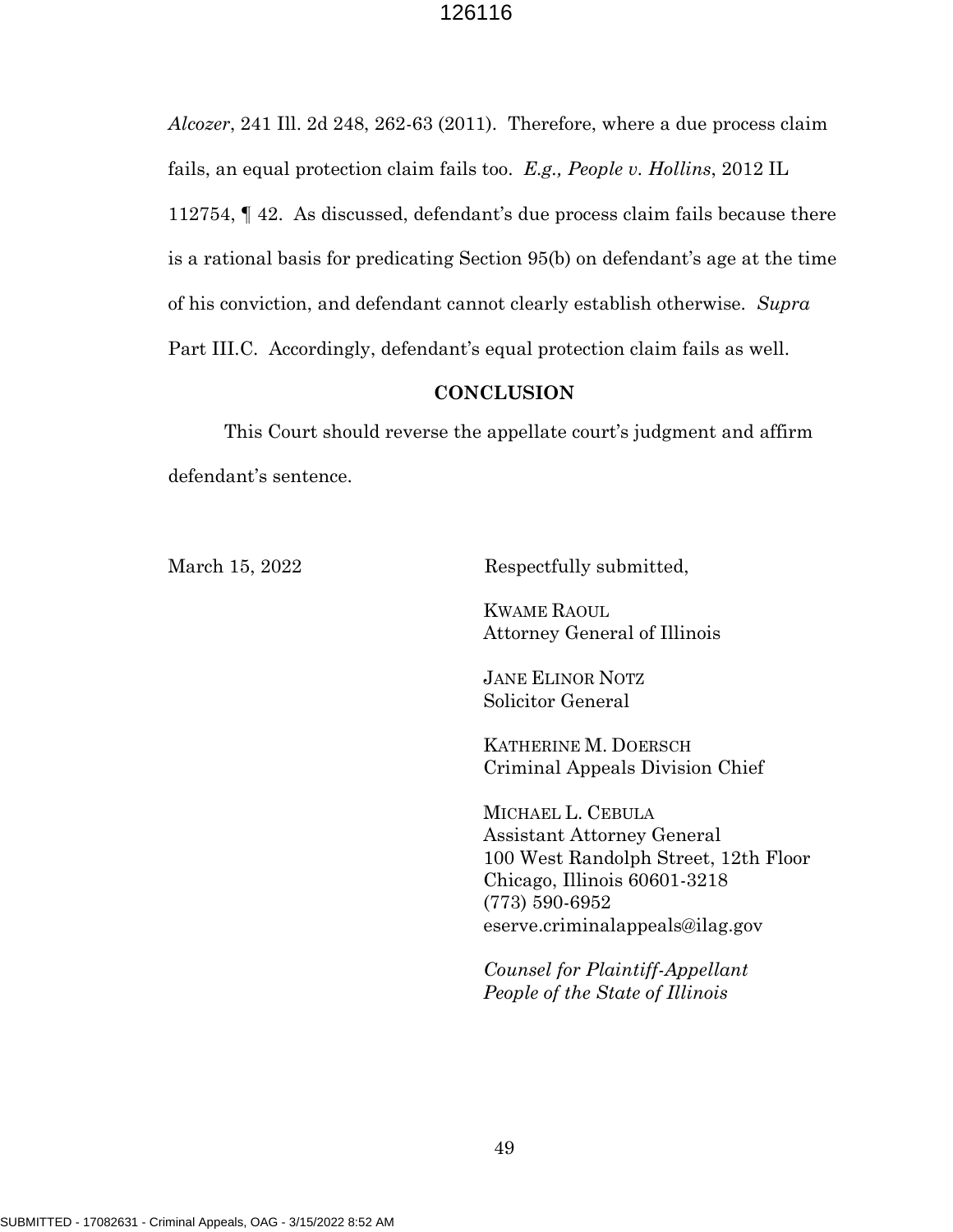## **RULE 341(c) CERTIFICATE**

I certify that this brief conforms to the requirements of Rules 341(a) and (b). The length of this brief, excluding the pages containing the Rule 341(d) cover, the Rule 341(h)(1) table of contents and statement of points and authorities, the Rule 341(c) certificate of compliance, the certificate of service and those matters to be appended to the brief under Rule 342(a), is 49 pages.

> /s/ Michael L. Cebula MICHAEL L. CEBULA Assistant Attorney General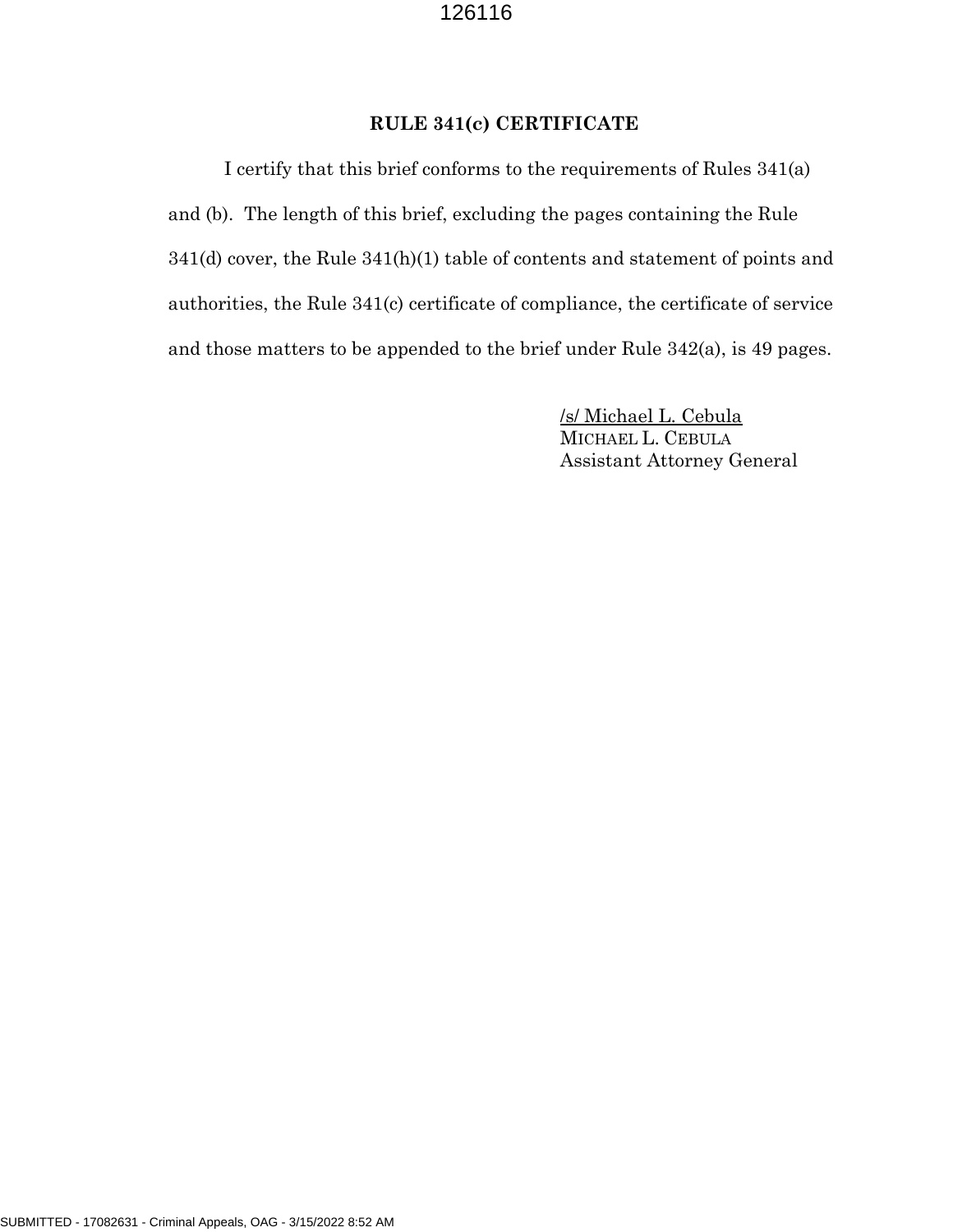# **TABLE OF CONTENTS TO THE APPENDIX**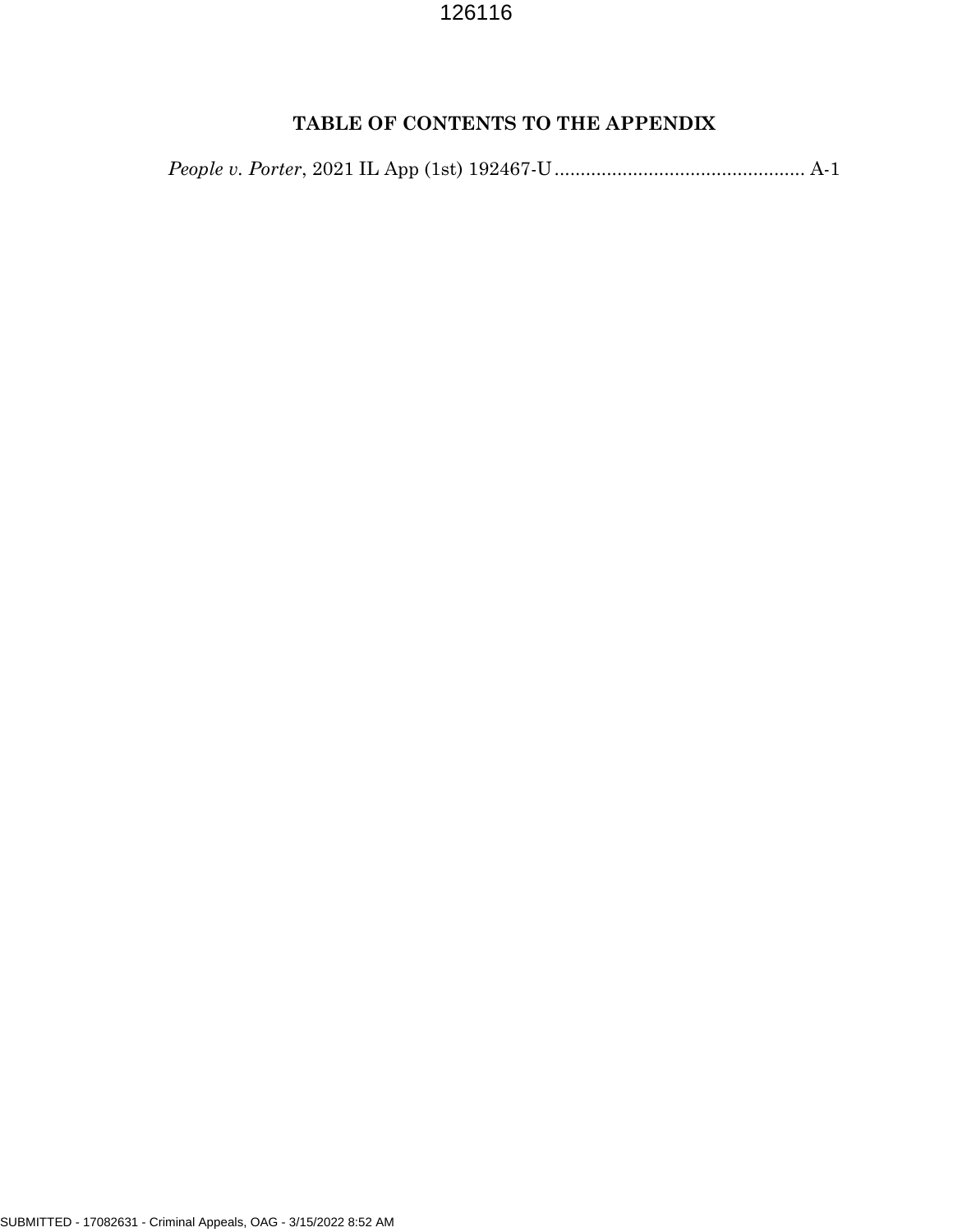No *Shepard's* Signal™ As of: March 15, 2022 11:02 AM Z

# *[Ill. v. Porter](https://plus.lexis.com/api/document?collection=cases&id=urn:contentItem:635R-9PF1-F528-G26B-00000-00&context=1530671)*

Appellate Court of Illinois, First District, Sixth Division July 16, 2021, Order Filed No. 1-19-2467

#### **Reporter**

2021 IL App (1st) 192467-U \*; 2021 Ill. App. Unpub. LEXIS 1208 \*\*

THE PEOPLE OF THE STATE OF ILLINOIS, Plaintiff-Appellee, v. THOMAS PORTER, Defendant-Appellant.

**Notice:** THIS ORDER WAS FILED UNDER *[SUPREME](https://plus.lexis.com/api/document?collection=statutes-legislation&id=urn:contentItem:622W-XKJ3-GXJ9-30NV-00000-00&context=1530671)  [COURT RULE 23](https://plus.lexis.com/api/document?collection=statutes-legislation&id=urn:contentItem:622W-XKJ3-GXJ9-30NV-00000-00&context=1530671)* AND MAY NOT BE CITED AS PRECEDENT BY ANY PARTY EXCEPT IN THE LIMITED CIRCUMSTANCES ALLOWED UNDER *[RULE](https://plus.lexis.com/api/document?collection=statutes-legislation&id=urn:contentItem:622W-XKJ3-GXJ9-30NV-00000-00&context=1530671)  [23\(e\)\(1\)](https://plus.lexis.com/api/document?collection=statutes-legislation&id=urn:contentItem:622W-XKJ3-GXJ9-30NV-00000-00&context=1530671)*.

**Prior History: [\*\*1]** Appeal from the Circuit Court of Cook County. No. 17 CR 11593. Honorable Dennis J. Porter, Judge, presiding.

**Disposition:** Affirmed.

### **Core Terms**

sentence, trial court, gunman, Lyft, photographs, stolen, gun, driver's, phone, passenger, driving, rear, convictions, depicted, motor vehicle, imprisonment, aggravation, front, door, possessed, Street, blue, police vehicle, rehabilitation, hijacking, vehicular, exited, curb, license plate number, reasonable doubt

**Judges:** JUSTICE HARRIS delivered the judgment of the court. Justices Connors and Oden Johnson concurred in the judgment.

**Opinion by:** HARRIS

## **Opinion**

#### **ORDER**

*Held*: Defendant's conviction for possession of a stolen motor vehicle affirmed where the evidence established the vehicle defendant possessed was the same vehicle stolen from the victim; 10-year extended-term sentence is not excessive.

**[\*P2]** Following a bench trial, defendant Thomas Porter was convicted of possession of a stolen motor vehicle (*[625 ILCS 5/4-103\(a\)\(1\)](https://plus.lexis.com/api/document?collection=statutes-legislation&id=urn:contentItem:8SCY-WGN2-8T6X-7512-00000-00&context=1530671)* (West 2016)) and sentenced to an extended term of 10 years' imprisonment. On appeal, defendant contends the State failed to prove him guilty beyond a reasonable doubt because the evidence did not prove the vehicle he possessed was the same vehicle stolen from the victim. Defendant also contends his sentence is excessive because the trial court failed to give adequate consideration to his youth and drug abuse at the time of the offense and at the time of his prior convictions. We affirm.

**[\*P3]** Defendant was charged with two counts of aggravated vehicular hijacking, one count of armed robbery, one count of possession of **[\*\*2]** a stolen motor vehicle, and two counts of aggravated unlawful restraint. At trial, Shaakira Sutton testified that about 11:30 p.m. on July 20, 2017, she requested a Lyft ride to pick her up from her friend's apartment building near the intersection of 62nd Place and Washtenaw Avenue. Shortly before midnight, Sutton received a notification that her ride had arrived. As Sutton exited the building, she looked to her right and observed someone walking down the street. She did not pay attention to that person because she was talking on her phone. Sutton approached the Lyft vehicle which was parked along the curb directly in front of the building. Sutton checked to make sure it was the correct vehicle and entered the rear passenger door. It was a four-door vehicle. She could not recall the make or model. The Lyft driver, later identified as Edgar Martes, confirmed who Sutton was and entered her destination on his phone. Sutton closed the vehicle's door, ended her call, and placed her belongings on the seat to her left.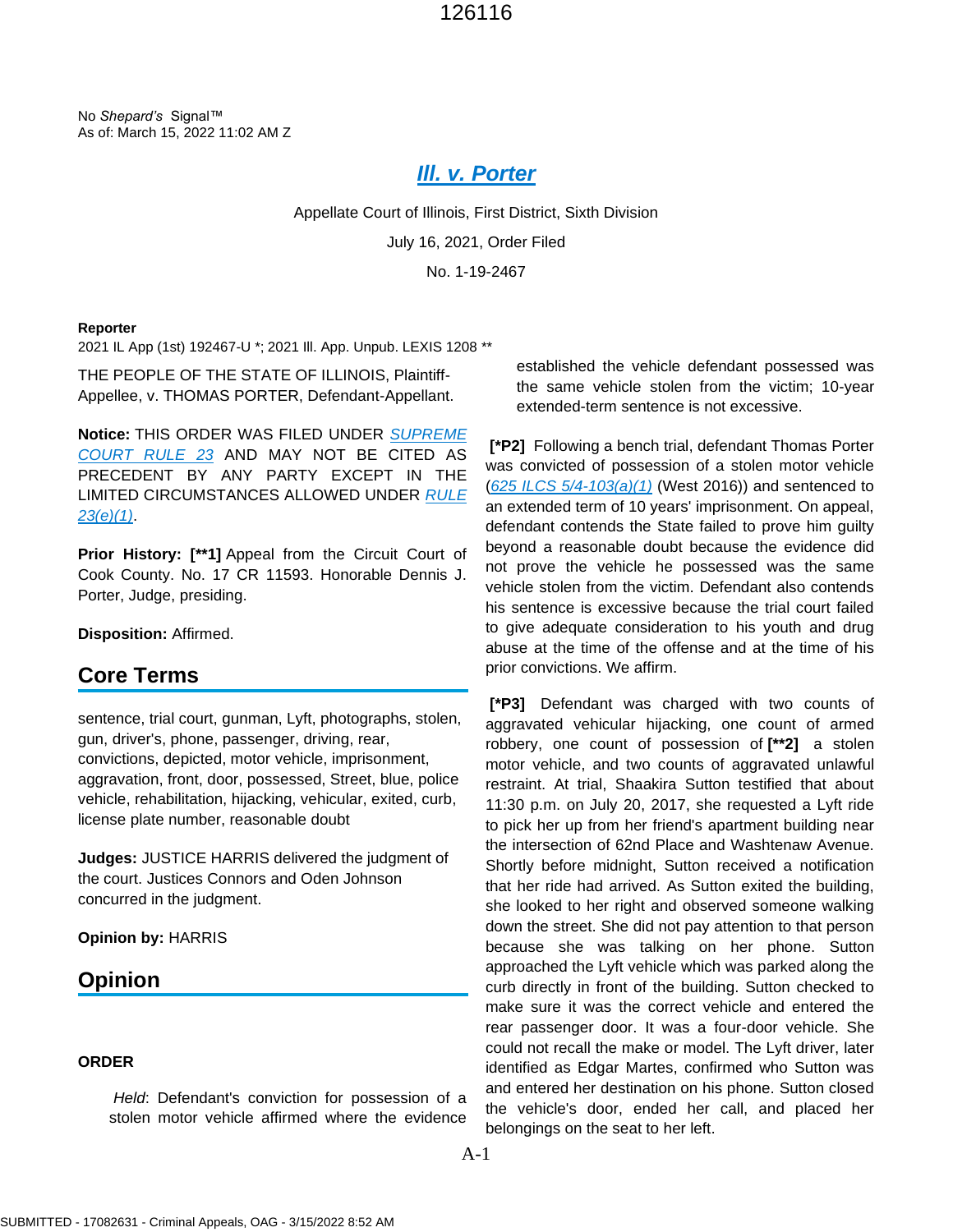#### Ill. v. Porter

**[\*P4]** Sutton looked up and observed a man standing directly in front of the Lyft vehicle with his arm extended out in front of him, pointing a gun into the vehicle. The gunman told **[\*\*3]** Martes not to move the vehicle. Sutton described the gun as "weird" and testified that it did not look like a "usual gun." She did not recall the color of it. The gunman was "medium-tall" with "a haircut," and wore a white T-shirt with dark-colored jeans. The gunman's face was not covered and nothing blocked Sutton's view of him. The gunman walked to the driver's side of the vehicle and opened the door. The gunman pointed the gun at Martes, made him put his head down, asked what he had, and searched his pockets. Sutton opened the rear passenger door and began to exit the vehicle. The gunman pointed the gun at her and told her to get back inside the vehicle. She complied and closed the door. After taking items from Martes, the gunman told Martes and Sutton to exit the vehicle. They complied and stood on the curb. The gunman directed them to turn around and face away from him. The gunman entered the vehicle, made a left turn, and sped away down Washtenaw.

**[\*P5]** Sutton returned to her friend's apartment with Martes. She then realized she had left her phone inside the vehicle. Sutton called her cousin and asked her to track her phone using the Find My iPhone app. Martes called the police. When **[\*\*4]** the police arrived, Sutton and Martes told them what happened. Sutton's cousin updated Sutton with the tracking information and Sutton relayed that information to the police. Sutton's cousin then spoke directly with the police and updated them with each location as Sutton's phone was moving.

**[\*P6]** Sutton left the apartment with the police. In the police vehicle, they continued tracking her phone. They drove to a location near 74th Street and Marshfield Avenue. The police recovered her phone from someone at that location. Sutton identified her phone and unlocked it with her passcode. The phone displayed a photograph of her daughter. The screen on Sutton's phone was cracked. It was not cracked before the carjacking. The police showed Sutton the man who had her phone. Sutton did not recognize him. It was not the same man who had taken the Lyft vehicle.

**[\*P7]** The police drove Sutton to a second location near 76th and Paulina Streets. In a show-up at that location, Sutton identified the gunman who took the Lyft vehicle, later identified as defendant. Sutton recognized defendant from his height, haircut, and clothes. Sutton also identified a vehicle at that location as Martes'

vehicle in which she had **[\*\*5]** been a passenger. The vehicle was pulled over near a curb and the driver's door was open.

**[\*P8]** In court, Sutton testified that she "maybe" recognized defendant, whom she identified as the person wearing "[t]he DOC uniform," but she was "[n]ot for sure." In court, Sutton testified that six photographs depicted "[t]he Lyft driver's car," and accurately depicted the vehicle she observed near 76th and Paulina.

**[\*P9]** On cross-examination, Sutton acknowledged she was not certain the gunman's weapon was real, but she did not want to "take that chance." When the gunman was pointing the gun inside the vehicle, Sutton was looking at the gunman more than the gun.

**[\*P10]** Edgar Martes testified that on July 20, 2017, he was working as a Lyft driver. He "believe[d]" he was driving a Hyundai Elantra that night. The vehicle was a rental from Enterprise through Lyft that had been loaned to him to drive. Shortly before midnight, Martes received a call to pick up a passenger near 62nd and Washtenaw. When he arrived at the location, he pulled over to the curb on 62nd Street. Sutton exited the building and approached his vehicle. As Sutton entered the rear passenger seat of his vehicle, Martes observed a man walking northbound **[\*\*6]** on Washtenaw. The man turned left and walked westbound on 62nd Street, away from Martes' vehicle. The man walked between some vehicles and Martes lost sight of him.

**[\*P11]** As Martes began driving, the man "popped out" in front of Martes' vehicle. Martes stopped his vehicle in the middle of the intersection because he did not want to run over the man. The man ran towards the front hood of Martes' vehicle. The man had his arm raised in front of him holding a gun. Martes described the gun as "unusual" with a large barrel. It was "probably grayish," but Martes could not tell. It was not a revolver or "common" semiautomatic weapon. When asked if he believed the weapon was an actual gun, Martes replied that he did not want to "take the chance." The man pointed the gun directly in Martes' face through the vehicle's window the entire time. The man appeared to be trying to block his face. Martes glanced up and down at the gunman but was not able to get a good look at his face. The gunman was wearing a white shirt and blue jeans.

**[\*P12]** The gunman approached the driver's side of Martes' vehicle and yelled at Martes to give him all his "stuff." As Martes opened his driver's door, the gunman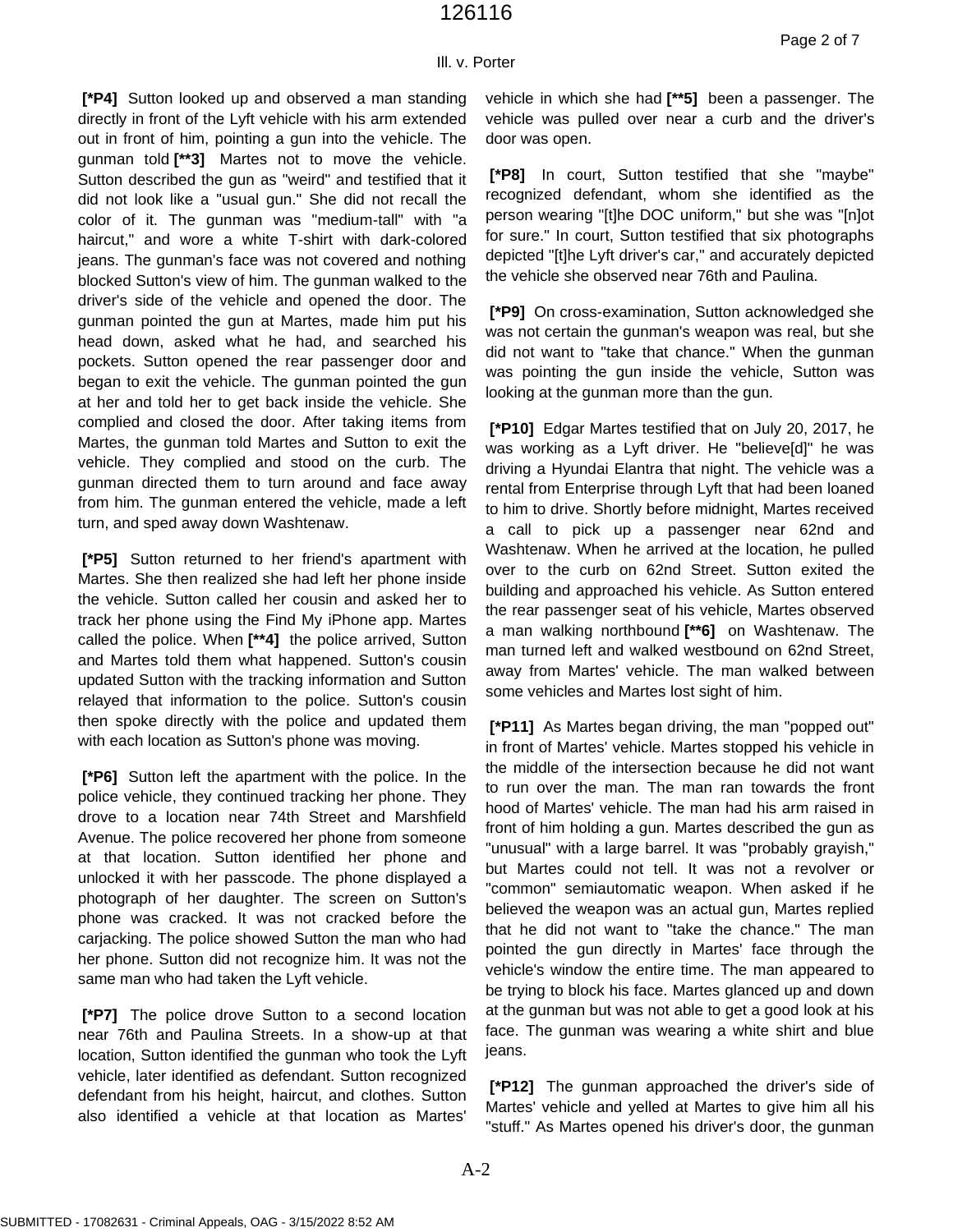#### Ill. v. Porter

opened the door **[\*\*7]** the rest of the way while pointing the barrel of the gun in Martes' face. As Martes exited his vehicle, he threw some cash towards the seat. Martes walked to the rear of his vehicle. The gunman entered Martes' vehicle and drove away heading southbound. Martes had his back to the gunman most of the time. When Martes turned around he only saw the gunman's back as he entered Martes' vehicle.

**[\*P13]** Martes entered a residence with Sutton and called the police. Martes still had his phone in his hand. The police arrived and Martes and Sutton told them what happened. Sutton told the police she left her phone inside the vehicle. Shortly thereafter, the police drove Martes to an area near 74th and Marshfield. During a show-up at that location, Martes viewed a man but was not sure if it was the gunman. In court, Martes viewed six photographs and testified that they depicted "the vehicle I was driving that was taken from me."

**[\*P14]** On cross-examination, Martes acknowledged he was not certain the gun was real.

**[\*P15]** Chicago police officer Craig Lancaster testified that about 12:20 a.m. on July 21, 2017, he was on patrol in a marked police vehicle with his partner, Officer Wells,<sup>1</sup> near 76th and Paulina Streets when **[\*\*8]** they received a radio call regarding a vehicular hijacking in the area. The subject vehicle was a dark blue Hyundai Elantra with Illinois license plate number E496914. Lancaster observed a vehicle matching that description drive past them and turn southbound onto Paulina from 76th Street. The officers turned and followed directly behind the Hyundai. The Hyundai stopped in the middle of the block and pulled into the first available empty parking space. The officers pulled up directly behind the Hyundai at an angle. The Hyundai immediately went into reverse. The rear passenger corner of the Hyundai struck the front driver's side corner of the police vehicle. The driver jumped out of the Hyundai and fled on foot. In court, Lancaster identified defendant as the driver of the Hyundai.

**[\*P16]** Lancaster exited the police vehicle and chased after defendant. As they ran and turned on several streets, Lancaster reported his locations over the radio. Several officers responded to the call. A police vehicle pulled alongside Lancaster, and Lancaster pointed in defendant's direction. When defendant ran through a gangway, Lancaster lost sight of him. As Lancaster returned to Paulina, he heard over the radio **[\*\*9]** that defendant was in custody. Lancaster arrived at an address in the 7600 block of South Paulina and observed that other officers had defendant in custody. At the scene, Lancaster identified defendant as the man he saw exit the driver's side of the blue Hyundai and flee from the vehicle.

**[\*P17]** In court, Lancaster testified that six photographs depicted "the same vehicle that was used in the vehicular hijacking and the same vehicle that the defendant jumped out of." Lancaster pointed out that the fifth photograph, which depicted the rear of the Hyundai, showed a white mark on the passenger's side of the bumper which was a transfer mark from the police vehicle.

**[\*P18]** The State's six photographs were admitted into evidence without objection. This court viewed the photographs which depict different angles of a blue Hyundai Elantra parked about two feet from a curb. The vehicle has four doors. The first photograph is a front view of the vehicle depicting the hood and windshield. There is an oval-shaped "lyft" sign on the lower corner of the passenger's side of the windshield. The fourth and fifth photographs depict the rear of the vehicle with Illinois license plate number "E49 6914". The fifth photograph **[\*\*10]** shows white scrape markings on the passenger's side of the rear bumper as identified by Lancaster, and a blue and white airplane sticker on the passenger's side of the rear windshield.

**[\*P19]** Defendant moved for a directed finding arguing that Martes never identified the offender and Sutton failed to make an in-court identification. Defense counsel acknowledged defendant was caught in possession of the vehicle but argued there was no evidence as to how or when he came into possession. Nor was there any evidence a gun was recovered. In response, the State argued that Sutton identified defendant at the scene as the man who had taken the Lyft vehicle. In reply, defense counsel argued that Sutton's show-up at the scene was highly suggestive.

**[\*P20]** The trial court granted defendant's motion for a directed finding as to the two counts of aggravated vehicular hijacking and two counts of aggravated unlawful restraint, noting that Martes and Sutton were not certain the gun was real. The court denied the motion for the lesser include offense of vehicular hijacking. The court also granted a directed finding as to the charge of armed robbery but denied the motion for the lesser included offense of robbery. **[\*\*11]** The court

<sup>&</sup>lt;sup>1</sup> Officer Wells' first name does not appear in the record.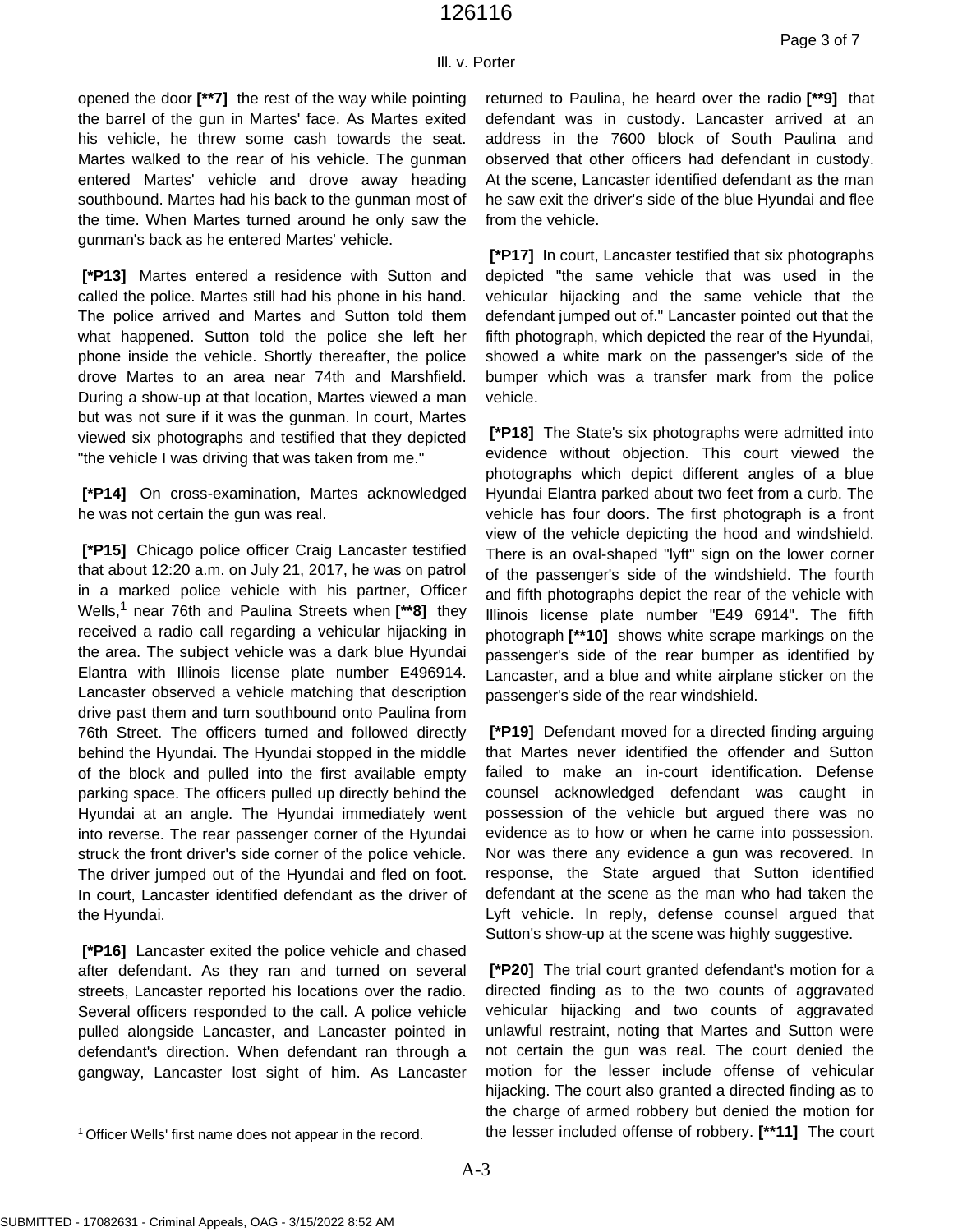#### Ill. v. Porter

denied the motion for the charge of possession of a stolen motor vehicle.

**[\*P21]** Following closing arguments, the trial court found the evidence established defendant knowingly possessed a stolen motor vehicle where Sutton identified defendant within 30 minutes of the vehicle being stolen, defendant was found in possession of the vehicle within those 30 minutes, and he fled from the vehicle. Accordingly, the trial court found defendant guilty of possession of a stolen motor vehicle. The court pointed out that no gun was recovered and found defendant not guilty of all the remaining charges.

**[\*P22]** At sentencing, the State amended the presentence investigation report (PSI) by adding a missing 2011 conviction for armed robbery with a firearm to which defendant pled guilty and was sentenced to 10 years' imprisonment. The PSI indicates defendant had three prior adult felony convictions: two separate convictions for armed robbery with a firearm in 2011 for which he was sentenced to concurrent terms of 10 years' imprisonment, and a 2012 conviction for aggravated battery of a government official/employee for which he served 3 years' imprisonment. Defendant was also found guilty in six juvenile **[\*\*12]** cases: retail theft in 2007; possession of a controlled substance, theft, and aggravated battery in three separate cases in 2008; a second aggravated battery case in 2008 for which he was sentenced to 18 months of probation; and a 2009 case charging him with resisting/obstructing a police officer and reckless conduct for which he was sentenced to 30 days in the Juvenile Temporary Detention Center. The PSI indicates defendant obtained his GED in 2015 while in prison, and that he was employed at McDonalds for six months and lost that job when he became incarcerated in this case. Defendant also reported that he began abusing marijuana when he was 15 and smoked approximately 10 "blunts" a day.

**[\*P23]** In aggravation, the State argued that defendant was subject to an extended-term sentence based on his criminal background and the facts in this case.

**[\*P24]** In mitigation, defense counsel argued that defendant was "very young" when he committed the prior offenses, either 15 or 16 years old, and that one of his adult convictions was the result of an automatic transfer. Counsel argued, "[i]t's pretty well established people of that age do not have a fully developed mind and oftentimes will make irrational **[\*\*13]** decisions based on that, Judge." Counsel argued that the court should not impose an extended sentence because it

would be based on a crime that occurred when defendant was "a child basically, a kid."

**[\*P25]** In allocution, defendant stated that he was young at the time of his prior offenses, that he "didn't know nothing about anything," and that he made "horrible decisions." Defendant stated that he graduated, was returning to school and doing what he was supposed to do, and was moving to Peoria to start a new life. He stated that he never wanted to see "this place" again.

**[\*P26]** The trial court noted, in aggravation, that defendant had a lengthy criminal record starting from when he was a juvenile and continuing as an adult. The court found the sentence was "necessary for the protection of the public." It further stated the sentence was "necessary for the rehabilitation of the defendant, should such a thing be possible, although I have great questions about that quite frankly." In mitigation, the court noted defendant maintained a good relationship with his daughters and family and had some family support. It further noted defendant obtained his GED while in custody and was working at the time of **[\*\*14]** the offense until he lost his job. The court expressly stated that it considered the statutory factors in aggravation and mitigation, defendant's character and background, and the evidence at trial. The court concluded that an extended-term sentence was appropriate, and sentenced defendant to 10 years' imprisonment.

**[\*P27]** Defendant immediately filed a written motion to reconsider the sentence arguing, *inter alia*, that the 10 year sentence was excessive considering his background and the nature of his participation in the offense. The trial court denied the motion.

**[\*P28]** On appeal, defendant first contends the State failed to prove him guilty beyond a reasonable doubt because the evidence did not prove the vehicle he possessed was the same vehicle stolen from Martes. Defendant argues that the State presented no testimony from Martes or other evidence regarding the title, registration, vehicle identification number (VIN), or license plate number of Martes' vehicle. He further argues that Sutton did not testify regarding the make, model, color, or license plate number of Martes' vehicle. Nor did the State introduce any vehicle records from Lyft. Defendant claims the only evidence of the vehicle's **[\*\*15]** license plate number came from Lancaster's testimony, which was hearsay. Defendant points out Martes testified he "believe[d]" he was driving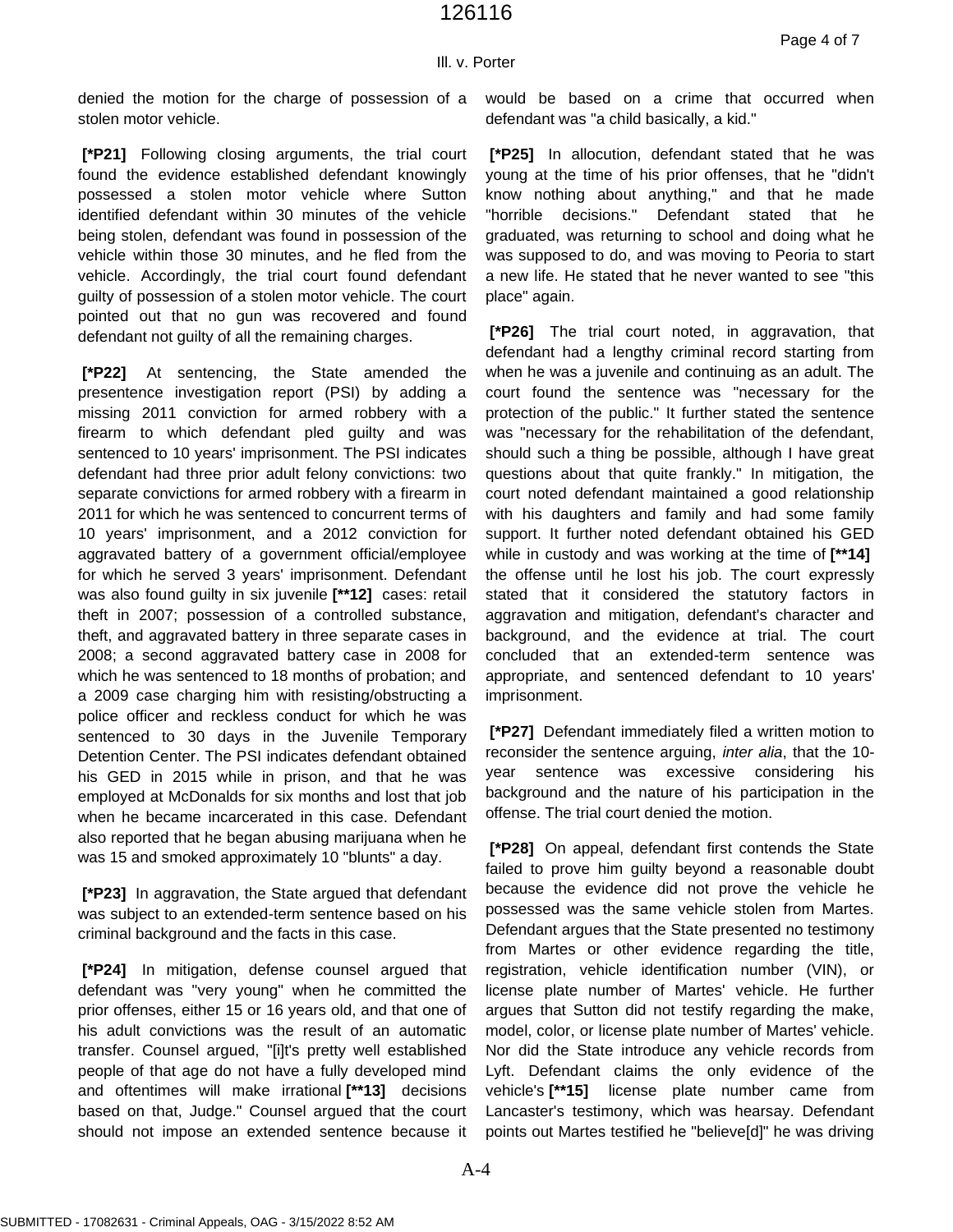Ill. v. Porter

a Hyundai Elantra that night, and claims Martes was uncertain about what vehicle he was driving. Defendant asserts the State only proved he was in a vehicle that looked similar to the one taken from Martes.

**[\*P29]** The State responds that the evidence established defendant possessed the same vehicle stolen from Martes where Martes and Sutton identified photographs of the subject vehicle as Martes' vehicle, and Lancaster testified the photos were of the same vehicle he observed in defendant's possession. The State points out the police found defendant in possession of the vehicle within 30 minutes after it was stolen from Martes.

**[\*P30]** When defendant claims the evidence is insufficient to sustain his conviction, this court must determine whether, after viewing the evidence in the light most favorable to the State, any rational trier of fact could have found the elements of the offense proved beyond a reasonable doubt. *[People v. Brown, 2013 IL](https://plus.lexis.com/api/document?collection=cases&id=urn:contentItem:5B39-XGC1-F04G-40RT-00000-00&context=1530671)  114196, ¶ [48, 377 Ill. Dec. 1, 1 N.E.3d 888](https://plus.lexis.com/api/document?collection=cases&id=urn:contentItem:5B39-XGC1-F04G-40RT-00000-00&context=1530671)* (citing *[Jackson v. Virginia, 443 U.S. 307, 318-19, 99 S. Ct.](https://plus.lexis.com/api/document?collection=cases&id=urn:contentItem:3S4X-8100-003B-S11K-00000-00&context=1530671)  [2781, 61 L. Ed. 2d 560 \(1979\)](https://plus.lexis.com/api/document?collection=cases&id=urn:contentItem:3S4X-8100-003B-S11K-00000-00&context=1530671)*). This standard applies whether the evidence is direct or circumstantial, and does not allow this court to substitute its judgment **[\*\*16]** for that of the fact finder on issues involving witness credibility and the weight of the evidence. *[People v. Jackson, 232 Ill. 2d 246, 280-81,](https://plus.lexis.com/api/document?collection=cases&id=urn:contentItem:4VHX-J5J0-TXFS-P1TT-00000-00&context=1530671)  [903 N.E.2d 388, 328 Ill. Dec. 1 \(2009\)](https://plus.lexis.com/api/document?collection=cases&id=urn:contentItem:4VHX-J5J0-TXFS-P1TT-00000-00&context=1530671)*. Under this standard, all reasonable inferences from the evidence must be allowed in favor of the State. *[People v. Lloyd,](https://plus.lexis.com/api/document?collection=cases&id=urn:contentItem:5872-W4C1-F04G-4002-00000-00&context=1530671)  [2013 IL 113510, ¶ 42, 987 N.E.2d 386, 369 Ill. Dec. 759](https://plus.lexis.com/api/document?collection=cases&id=urn:contentItem:5872-W4C1-F04G-4002-00000-00&context=1530671)*.

**[\*P31]** In a bench trial, the trial court is responsible for determining the credibility of the witnesses, weighing the evidence, resolving conflicts in the evidence, and drawing reasonable inferences from therein. *[People v.](https://plus.lexis.com/api/document?collection=cases&id=urn:contentItem:7X4K-HHB0-YB0R-0006-00000-00&context=1530671)  [Siguenza-Brito, 235 Ill. 2d 213, 228, 920 N.E.2d 233,](https://plus.lexis.com/api/document?collection=cases&id=urn:contentItem:7X4K-HHB0-YB0R-0006-00000-00&context=1530671)  [336 Ill. Dec. 223 \(2009\)](https://plus.lexis.com/api/document?collection=cases&id=urn:contentItem:7X4K-HHB0-YB0R-0006-00000-00&context=1530671)*. In weighing the evidence, the fact finder is not required to disregard the inferences that naturally flow from that evidence, nor must it search for any possible explanation consistent with innocence and raise it to the level of reasonable doubt. *[Jackson,](https://plus.lexis.com/api/document?collection=cases&id=urn:contentItem:4VHX-J5J0-TXFS-P1TT-00000-00&context=1530671)  [232 Ill. 2d at 281](https://plus.lexis.com/api/document?collection=cases&id=urn:contentItem:4VHX-J5J0-TXFS-P1TT-00000-00&context=1530671)*. We will not reverse a criminal conviction based upon insufficient evidence unless the evidence is so improbable or unsatisfactory that there is reasonable doubt as to defendant's guilt. *[People v.](https://plus.lexis.com/api/document?collection=cases&id=urn:contentItem:523D-GFC1-652K-J017-00000-00&context=1530671)  [Beauchamp, 241 Ill. 2d 1, 8, 944 N.E.2d 319, 348 Ill.](https://plus.lexis.com/api/document?collection=cases&id=urn:contentItem:523D-GFC1-652K-J017-00000-00&context=1530671)  [Dec. 366 \(2011\)](https://plus.lexis.com/api/document?collection=cases&id=urn:contentItem:523D-GFC1-652K-J017-00000-00&context=1530671)*.

**[\*P32]** To prove defendant guilty of possession of a

stolen motor vehicle in this case, the State was required to show that he was in possession of Martes' 2016 Hyundai Elantra, knowing it was stolen or converted, and he was not entitled to possession of the vehicle. *[625 ILCS 5/4-103\(a\)\(1\)](https://plus.lexis.com/api/document?collection=statutes-legislation&id=urn:contentItem:8SCY-WGN2-8T6X-7512-00000-00&context=1530671)* (West 2016)). The State is not required to prove ownership of a stolen vehicle, but instead, **[\*\*17]** must show that someone other than defendant had a superior interest in the vehicle specified in the indictment. *[People v. Smith, 226 Ill. App.](https://plus.lexis.com/api/document?collection=cases&id=urn:contentItem:3RX4-3PX0-003D-H28M-00000-00&context=1530671)  [3d 433, 438, 589 N.E.2d 895, 168 Ill. Dec. 495 \(1992\)](https://plus.lexis.com/api/document?collection=cases&id=urn:contentItem:3RX4-3PX0-003D-H28M-00000-00&context=1530671)*. This element may be established by circumstantial evidence and reasonable inferences drawn therefrom. *[People v. Fernandez, 204 Ill. App. 3d 105, 109, 561](https://plus.lexis.com/api/document?collection=cases&id=urn:contentItem:3RX4-49X0-003D-H0T2-00000-00&context=1530671)  [N.E.2d 1131, 149 Ill. Dec. 435 \(1990\)](https://plus.lexis.com/api/document?collection=cases&id=urn:contentItem:3RX4-49X0-003D-H0T2-00000-00&context=1530671)*. When evidence of ownership is used to prove the vehicle was stolen, evidence that defendant possessed the same vehicle owned by the victim is required. *[People v. Frazier, 2016](https://plus.lexis.com/api/document?collection=cases&id=urn:contentItem:5KG6-MXR1-F04G-30PR-00000-00&context=1530671)  [IL App \(1st\) 140911, ¶ 18, 407 Ill. Dec. 159, 62 N.E.3d](https://plus.lexis.com/api/document?collection=cases&id=urn:contentItem:5KG6-MXR1-F04G-30PR-00000-00&context=1530671)  [1081](https://plus.lexis.com/api/document?collection=cases&id=urn:contentItem:5KG6-MXR1-F04G-30PR-00000-00&context=1530671)* (citing *[Smith, 226 Ill. App. 3d at 438](https://plus.lexis.com/api/document?collection=cases&id=urn:contentItem:3RX4-3PX0-003D-H28M-00000-00&context=1530671)*). Evidence that establishes only the make and model of a stolen vehicle, without more, is insufficient to prove ownership. *[People v. Walker, 193 Ill. App. 3d 277, 279, 549 N.E.2d](https://plus.lexis.com/api/document?collection=cases&id=urn:contentItem:3RX4-4KC0-003D-H2J6-00000-00&context=1530671)  [904, 140 Ill. Dec. 253 \(1990\)](https://plus.lexis.com/api/document?collection=cases&id=urn:contentItem:3RX4-4KC0-003D-H2J6-00000-00&context=1530671)*. Absent proof of ownership, the State may present chain of custody evidence linking the vehicle found in defendant's possession to the vehicle named in the indictment, which may form the basis for a proper inference of identification. *[Smith, 226 Ill. App. 3d at 438](https://plus.lexis.com/api/document?collection=cases&id=urn:contentItem:3RX4-3PX0-003D-H28M-00000-00&context=1530671)*.

**[\*P33]** Here, viewed in the light most favorable to the State, the record reveals the combined testimony from Martes, Sutton, and Lancaster was sufficient for the trial court to find defendant possessed the same vehicle stolen from Martes half an hour earlier. The indictment specified that the stolen vehicle was a 2016 Hyundai Elantra that was the property of Martes. Martes testified that on the night of the offense, he was working as a Lyft driver driving a Hyundai **[\*\*18]** Elantra that was a rental vehicle loaned to him through Lyft. Although Martes did not testify to any details regarding the vehicle, he identified six photographs in court as "the vehicle I was driving that was taken from me." Sutton testified that she entered Martes' Lyft vehicle shortly before midnight. She described it as a four-door vehicle. Approximately half an hour later, the police took Sutton to 76th and Paulina where she identified defendant as the gunman who took the Lyft vehicle and identified a vehicle parked near a curb as Martes' vehicle in which she had been a passenger. Sutton also identified the six photographs in court as "[t]he Lyft driver's car" and testified that they accurately depicted the vehicle she observed at 76th and Paulina.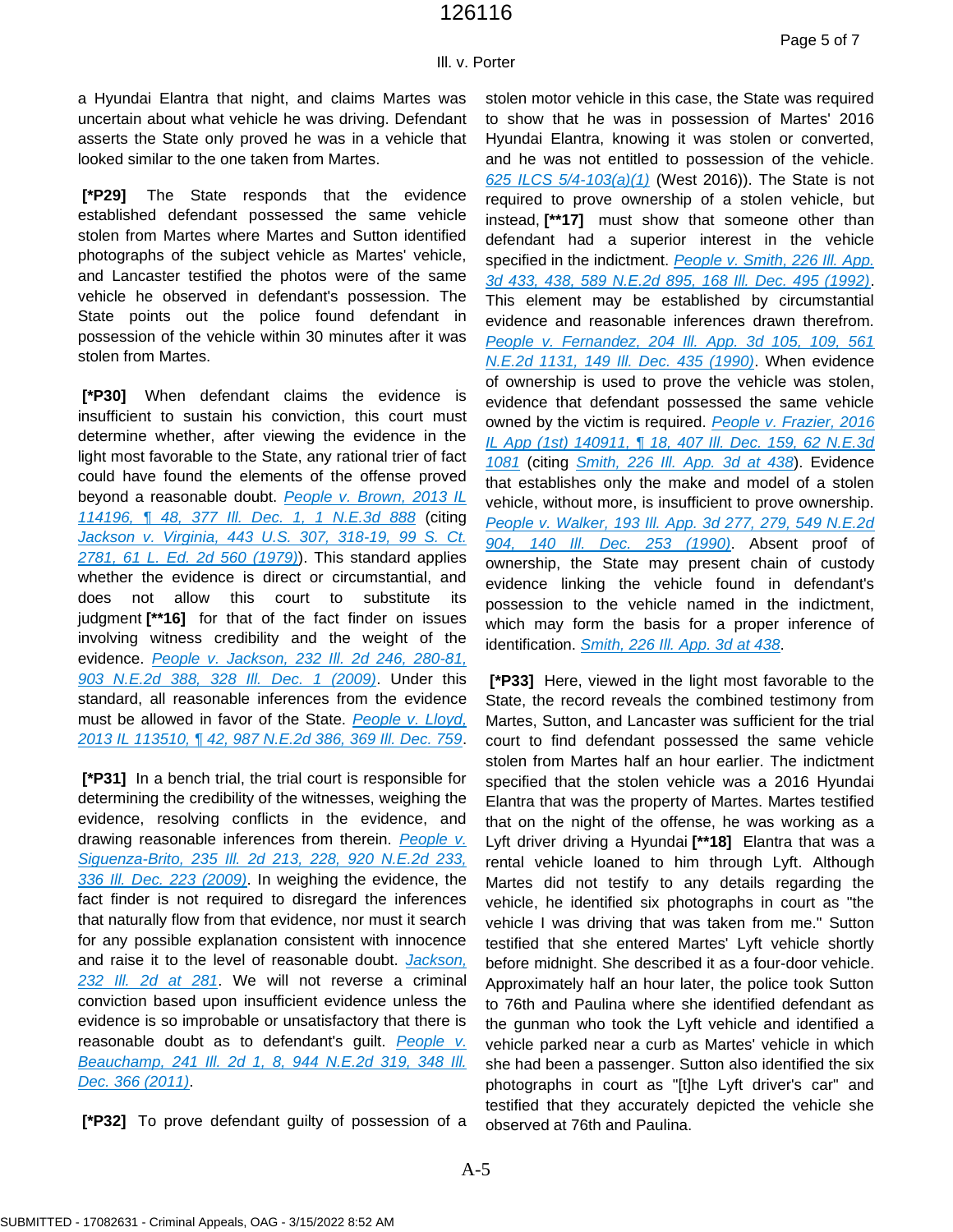Ill. v. Porter **[\*P34]** In addition, Lancaster testified that about 12:20

a.m., he received a radio call regarding a vehicular hijacking of a dark blue Hyundai Elantra with Illinois license plate number E496914. He and his partner observed a vehicle matching that description drive past them and followed the vehicle. Moments later the vehicle stopped. When the officers pulled up behind the Hyundai, that vehicle went into reverse and struck their vehicle. Lancaster **[\*\*19]** observed defendant jump out of the Hyundai and flee on foot. Lancaster identified the six photographs in court as "the same vehicle that was used in the vehicular hijacking and the same vehicle that the defendant jumped out of." He identified a white mark on the rear bumper of the Hyundai as a transfer mark that occurred when it struck the police vehicle.

**[\*P35]** The photographs identified by Martes, Sutton, and Lancaster depict a blue, four-door, Hyundai Elantra parked about two feet from a curb. There is an ovalshaped "lyft" sign on the front windshield indicating it is a Lyft vehicle, and a blue and white airplane sticker on the rear windshield. From these photographs, Martes and Sutton positively identified this particular vehicle as Martes' vehicle, and Lancaster identified it as the vehicle defendant was driving and from which he fled. Based on the testimony from the three witnesses coupled with the photographs, the evidence was sufficient for the trial court to find that defendant possessed the same vehicle stolen from Martes. *[People v. Frazier, 2016 IL App \(1st\)](https://plus.lexis.com/api/document?collection=cases&id=urn:contentItem:5KG6-MXR1-F04G-30PR-00000-00&context=1530671)  [140911, ¶ 18, 62 N.E.3d 1081, 407 Ill. Dec. 159](https://plus.lexis.com/api/document?collection=cases&id=urn:contentItem:5KG6-MXR1-F04G-30PR-00000-00&context=1530671)*; *[Smith,](https://plus.lexis.com/api/document?collection=cases&id=urn:contentItem:3RX4-3PX0-003D-H28M-00000-00&context=1530671)  [226 Ill. App. 3d at 438](https://plus.lexis.com/api/document?collection=cases&id=urn:contentItem:3RX4-3PX0-003D-H28M-00000-00&context=1530671)*. Accordingly, defendant was proven guilty beyond a reasonable doubt of possession of a stolen motor vehicle.

**[\*P36]** Defendant next contends his 10-year extendedterm **[\*\*20]** sentence is excessive because the trial court failed to give adequate consideration to his youth and drug abuse at the time of the offense and at the time of his prior convictions. Defendant acknowledges he was eligible for an extended-term sentence based on his prior adult conviction. He argues, however, that the court failed to consider that his juvenile offenses occurred before he was 16 years old. He further claims the court failed to weigh other factors in mitigation, including his potential for rehabilitation and that he was convicted of a nonviolent offense. Defendant asks this court to reduce his sentence or vacate it and remand his case for resentencing.

**[\*P37]** The State responds that defendant has forfeited the issue for appeal because he did not object to the sentence at the sentencing hearing and his motion to reconsider the sentence did not raise these specific arguments. Alternatively, the State asserts that defendant's sentence is proper where the trial court considered all the factors in aggravation and mitigation and imposed a term within the statutory range that was proportionate to defendant's criminal history and the offense.

**[\*P38]** To preserve a sentencing error for appellate **[\*\*21]** review, both a contemporaneous objection during the sentencing hearing and a written postsentencing motion raising the issue are required. *[People v. Hillier, 237 Ill. 2d 539, 544, 931 N.E.2d 1184,](https://plus.lexis.com/api/document?collection=cases&id=urn:contentItem:7YN2-4771-2RHN-8001-00000-00&context=1530671)  [342 Ill. Dec. 1 \(2010\)](https://plus.lexis.com/api/document?collection=cases&id=urn:contentItem:7YN2-4771-2RHN-8001-00000-00&context=1530671)*. Here, the record shows that defendant filed a motion to reconsider his sentence immediately after it was imposed. In that motion, defendant asserted, *inter alia*, that his 10-year sentence was excessive considering his background and the nature of his participation in the offense. During the sentencing hearing, defense counsel and defendant emphasized that defendant was only 15 or 16 years old at the time of his prior offenses. Accordingly, we find that, although defendant did not specifically delineate the claim in his written motion that his sentence was excessive based on his age and drug abuse, he sufficiently apprised the trial court of his objection to his sentence, and therefore, the issue is not forfeited. *[People v. Latto, 304 Ill. App. 3d 791, 804, 710 N.E.2d](https://plus.lexis.com/api/document?collection=cases&id=urn:contentItem:3W5B-0560-0039-401H-00000-00&context=1530671)  [72, 237 Ill. Dec. 649 \(1999\)](https://plus.lexis.com/api/document?collection=cases&id=urn:contentItem:3W5B-0560-0039-401H-00000-00&context=1530671)*.

**[\*P39]** Possession of a stolen motor vehicle is a Class 2 felony with a normal sentencing range of 3 to 7 years' imprisonment and an extended range of 7 to 14 years' imprisonment. *[625 ILCS 5/4-103\(b\)](https://plus.lexis.com/api/document?collection=statutes-legislation&id=urn:contentItem:8SCY-WGN2-8T6X-7512-00000-00&context=1530671)* (West 2016); *[730](https://plus.lexis.com/api/document?collection=statutes-legislation&id=urn:contentItem:8NRY-2272-D6RV-H25D-00000-00&context=1530671)  [ILCS 5/5-4.5-35\(a\)](https://plus.lexis.com/api/document?collection=statutes-legislation&id=urn:contentItem:8NRY-2272-D6RV-H25D-00000-00&context=1530671)* (West 2016). The trial court has broad discretion in imposing an appropriate sentence, and where, as here, that sentence falls within the statutory **[\*\*22]** range, it will not be disturbed on review absent an abuse of discretion. *[People v. Jones, 168 Ill.](https://plus.lexis.com/api/document?collection=cases&id=urn:contentItem:3RY5-81V0-003D-H1TV-00000-00&context=1530671)  [2d 367, 373-74, 659 N.E.2d 1306, 213 Ill. Dec. 659](https://plus.lexis.com/api/document?collection=cases&id=urn:contentItem:3RY5-81V0-003D-H1TV-00000-00&context=1530671)  [\(1995\)](https://plus.lexis.com/api/document?collection=cases&id=urn:contentItem:3RY5-81V0-003D-H1TV-00000-00&context=1530671)*. An abuse of discretion exists where a sentence is at great variance with the spirit and purpose of the law or is manifestly disproportionate to the nature of the offense. *[People v. Alexander, 239 Ill. 2d 205, 212, 940](https://plus.lexis.com/api/document?collection=cases&id=urn:contentItem:51H0-YDT1-652K-J006-00000-00&context=1530671)  [N.E.2d 1062, 346 Ill. Dec. 458 \(2010\)](https://plus.lexis.com/api/document?collection=cases&id=urn:contentItem:51H0-YDT1-652K-J006-00000-00&context=1530671)*.

**[\*P40]** The Illinois Constitution mandates criminal penalties be determined according to the seriousness of the offense, and with the objective of restoring the offender to useful citizenship. *[Ill. Const. 1970, art. I, §](https://plus.lexis.com/api/document?collection=statutes-legislation&id=urn:contentItem:5C66-1RR1-6R9X-J43T-00000-00&context=1530671)  [11](https://plus.lexis.com/api/document?collection=statutes-legislation&id=urn:contentItem:5C66-1RR1-6R9X-J43T-00000-00&context=1530671)*; *[People v. Ligon, 2016 IL 118023, ¶ 10, 48 N.E.3d](https://plus.lexis.com/api/document?collection=cases&id=urn:contentItem:5J46-T5F1-F04G-40NX-00000-00&context=1530671)  [654, 400 Ill. Dec. 367](https://plus.lexis.com/api/document?collection=cases&id=urn:contentItem:5J46-T5F1-F04G-40NX-00000-00&context=1530671)*. In light of these objectives, "[t]he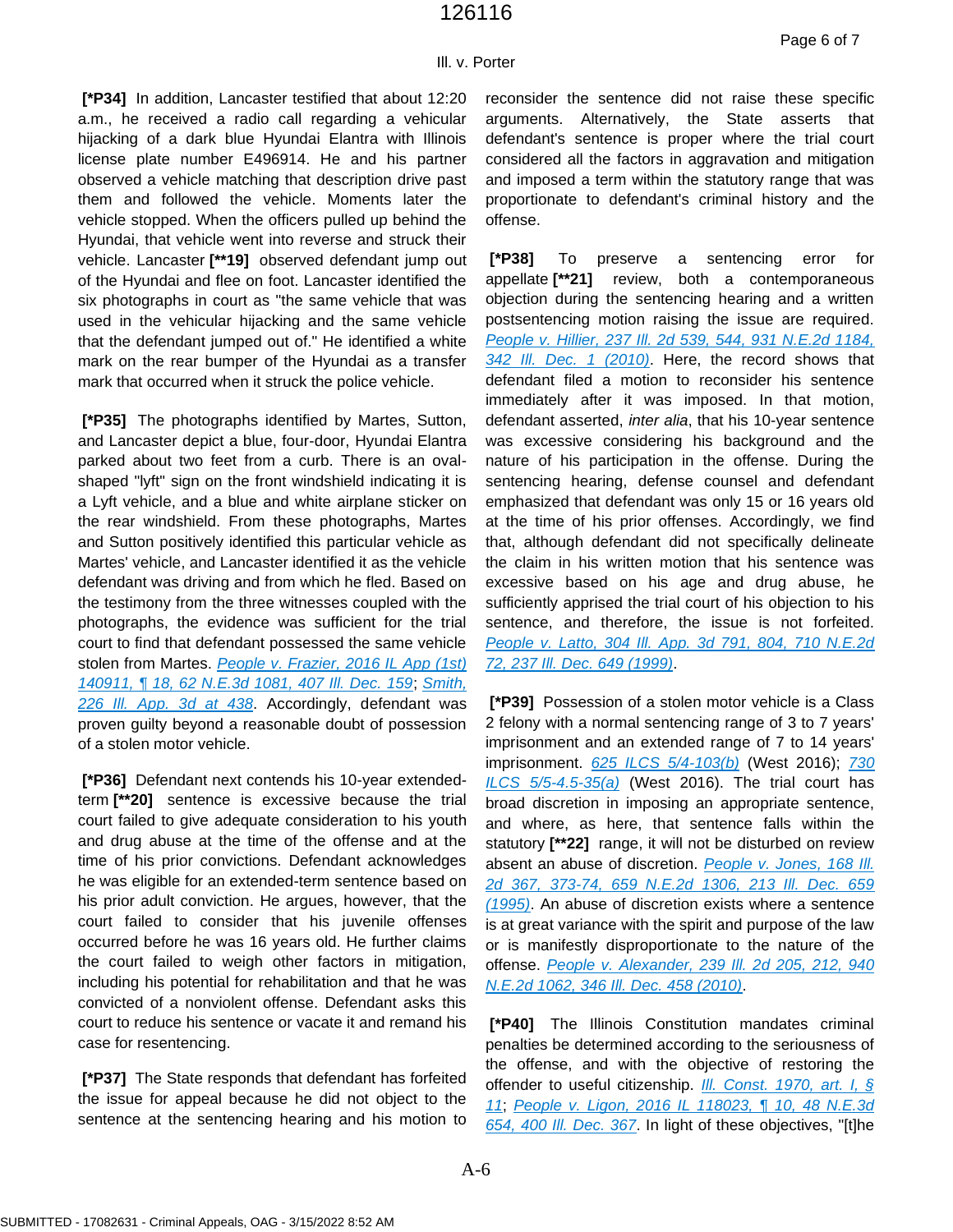Ill. v. Porter

trial court is charged with fashioning a sentence based upon the particular circumstances of the individual case, including the nature of the offense and the character of the defendant." *[People v. Fern, 189 Ill. 2d 48, 55, 723](https://plus.lexis.com/api/document?collection=cases&id=urn:contentItem:3XX7-6X20-0039-426Y-00000-00&context=1530671)  [N.E.2d 207, 243 Ill. Dec. 175 \(1999\)](https://plus.lexis.com/api/document?collection=cases&id=urn:contentItem:3XX7-6X20-0039-426Y-00000-00&context=1530671)*. The court's sentencing decision is entitled to great deference because, having observed the defendant and the proceedings, it had the opportunity to weigh defendant's demeanor, credibility, general moral character, mentality, habits, social environment, and age. *[Alexander, 239 Ill. 2d at 213](https://plus.lexis.com/api/document?collection=cases&id=urn:contentItem:51H0-YDT1-652K-J006-00000-00&context=1530671)*. "The sentencing judge is to consider 'all matters reflecting upon the defendant's personality, propensities, purposes, tendencies, and indeed every aspect of his life relevant to the sentencing proceeding.'" *[Fern, 189 Ill. 2d at 55](https://plus.lexis.com/api/document?collection=cases&id=urn:contentItem:3XX7-6X20-0039-426Y-00000-00&context=1530671)* (quoting *[People v](https://plus.lexis.com/api/document?collection=cases&id=urn:contentItem:3RX4-2000-003D-H3MS-00000-00&context=1530671)  [Barrow, 133 Ill. 2d 226, 281, 549 N.E.2d 240, 139 Ill.](https://plus.lexis.com/api/document?collection=cases&id=urn:contentItem:3RX4-2000-003D-H3MS-00000-00&context=1530671)  [Dec. 728 \(1989\)](https://plus.lexis.com/api/document?collection=cases&id=urn:contentItem:3RX4-2000-003D-H3MS-00000-00&context=1530671)*). The trial court need not give defendant's potential **[\*\*23]** for rehabilitation greater weight than the seriousness of the offense. *[People v.](https://plus.lexis.com/api/document?collection=cases&id=urn:contentItem:44BN-95H0-0039-43M8-00000-00&context=1530671)  [Anderson, 325 Ill. App. 3d 624, 637, 759 N.E.2d 83, 259](https://plus.lexis.com/api/document?collection=cases&id=urn:contentItem:44BN-95H0-0039-43M8-00000-00&context=1530671)  [Ill. Dec. 603 \(2001\)](https://plus.lexis.com/api/document?collection=cases&id=urn:contentItem:44BN-95H0-0039-43M8-00000-00&context=1530671)*. In addition, when the trial court determines that a more severe sentence is warranted, defendant's age has little import. *[People v. Rivera, 212](https://plus.lexis.com/api/document?collection=cases&id=urn:contentItem:3RX4-43C0-003D-H4HD-00000-00&context=1530671)  [Ill. App. 3d 519, 526, 571 N.E.2d 202, 156 Ill. Dec. 615](https://plus.lexis.com/api/document?collection=cases&id=urn:contentItem:3RX4-43C0-003D-H4HD-00000-00&context=1530671)  [\(1991\)](https://plus.lexis.com/api/document?collection=cases&id=urn:contentItem:3RX4-43C0-003D-H4HD-00000-00&context=1530671)*.

**[\*P41]** Here, we find no abuse of discretion by the trial court in sentencing defendant to an extended term of 10 years' imprisonment, which falls in the middle of the statutory range. The court expressly stated that it considered the statutory factors in aggravation and mitigation, defendant's character and background, and the evidence at trial. The trial court pointed out that defendant had a lengthy criminal record starting from when he was a juvenile and continuing as an adult. The PSI shows defendant's numerous prior convictions, including two convictions for armed robbery with a firearm in 2011 for which he was sentenced to concurrent terms of 10 years' imprisonment, and a 2012 conviction for aggravated battery of a government official/employee. His juvenile history included two additional cases of aggravated battery. The trial court expressly stated that the 10-year sentence was "necessary for the protection of the public." It further stated the sentence was "necessary for the rehabilitation **[\*\*24]** of the defendant, should such a thing be possible, although I have great questions about that quite frankly." The record thus shows the court considered defendant's potential for rehabilitation but had doubts if he could be rehabilitated.

**[\*P42]** Defendant's argument that the trial court failed

to give adequate consideration to his youth and drug abuse at the time of the offense and the time of his prior convictions is unpersuasive. The record shows that defense counsel emphasized that defendant was "very young" when he committed the prior offenses, either 15 or 16 years old, and that one of his adult convictions was the result of an automatic transfer. Counsel argued that people at that age do not have fully developed minds and make irrational decisions. In allocution, defendant also stated that he was young at the time of his prior offenses, that he "didn't know nothing about anything," and that he made "horrible decisions." The PSI indicated that defendant began abusing marijuana when he was 15 and smoked approximately 10 "blunts" a day. The record thereby indicates that the trial court was well aware of defendant's youth and drug abuse but found the 10-year sentence was necessary based **[\*\*25]** on defendant's extensive criminal history, which included violent offenses, in order to protect the public and attempt to rehabilitate defendant.

**[\*P43]** This court will not reweigh the sentencing factors or substitute our judgment for that of the trial court. *[Alexander, 239 Ill. 2d at 213](https://plus.lexis.com/api/document?collection=cases&id=urn:contentItem:51H0-YDT1-652K-J006-00000-00&context=1530671)*. Based on the record before us, we cannot say that the sentence imposed by the court is excessive, manifestly disproportionate to the nature of the offense, or that it departs significantly from the intent and purpose of the law. *[Fern, 189 Ill. 2d at 56](https://plus.lexis.com/api/document?collection=cases&id=urn:contentItem:3XX7-6X20-0039-426Y-00000-00&context=1530671)*. Accordingly, we find no basis to disturb the trial court's judgment.

**[\*P44]** For these reasons, we affirm the judgment of the circuit court of Cook County.

**[\*P45]** Affirmed.

**End of Document**